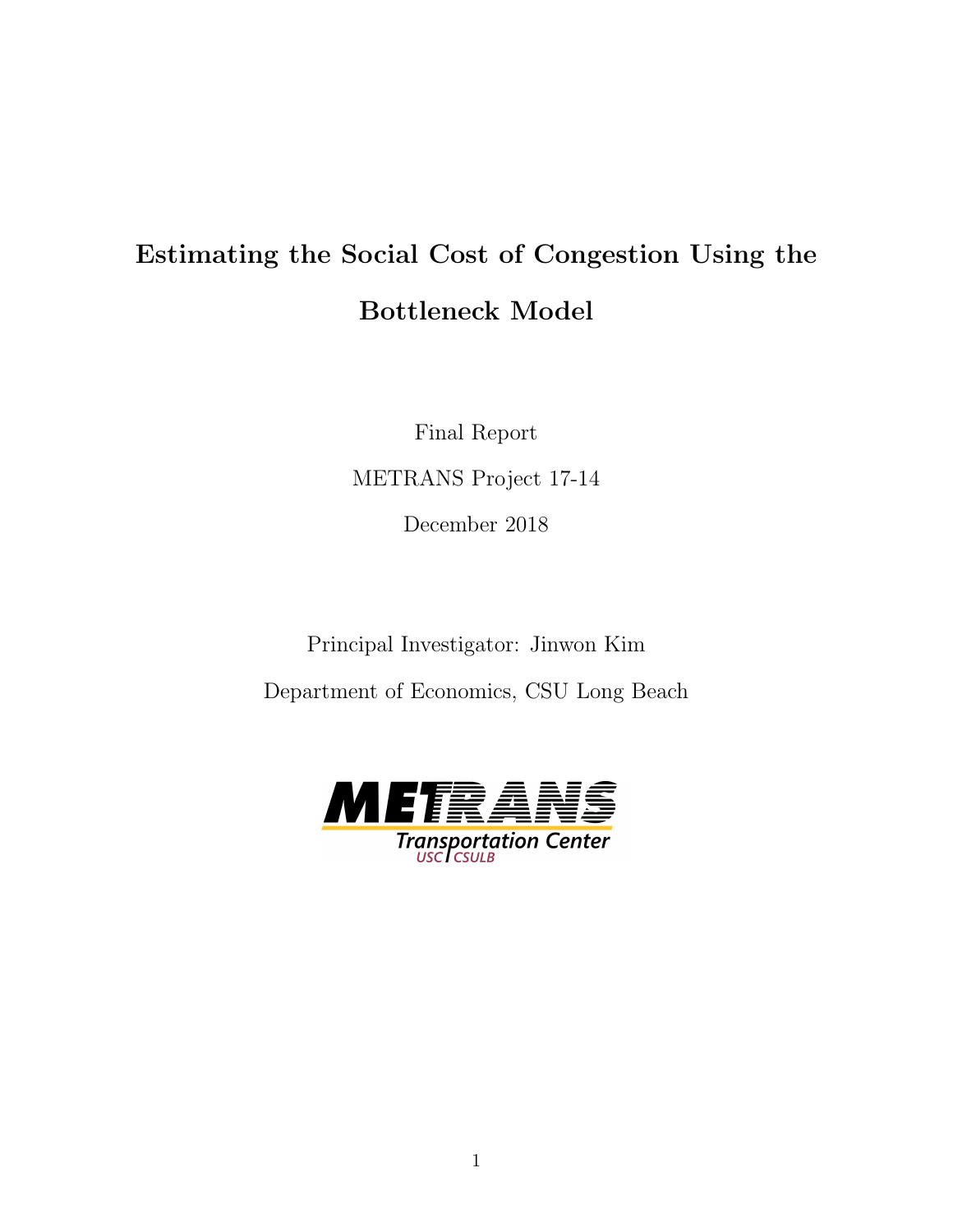#### Disclaimer

The contents of this report reflect the views of the authors, who are responsible for the facts and the accuracy of the information presented herein. This document is disseminated under the sponsorship of the Department of Transportation, University Transportation Centers Program, and California Department of Transportation in the interest of information exchange. The U.S. Government and California Department of Transportation assume no liability for the contents or use thereof. The contents do not necessarily reflect the official views or policies of the State of California or the Department of Transportation. This report does not constitute a standard, specification, or regulation.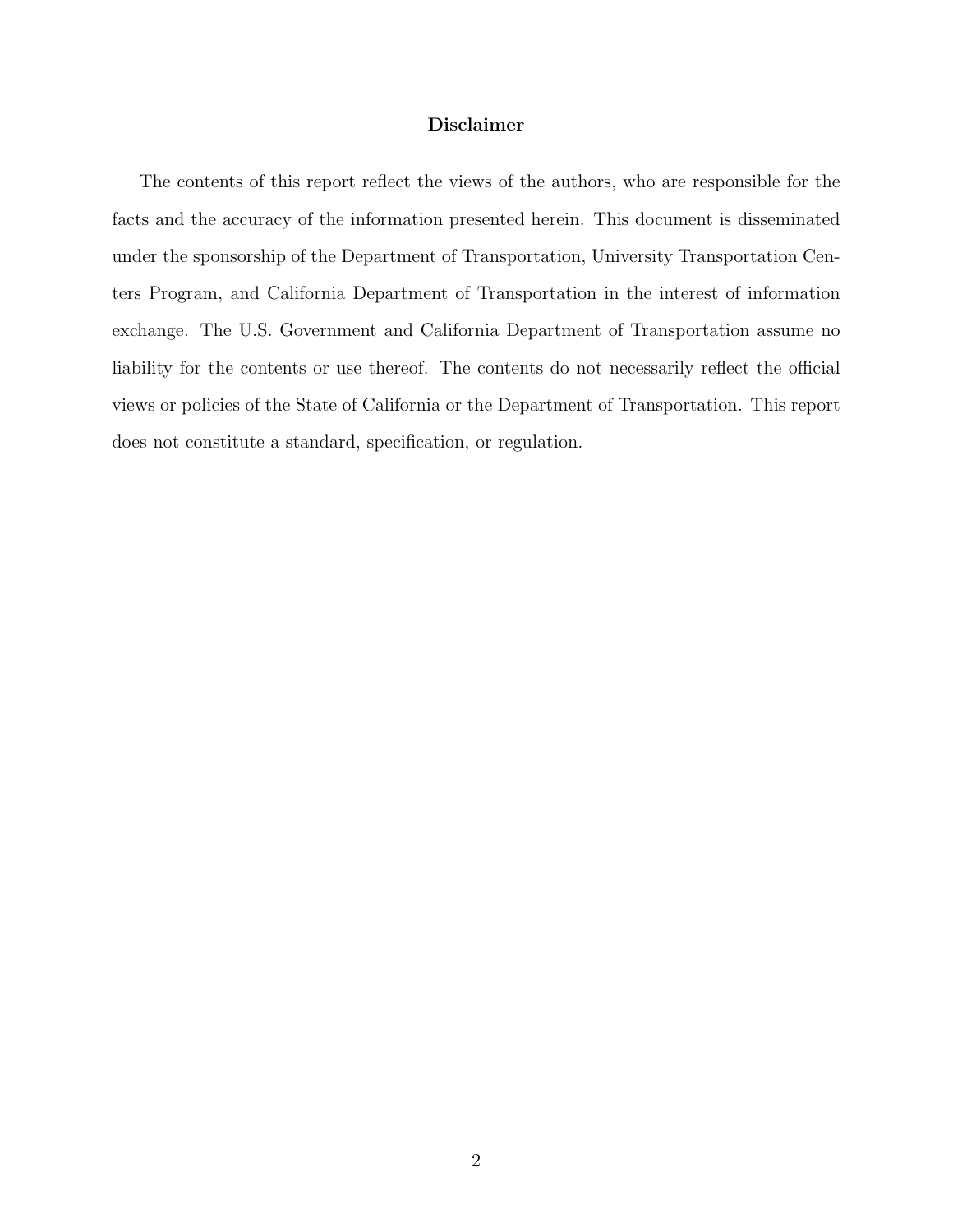#### Abstract

This paper uses the [Vickrey](#page-40-0) [\(1969\)](#page-40-0) bottleneck model to empirically measure the social cost of traffic congestion in the US. We estimate extra travel time over and above hypothetical free-flow travel time, which we call "queuing time", for each average commute trip. Our estimate implies that the annual social cost of congestion borne by all US commuters is 24 billion dollars. A higher level of congestion in a city may be attributed to a smaller per capita road stock in the city. This paper also empirically quantifies the optimal toll depending both on the commuter's arrival time and residential location.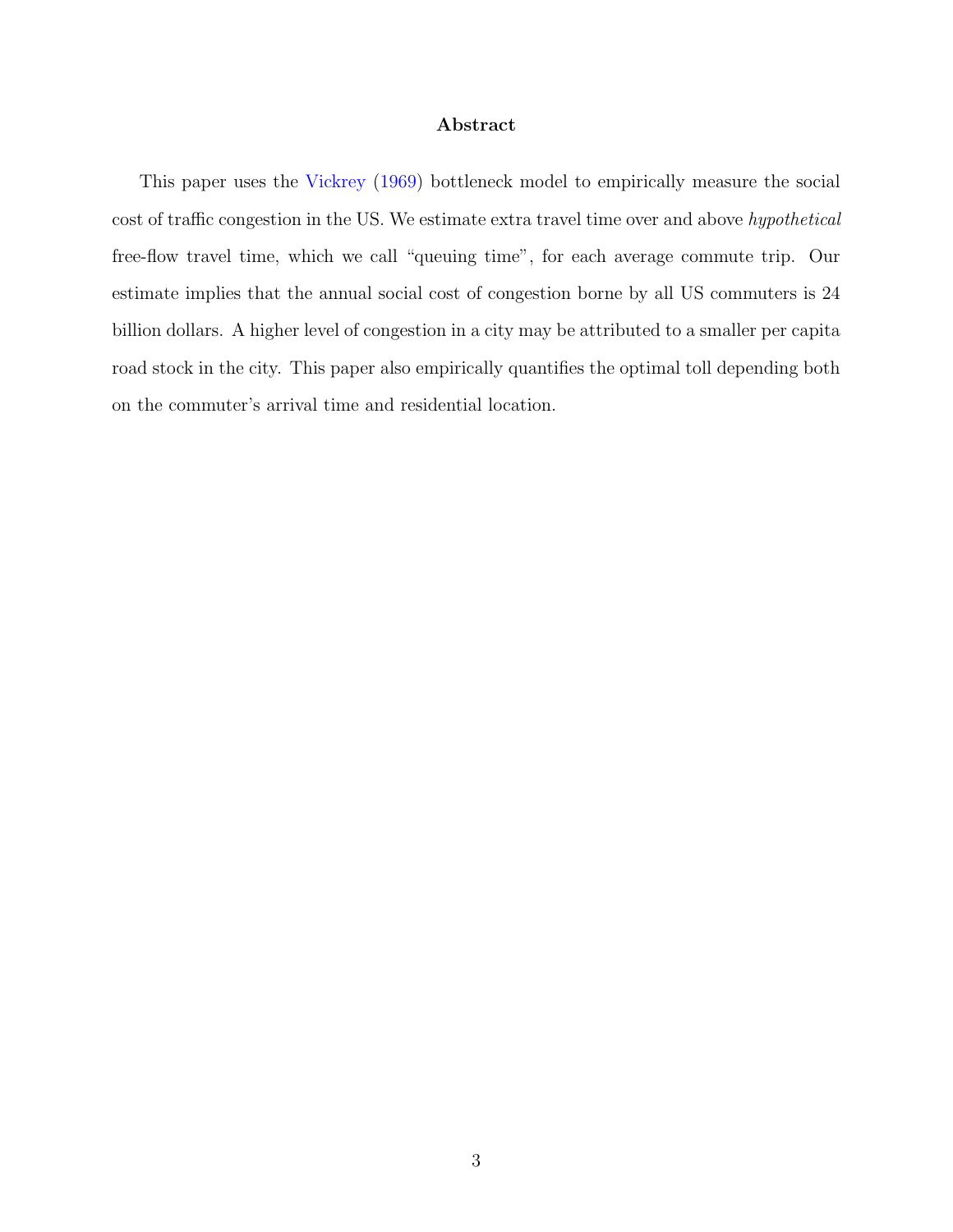#### Disclosure

The project was funded in entirety under U.S. Department of Transportation. The total funding amount was \$52,724. The Principle Investigator of the project was Professor Jinwon Kim in the Department of Economics at California State University, Long Beach, and was carried out during the period: 08/14/2017 - 09/30/2018.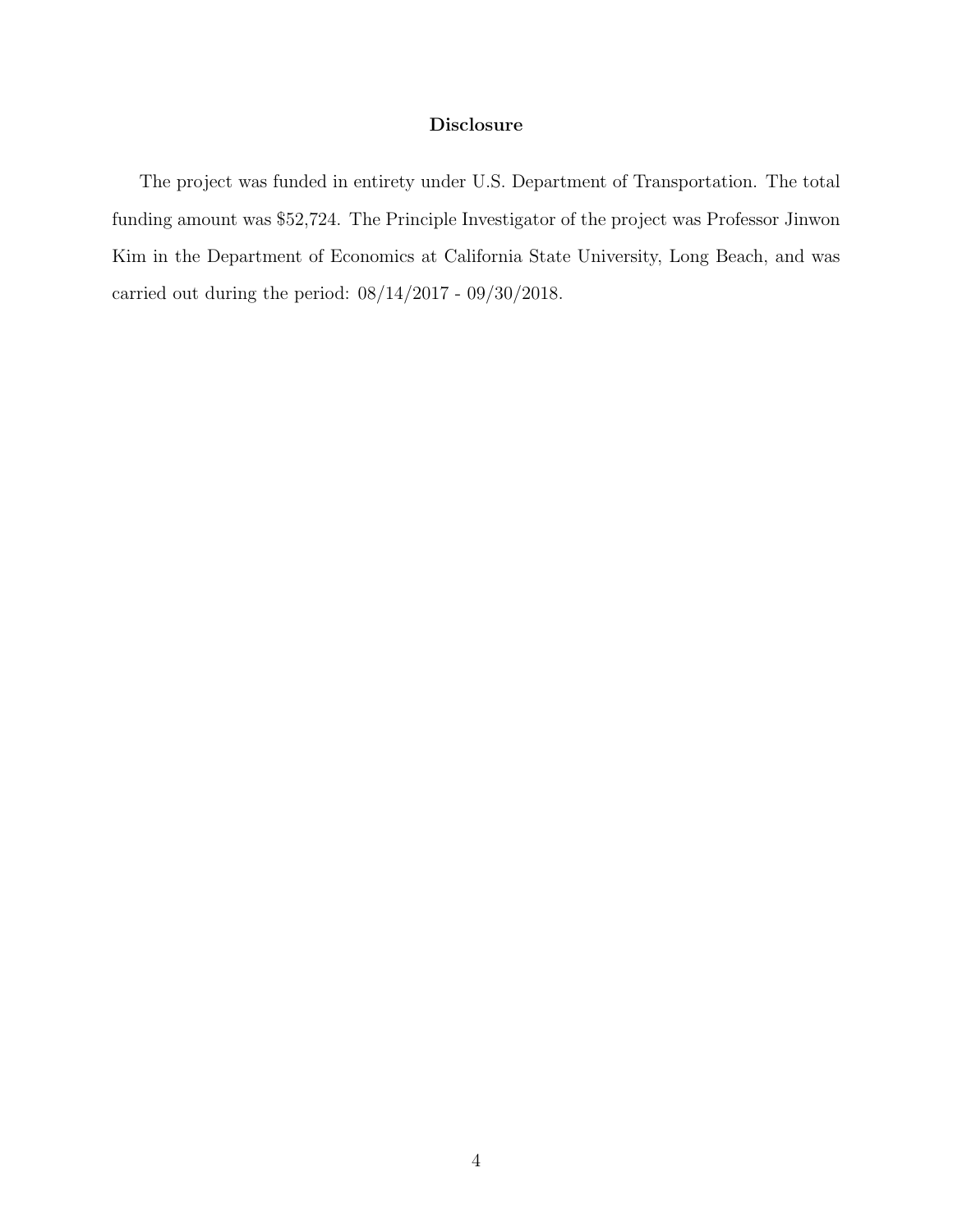# Acknowledgement

I would like to thank METRANS for funding this research. I thank Stephen Gibbons, Jonathan Hall, Jos van Ommeren, and conference and seminar audiences at the ITEA Meetings in Barcelona, the UEA Meetings in Vancouver, CSU Long Beach, UC Irvine, and especially Jan Brueckner for helpful comments.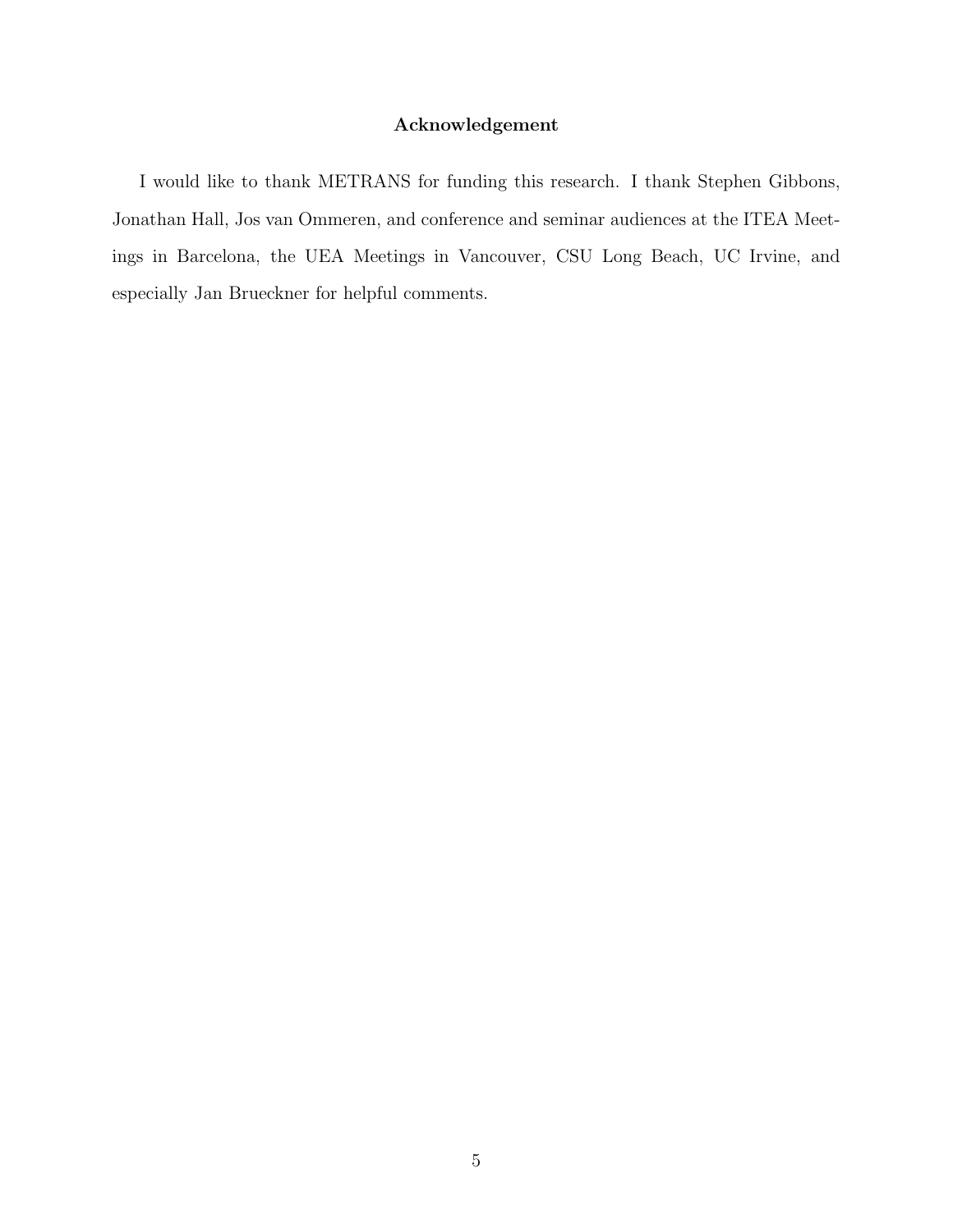# Contents

| 1                |      | <b>Introduction</b>                                                                 | 9  |
|------------------|------|-------------------------------------------------------------------------------------|----|
| $\overline{2}$   |      | Conceptual and empirical framework                                                  | 13 |
|                  | 2.1  | The social cost of congestion in the bottleneck model $\ldots \ldots \ldots \ldots$ | 13 |
|                  | 2.2  |                                                                                     | 16 |
| 3                | Data |                                                                                     | 19 |
| 4                |      | <b>Estimation results</b>                                                           | 21 |
|                  | 4.1  |                                                                                     | 21 |
|                  | 4.2  |                                                                                     | 22 |
|                  | 4.3  |                                                                                     | 25 |
|                  | 4.4  |                                                                                     | 26 |
|                  | 4.5  |                                                                                     | 28 |
|                  | 4.6  |                                                                                     | 29 |
| $\overline{5}$   |      | Where are more congested and why?                                                   | 30 |
|                  | 5.1  |                                                                                     | 31 |
|                  | 5.2  |                                                                                     | 31 |
|                  | 5.3  |                                                                                     | 35 |
| $\boldsymbol{6}$ |      | <b>Congestion toll</b>                                                              | 36 |
| $\overline{7}$   |      | <b>Conclusion</b>                                                                   | 38 |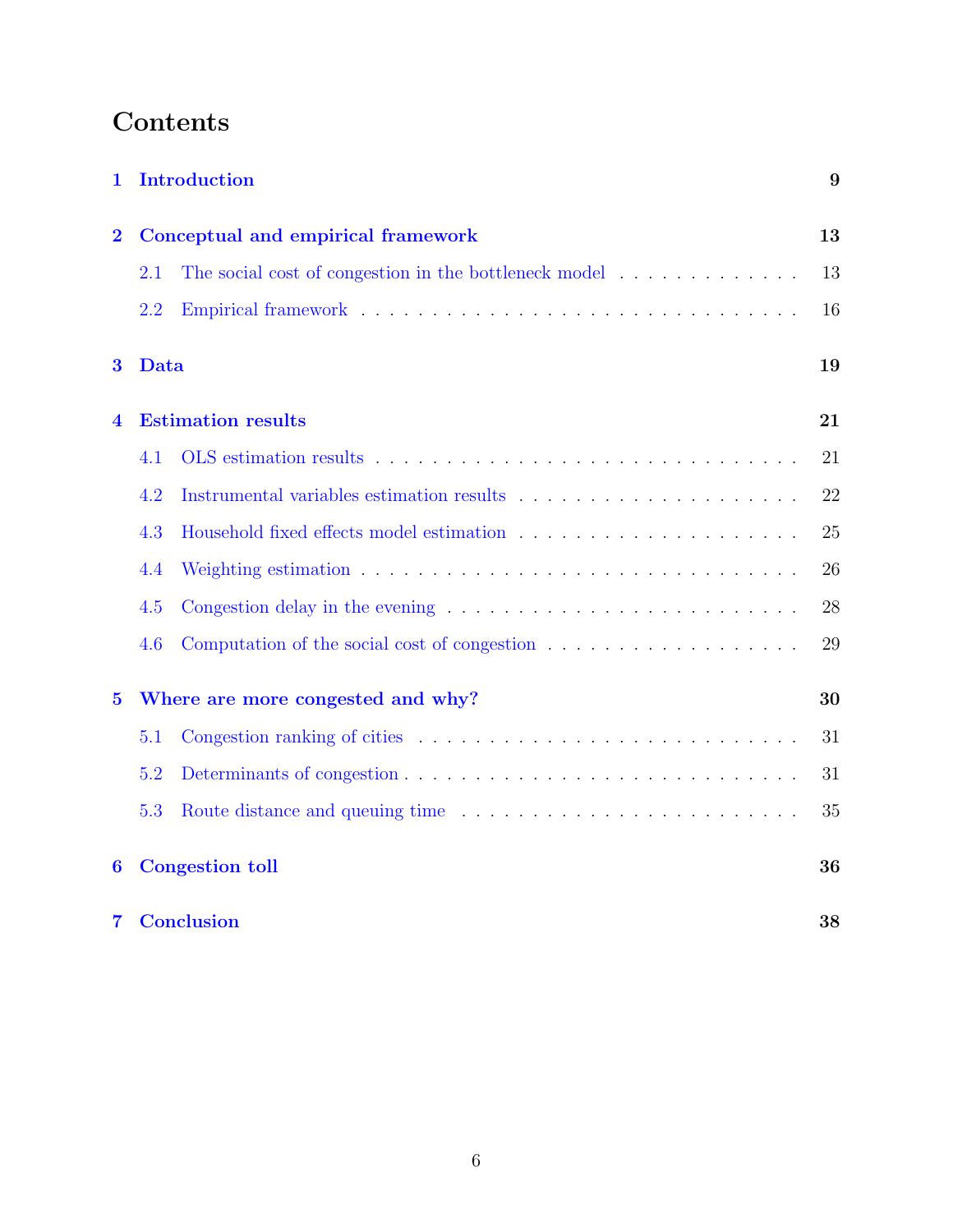# List of Figures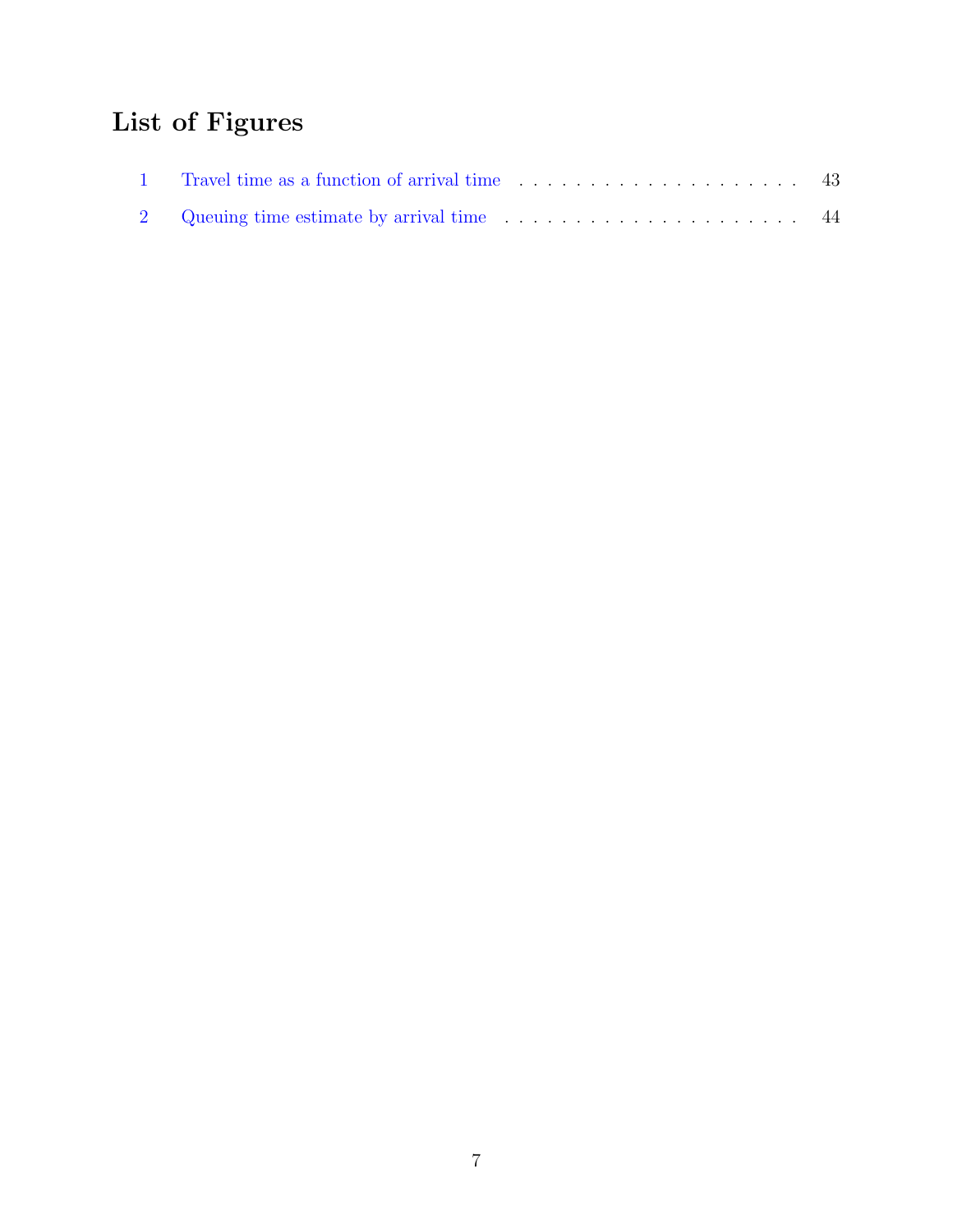# List of Tables

| $\mathbf 1$    |                                                                                       | 45 |
|----------------|---------------------------------------------------------------------------------------|----|
| $\overline{2}$ |                                                                                       |    |
| 3              |                                                                                       | 47 |
| $\overline{4}$ | Household fixed-effects model estimation results $\ldots \ldots \ldots \ldots \ldots$ | 48 |
| $5^{\circ}$    | OLS estimation results from the sample of evening commutes                            | 49 |
| 6              |                                                                                       | 50 |
| $\overline{7}$ | Summary statistics of the MSA-level road provision variables                          | 50 |
| 8              | Estimation results from the models including interaction term                         | 51 |
| 9              |                                                                                       | 52 |
| <b>10</b>      | Queuing time estimate by arrival time and trip distance (Los Angeles and              |    |
|                |                                                                                       |    |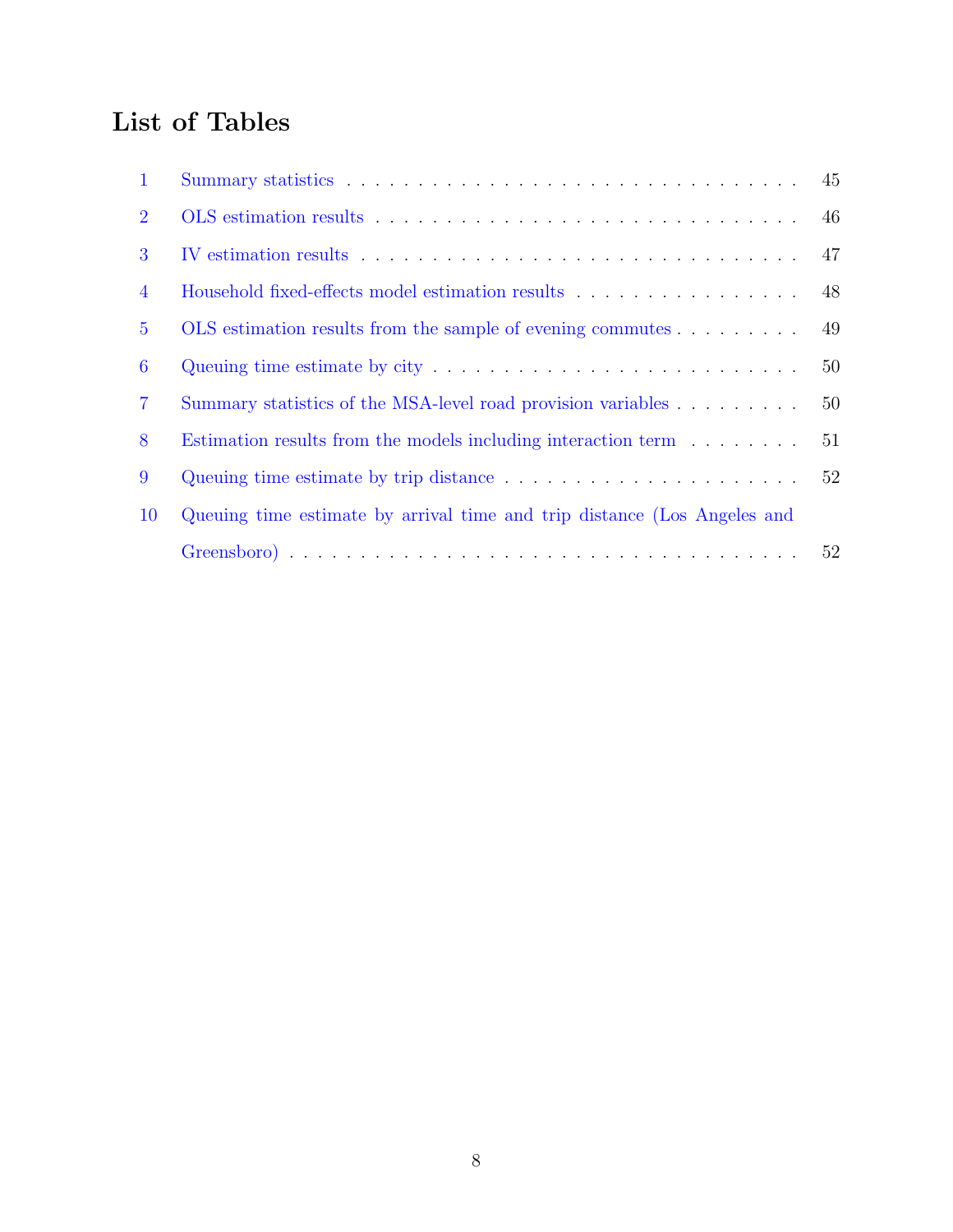# <span id="page-8-0"></span>1 Introduction

Economists have long understood that traffic congestion is a source of market failure and therefore a social problem. The traditional framework for analyzing the inefficiency cost of traffic congestion is based on [Pigou](#page-40-1)  $(1920)$ .<sup>[1](#page-8-1)</sup> Despite the success of the conceptual Pigouvian framework, empirical estimates of its inefficiency cost are relatively rare. An empirical estimation of the Pigouvian inefficiency cost is challenging, since it requires identification of both the demand and the cost (supply) functions of travel that are hard to empirically conceptualize.

The Pigouvian congestion model itself has also a theoretical drawback, in that it does not treat commuters' trip timing decisions endogenously. A result of this omission is the static nature of traffic congestion, which is an oversimplification of the real-world's dynamic traffic congestion. The alternative bottleneck model of [Vickrey](#page-40-0) [\(1969\)](#page-40-0), later formalized in [Arnott et al.](#page-39-0) [\(1990,](#page-39-0) [1993\)](#page-39-1), treats the trip timing decision endogenously and has now become the workhorse model for analysis of traffic congestion involving dynamics. The main goal of this paper is to empirically measure the inefficiency cost from traffic congestion in the US using the bottleneck model framework.

The main insight from the bottleneck model is that for any commute trip, extra travel time over and above hypothetical free-flow time, which the model calls "queuing time" (or congestion delay), is purely social loss and thus constitutes the society's welfare loss. Using a detailed trip-level dataset of commuters in the US, this paper therefore estimates the queuing time for each average commute trip, and we then aggregate them to compute the social cost of congestion from all commute trips in the US.

Note that the bottleneck model and the Pigouvian model could be analyzed in a unified framework, as attempted in [Arnott et al.](#page-39-1) [\(1993\)](#page-39-1), but it would be fair to say that these models are quite different framework for the same phenomenon of traffic congestion. While the Pigouvian framework is based on individuals' route choice (or travel mode choice) behavior,

<span id="page-8-1"></span><sup>&</sup>lt;sup>1</sup>See [Brueckner](#page-39-2) [\(2011\)](#page-39-2) for a modern exposition of the Pigouvian congestion model.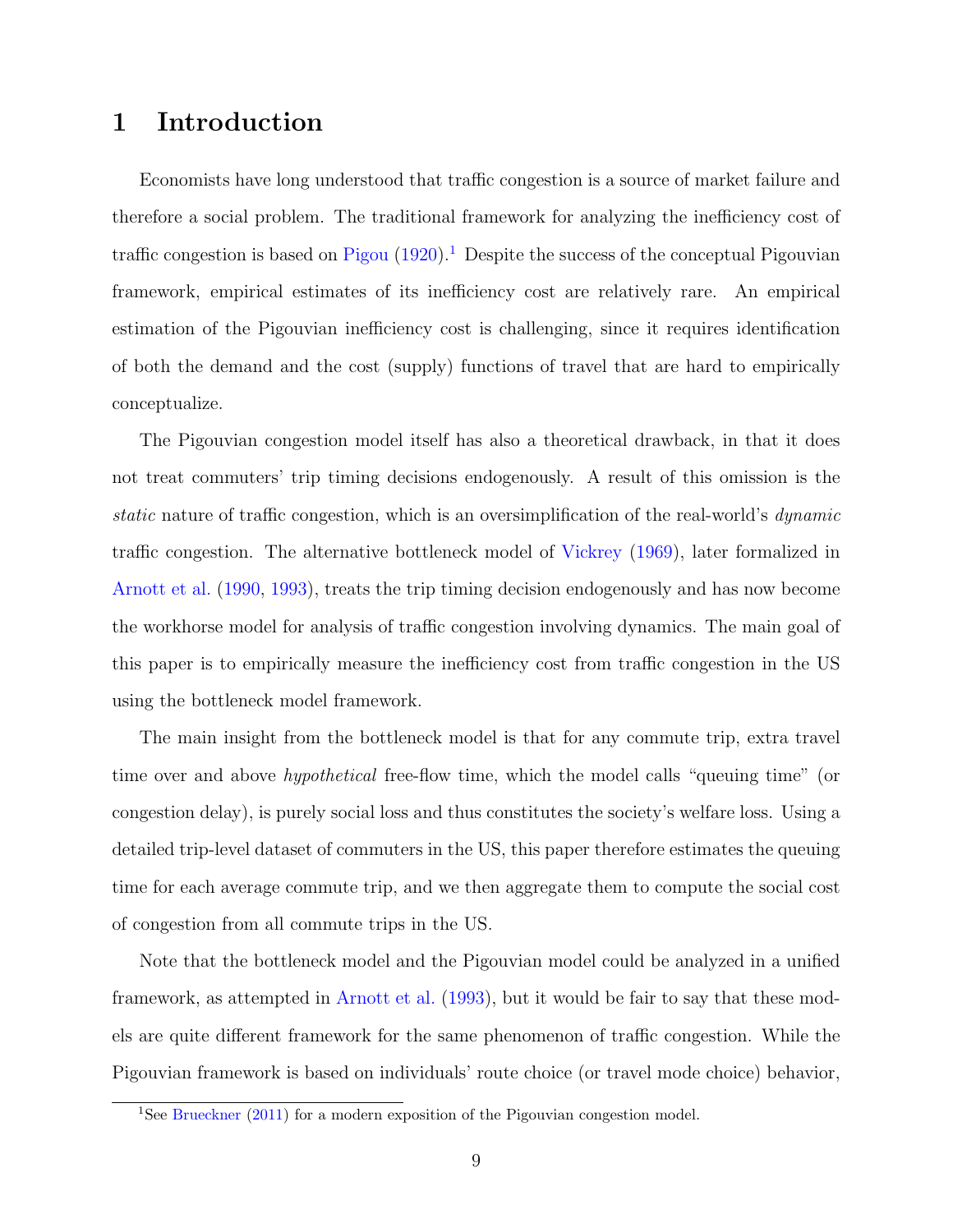the bottleneck model is focusing on the trip timing choice of individuals. The key concept in the Pigou model is externality. While the bottleneck model does not ignore the fact that individual drivers generate congestion externalities, the individuals' failure in the bottleneck model is a coordination problem. The bottleneck model is more explicitly based on individual's micro-economic behavior. However, it is not the focus of the paper to analyze their difference and similarities of these two models. As far as we know, there is no earlier studies that estimated the cost of road congestion using the bottleneck model, so it is worthwhile to use this popular model to apply the data and estimate the social cost of congestion.

An identification issue arises because each commute trip's *hypothetical* free-flow travel time is not directly observable. For this, we exploit the model's other key result: that the other commuter on the same commute route who alternatively arrived earliest in the morning meets no queue, so her travel time is the free-flow time corresponding to the route. Our econometric model is therefore specified to estimate the expected difference in travel time by binary arrival timing choice, i.e., arrival at a peak time with queuing vs. arrival at an earlier timing with no queuing, conditional on that the commuters under comparison effectively traveled an identical route.

Our key identifying assumption is that travel time of an individual who arrives at a particular timing is determined solely by the characteristics of the route traveled, especially its physical distance, which allows us to focus on conditioning on the route traveled in our estimation. Our basic identifying strategy is to include extensive route characteristics as well as person characteristics related to the choice of commute route in our empirical specification. We then address the potential omitted variable bias concern by employing the instrumental variable estimation and the household fixed model estimation strategies.

Another empirical issue of the bottleneck model is that it considers only commuters whose travel demand is perfectly inelastic. To set up a consistent empirical framework, we also use only the sample of commute trips that took place in a finite time interval in a day (morning or evening congestion, respectively), which implies that the social cost estimated in this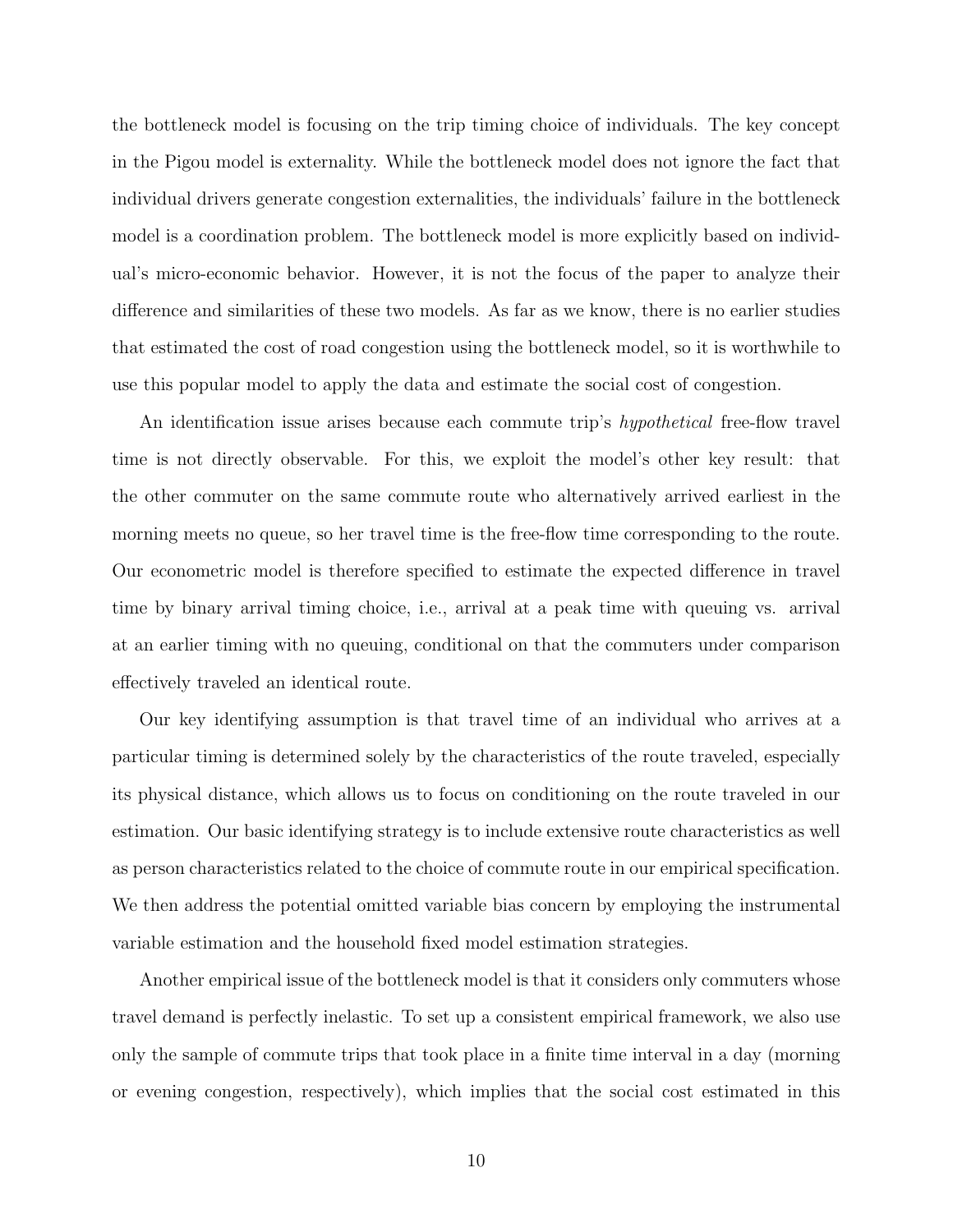paper includes only the costs from commute trips. An advantage of using only the commute trips is that the number of all commutes in the US population is relatively well identified (compared to the other kinds of trips), so our inference about the commuter population would be accurate for this particular group of travelers.

The empirical literature on the cost of congestion usually estimates the relationship between the inverse of travel speed and the traffic density, which in the Pigouvian framework is the cost (supply) function of travel, using traffic data on particular road segments (e.g., [Walters,](#page-41-0) [1961;](#page-41-0) [Dewees,](#page-39-3) [1979;](#page-39-3) [Fosgerau and Small,](#page-40-2) [2012\)](#page-40-2). The main estimand in these studies is marginal external congestion cost of added car to the road segment that is used to gauge the Pigouvian congestion toll. A more recent paper by [Li et al.](#page-40-3) [\(2018\)](#page-40-3) estimates the cost function of travel for an entire city, Beijing, using a larger number of road segments in the city. Since traffic density is endogenous, they use a driving restriction policy as an exogenous variation (instrument) for traffic density. A limitation of these studies is that since the demand function of travel is not explicitly estimated, either computation of the Pigouvian deadweight loss is missing or computation of it relies on their assumption on the demand function. Moreover, traffic data used in these studies do not fully capture the traveler's congestion delays that occur over her whole travel route.

Other studies use trip-level datasets for estimation of the congestion cost. For example, [Couture et al.](#page-39-4) [\(2018\)](#page-39-4) estimate the speed-distance relationship that holds at the trip level and then construct each city's speed index, which allow them to identify the city-level supply function of travel. However, their Pigouvian deadweight loss is computed still without an explicitly estimated demand function. [Akbar and Duranton](#page-39-5) [\(2017\)](#page-39-5) is the first study that explicitly estimates the demand function of travel as well as the supply function of travel. They use a counterfactual travel data generated from Google Maps as well as a survey data on actual trips, which together allow them to identify the demand function of travel in a single city Bogota, Columbia.

Rather than using the Pigouvian framework, which is common in the earlier studies, this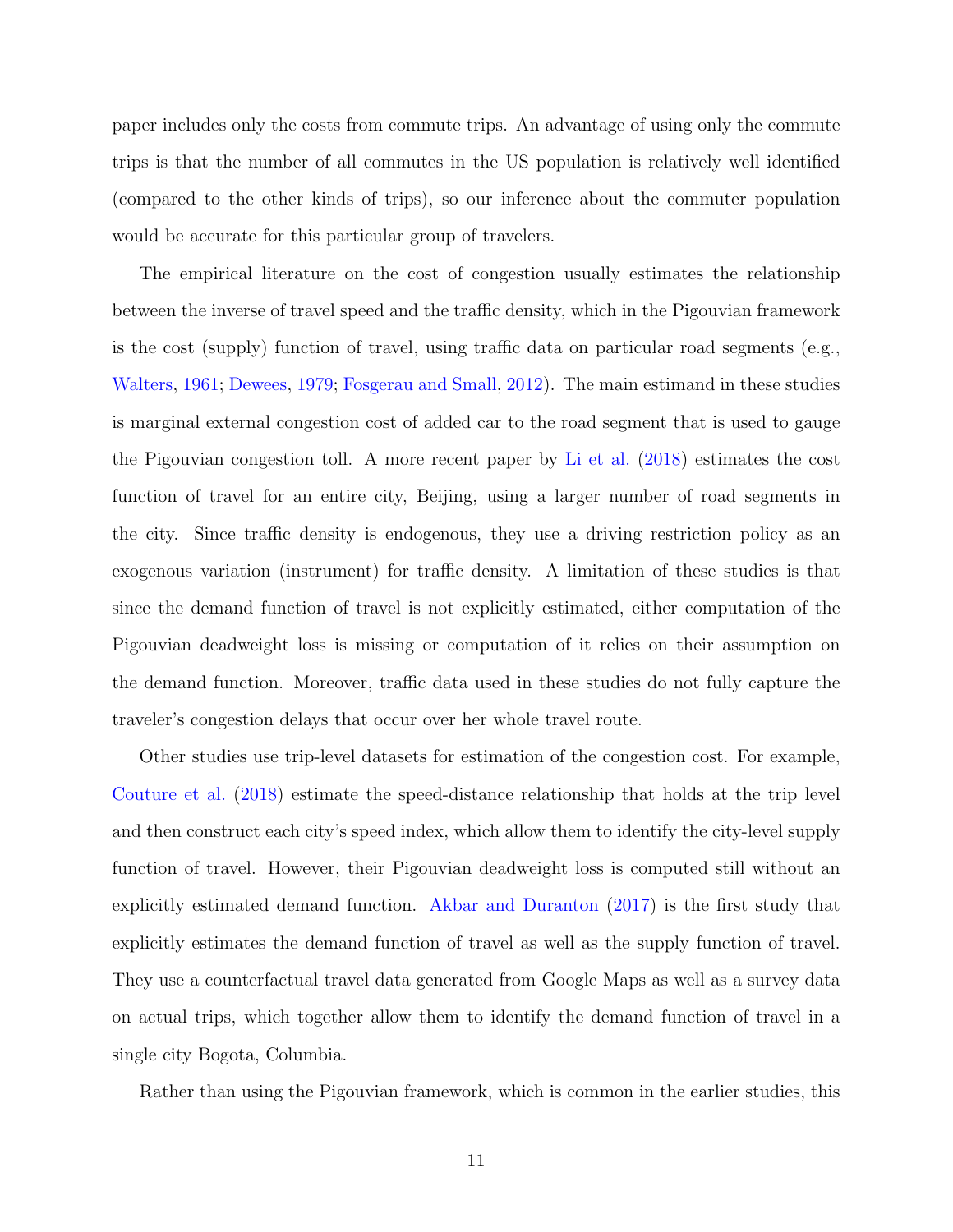paper uses arguably a more detailed microeconomic model of [Vickrey](#page-40-0) [\(1969\)](#page-40-0) to empirically measure the social cost of congestion. We do not need to estimate the demand function of travel that is empirically challenging, nor the marginal external congestion cost, although our estimation still allows us to indirectly quantify marginal external congestion cost. Our approach is to directly estimate the inefficiency cost for each commute trip, which is more intuitive and practically more feasible. Our method can be applied to estimation of the inefficiency cost of congestion measured at the route, city, and country levels.

Our paper is also related to a few earlier empirical papers on the bottleneck model. In particular, [Small](#page-40-4) [\(1982\)](#page-40-4) uses a discrete choice econometric framework, in which trip timing choices are explicit, to estimate the parameters in the commuters' scheduling preferences. [Hall](#page-40-5) [\(2018\)](#page-40-5) uses a structural econometric framework to estimate the distribution of the scheduling preferences that are heterogeneous across individuals. Their work, however, is not directed to measuring the social cost of traffic congestion.

Our main estimation result indicates that morning commuters who arrived at work at a peak time (between 6:15 and 11:00) traveled on average for about 2 minutes longer than the other commuters on the same route who alternatively arrived earlier than 6:15. As expected, the queuing time tends to be longer (shorter) for the morning commutes with an arrival time closer to (farther from) the peak time, say 9:00. From the sample of evening commutes, we find that the expected queuing time for each evening commute is about 1.8 minutes, implying that the average daily queuing time for each worker is about 3.8 minutes, which is about 8% of the sample mean of daily commute time. While this individual inefficiency cost may sound small, aggregation over all workers yields a huge social cost. According to our computation, the annual social cost of congestion borne by all US workers is about 24 billion dollars.

We also examine the variation of congestion by city. Specifically, we construct the congestion ranking of large metropolitan statistical areas (MSA) based on our city-specific estimates for the mean queuing time. We then explore the determinants of traffic congestion in the city. We find that residents in a city with a smaller road stock per capita do experience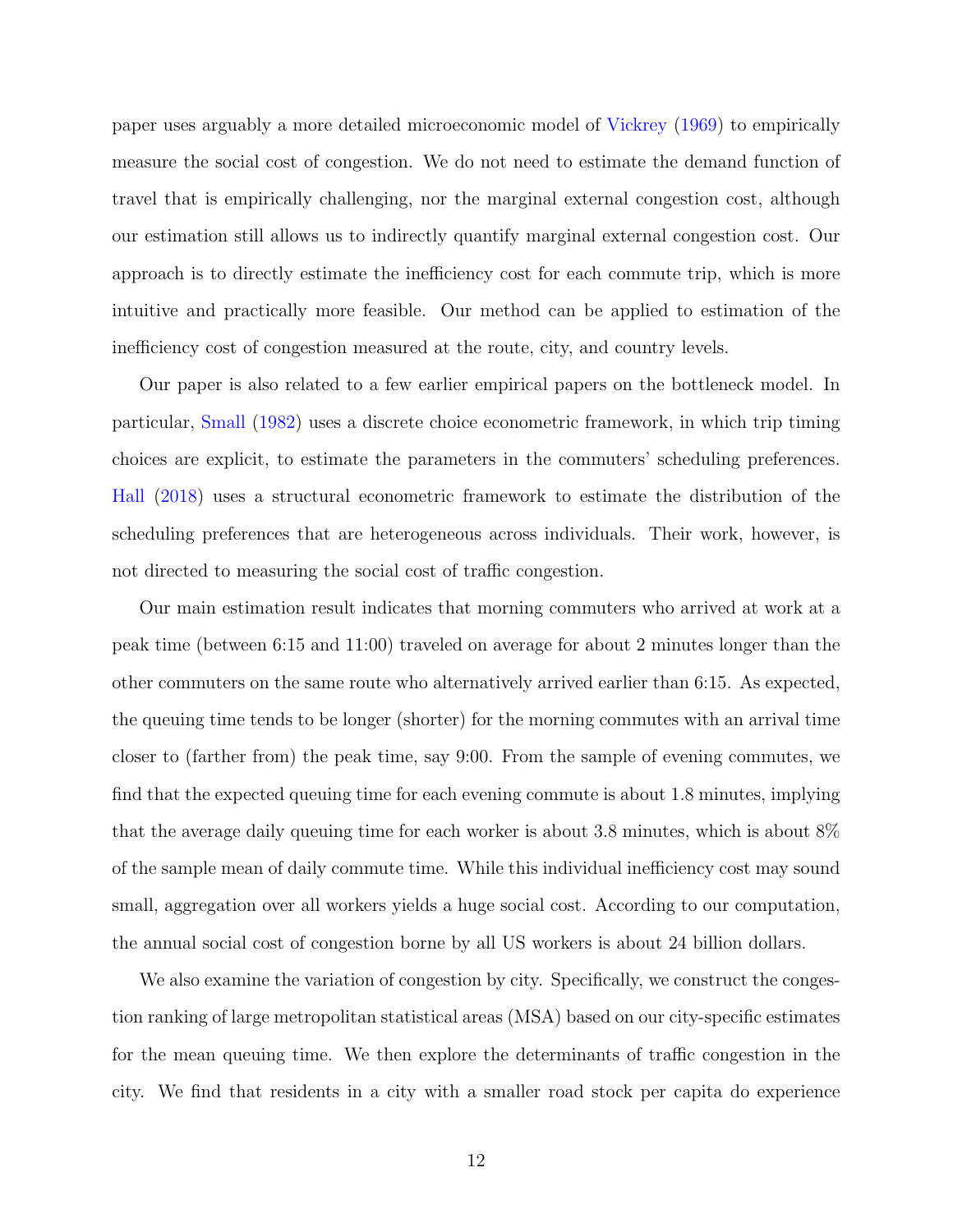a longer queuing time on average than those in a city with a larger road stock per capita, and that the level of congestion is higher in the city where the demand for vehicle travels is overall higher. We also examine within-city determinants of congestion and find some anticipated results.

The optimal policy in the bottleneck model is imposition of a time-varying congestion toll. The model predicts that the optimal toll would eliminate all the queues by inducing reschedule of departures, which would then recover all the welfare loss estimated in this paper. This optimal toll is exactly same as the queuing time cost as a function of arrival time, which could be imposed separately at each commute route. This paper makes a meaningful starting point toward empirical quantification of a detailed optimal toll by estimating the expected queuing time as a function of arrival time by trip distance for residents in particular cities.

The rest of the paper is organized as follows. Section [2](#page-12-0) presents our conceptual and the empirical framework. Section [3](#page-18-0) explains our dataset. Section [4](#page-20-0) reports our estimation results. In Section [5,](#page-29-0) we investigate the variation in congestion over residential location and explore the determinants of congestion. In Section [6,](#page-35-0) we quantify the optimal congestion toll. Finally, Section [7](#page-37-0) concludes.

# <span id="page-12-0"></span>2 Conceptual and empirical framework

# <span id="page-12-1"></span>2.1 The social cost of congestion in the bottleneck model

In this section, we briefly review the basic bottleneck model [\(Vickrey,](#page-40-0) [1969;](#page-40-0) [Arnott](#page-39-0) [et al.,](#page-39-0) [1990\)](#page-39-0) and explicitly define the social cost of congestion to be empirically measured. We review only essential elements of the model.

Consider a commute route with distance  $x$ . With the speed under the congestion-free condition normalized at 1, the free-flow travel time from home to work is then simply  $x$ . There is a congestion bottleneck at the entrance to the work. Or, the whole commute route itself may be regarded as a congestion bottleneck. The bottleneck allows at most  $\psi$  cars to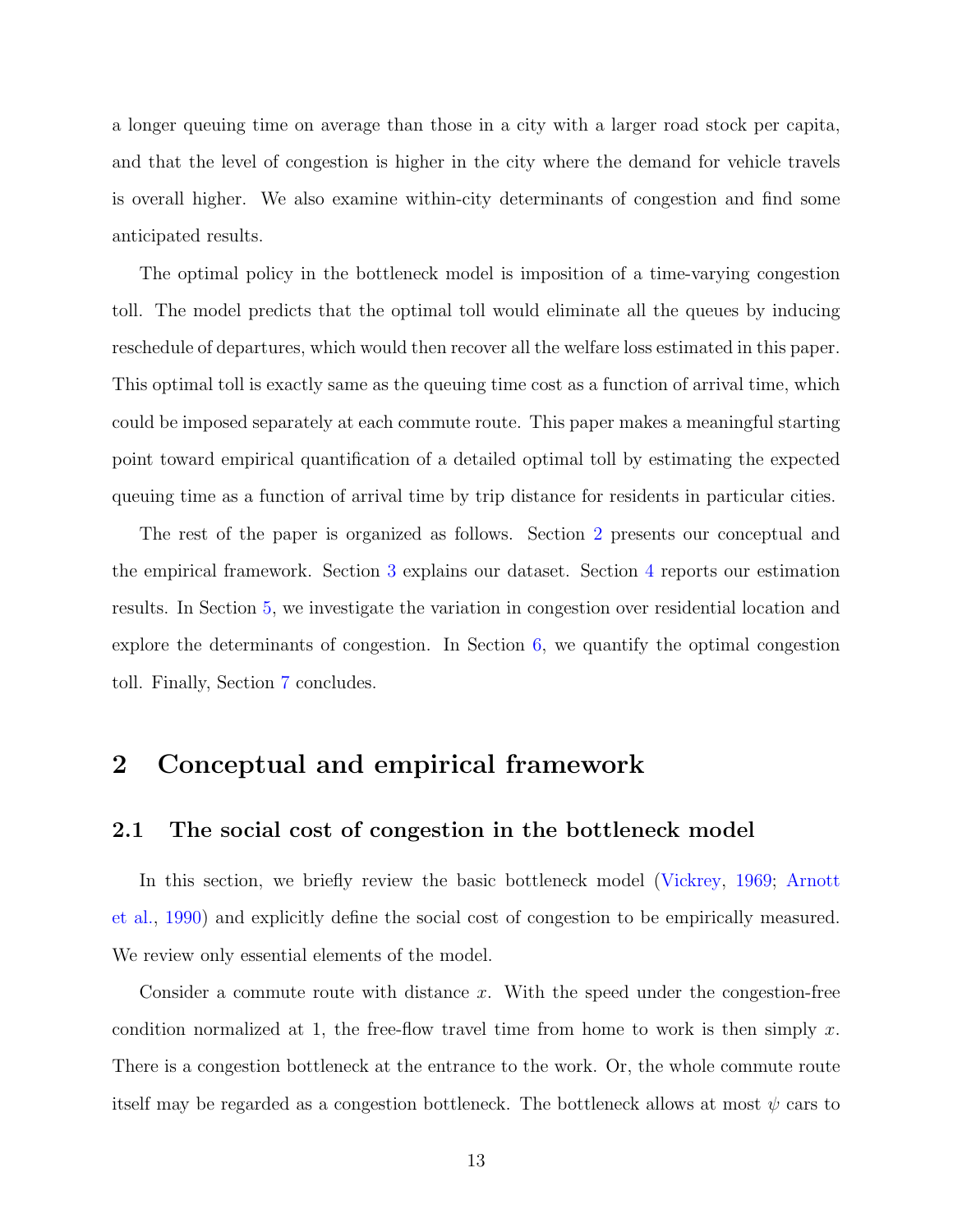pass per each time unit, which means that the parameter  $\psi$  is the capacity of the bottleneck.

There are a fixed N number of car commuters traveling this route, each of who has an identical scheduling preference.[2](#page-13-0) Specifically, all the commuters want to arrive at work at the specific time  $t^*$  if there were no queue, which however is physically impossible because the bottleneck has a limited capacity. The resulting key feature of the Nash equilibrium is the trade-off between travel time and arrival at a preferable time closer to  $t^*$ . To formally illustrate this trade-off, let  $Y(t)$  denote the individual's travel time as a function of arrival time  $t \in [t_0, t_1]$ , where  $t_0$  and  $t_1$  are the first and the last commuters' arrival times, respectively. It is shown that in equilibrium,  $Y(t)$  increases with t from  $t_0$  to  $t^*$  and decreases afterward until  $t_1$  $t_1$ . See Figure 1 for illustration of the  $Y(t)$  function.

#### Figure [1](#page-42-0) about here.

Excessive travel time relative to free-flow time for the commuter who arrives at  $t \in (t_0, t_1)$ is the "queuing time", which equals  $Y(t) - x$ . is Since the first traveler has zero queue,  $Y(t_0) = x$  holds, so that the queuing time of a commuter who arrives between  $t_0$  and  $t_1$  is  $Y(t) - Y(t_0)^3$  $Y(t) - Y(t_0)^3$ . The model's key insight is that each individual's queuing time is pure social loss and thus constitutes the society's welfare loss. Intuitively, if the individuals were able to coordinate their trip timing choices, then they would depart and arrive only at the rate of  $\psi$  without forming any queue and could still arrive at work at the same time as under laissez-faire.

$$
\alpha(t-d) + \beta \max(t^* - t, 0) + \gamma \max(t - t^*, 0),
$$

where d is departure time from home and t is arrival time at work. The first term is the travel time cost, and the second and the third term are the schedule delay cost incurred due to an earlier or a later arrival than the most preferred  $t^*$ . The parameters  $\alpha$ ,  $\beta$ , and  $\gamma$  are the unit cost placed on each cost component.

<span id="page-13-0"></span><sup>&</sup>lt;sup>2</sup>The particular form of individual commuter's cost assumed in the basic bottleneck model [\(Arnott et al.,](#page-39-0) [1990\)](#page-39-0) is

<span id="page-13-1"></span><sup>&</sup>lt;sup>3</sup>One could interpret that there is a positive level of congestion in the Pigouvian model, whereas the bottleneck model has no congestion delay at the social optimum. However, it is not an entirely correct interpretation, because congestion arises in the Pigou model when speed and traffic density are negatively related. In the meantime, congestion in the bottleneck model is defined as a drop in traffic flows, not a drop in traffic density. Since flow and density are different, it is possible that congestion does not arise at the bottlneeck model but does occur in the Pigou model for the same road situation.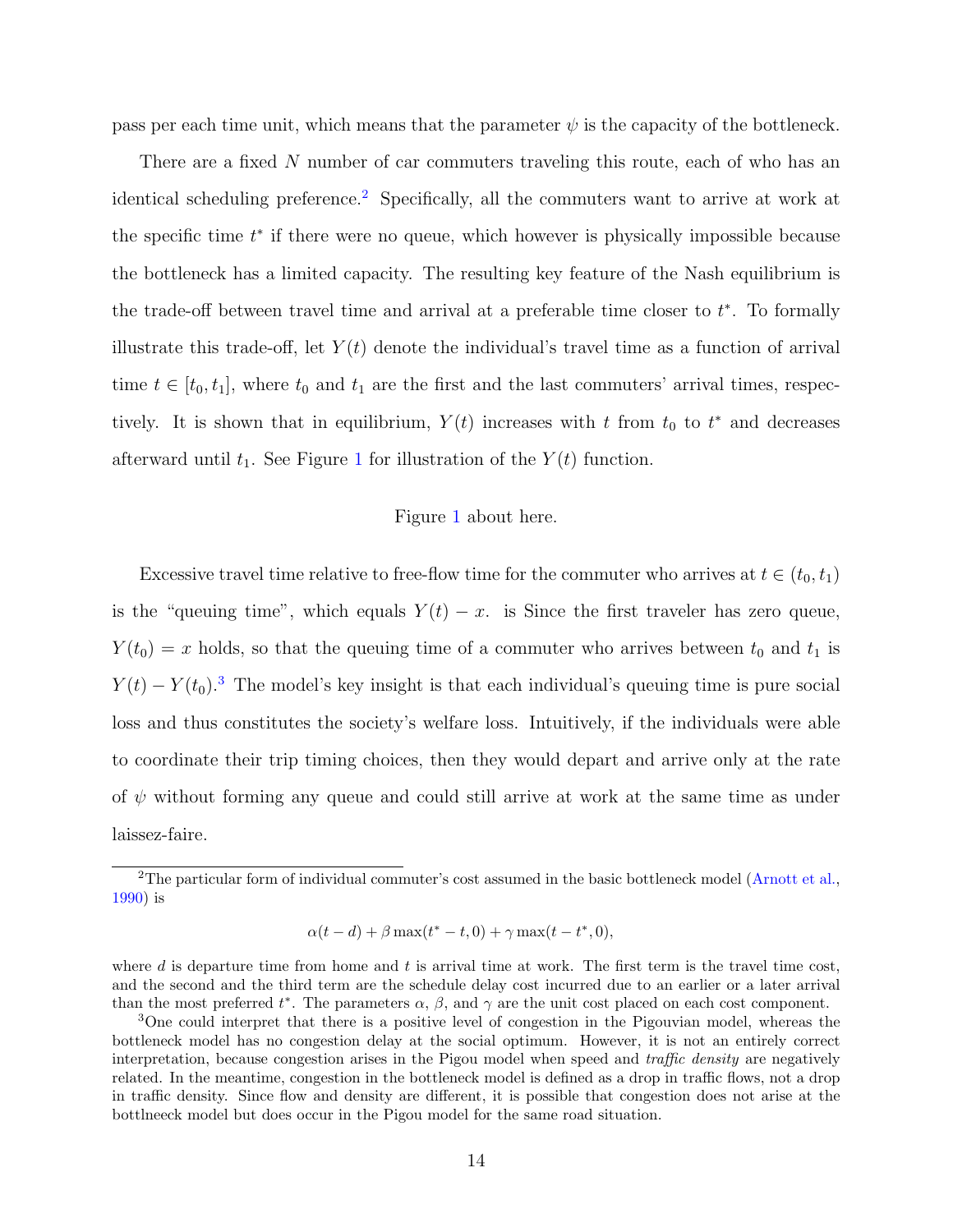The inefficiency cost of congestion borne by all the route users is therefore the opportunity cost of their total queuing times. The total queuing times are computed by integrating  $Y(t) - Y(t_0)$  over  $t \in [t_0, t_1]$ , with each arrival timing weighted by the rate of arrivals that is  $\psi$ . By dividing the total queuing times by N, we get the average queuing time per route user written as

<span id="page-14-1"></span>
$$
\frac{\psi}{N} \int_{t_0}^{t_1} [Y(t) - Y(t_0)] dt.
$$
\n(1)

This is the measure of welfare loss for this particular commute route. Note that the cost of congestion we define here is expressed in a "time" unit rather than in a monetary unit. The variables used in our empirical analysis are also in the time unit, but we can always multiply our estimate by the monetary unit cost of travel time, which we call simply "value of time", to obtain the social cost expressed in a monetary unit.[4](#page-14-0)

While the standard bottleneck model assumes a single route, the real-world commuters travel heterogeneous routes, and we now formalize this. Let each of the heterogeneous routes be indexed by j, with  $j \in [0, J]$ . The distribution of the number of travelers over the routes is described by the density function denoted by  $f(j) \equiv N_j/\overline{N}$ , where  $\overline{N}$  is the number of all commuters in the population and  $N_j$  is the number of users of particular route j. The average queuing time in the population is the average queuing time for each route integrated over the routes weighted by the route density function  $f(j)$ , which we write as

<span id="page-14-2"></span>
$$
\int_0^J \int_{t_{0j}}^{t_{1j}} \frac{\psi_j}{N_j} [Y_j(t) - Y_j(t_{0j})] f(j) dt dj,
$$
\n(2)

where  $Y_j(t)$  is travel time of commuter on route j who arrived at a time  $t \in [t_{0j}, t_{1j}]$  and  $Y_j(t_{0j})$  is the travel time of a different commuter on the same route, who alternatively arrived

<span id="page-14-0"></span><sup>&</sup>lt;sup>4</sup>The monetary unit cost of travel time is  $\alpha$  in the scheduling cost form shown given in footnote [2.](#page-13-0) Note also that in the basic bottleneck model [\(Arnott et al.,](#page-39-1) [1993\)](#page-39-1), marginal external cost of added car to the route is derived and given by the expression [\(1\)](#page-14-1) multiplied by  $2\alpha$ . This implies that estimation of [\(2\)](#page-14-2) below in this paper would give indirectly an estimate for marginal external cost of added car to each average route.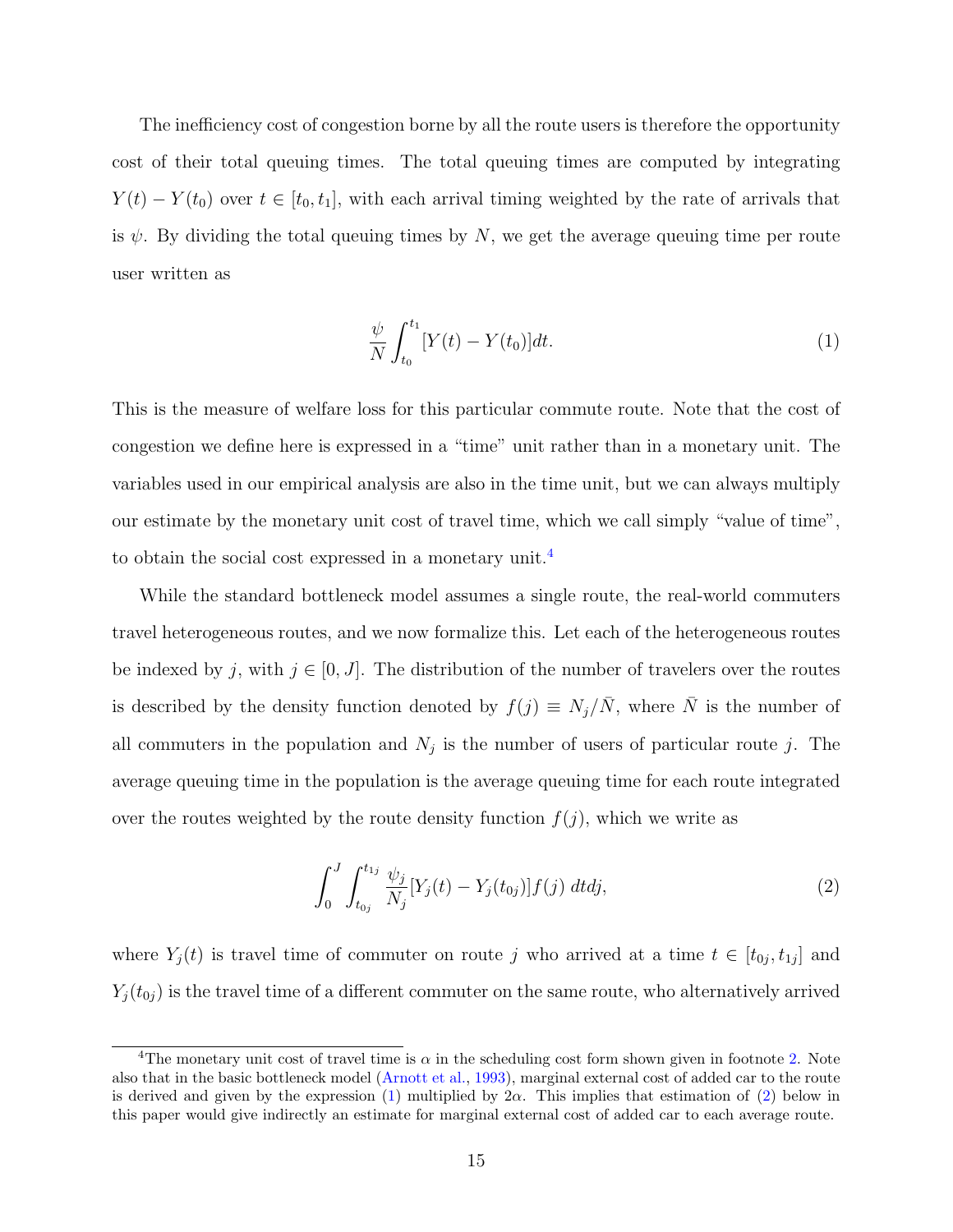in the first place at  $t_{0j}$  (with no queuing). Note that  $Y_j(t_{0j})$  is simply the physical distance of commute route j.

We have so far assumed that individual commuters have a homogeneous scheduling preference (see footnote [2](#page-13-0) for the scheduling preference). However, commuter preferences in the real world are heterogeneous. Our conceptual framework may assume that commuters' scheduling preferences are heterogeneous, but we can still show that the queuing time of any individual on a given route is a social loss, regardless of the particular individual's preference type (see [Arnott et al.,](#page-39-6) [1994\)](#page-39-6). This implies that [\(2\)](#page-14-2) as the average queuing time over the individuals having different preferences is the inefficiency cost per each average commute trip even under the heterogeneity of scheduling preferences.

### <span id="page-15-0"></span>2.2 Empirical framework

Our goal in this section is to estimate [\(2\)](#page-14-2). Empirically, [\(2\)](#page-14-2) is the expected gap in travel time between a commuter who arrives in a peak time  $t \in (t_{0j}, t_{1j})$  and another commuter on the same route who alternatively arrives earliest at  $t_{0j}$ . At the moment, the distribution of routes, captured in the mass function  $f(j)$ , is set aside in our estimation. Our initial belief is that our data is a random sample of all commute routes that exist in the US, under which we do not have to explicitly weight the route-specific average queuing time by  $f(j)$ . We address the potential non-random sampling issue by adopting the weighting estimation strategy below (see Section [4.4\)](#page-25-0).

We estimate the average difference in travel times by commuters' binary arrival timing choices (arrival at a peak time with queuing vs. arrival at an early time with no queuing), conditional on that the commuters under comparison effectively traveled an identical route. Our key identifying assumption is that travel time of a commuter traveling at a particular timing is determined solely by the route traveled by the commuter. Each traveler on a congested commute route would be atomic, implying that the only way she could change her travel time on the given route would be choosing a different trip timing or she must travel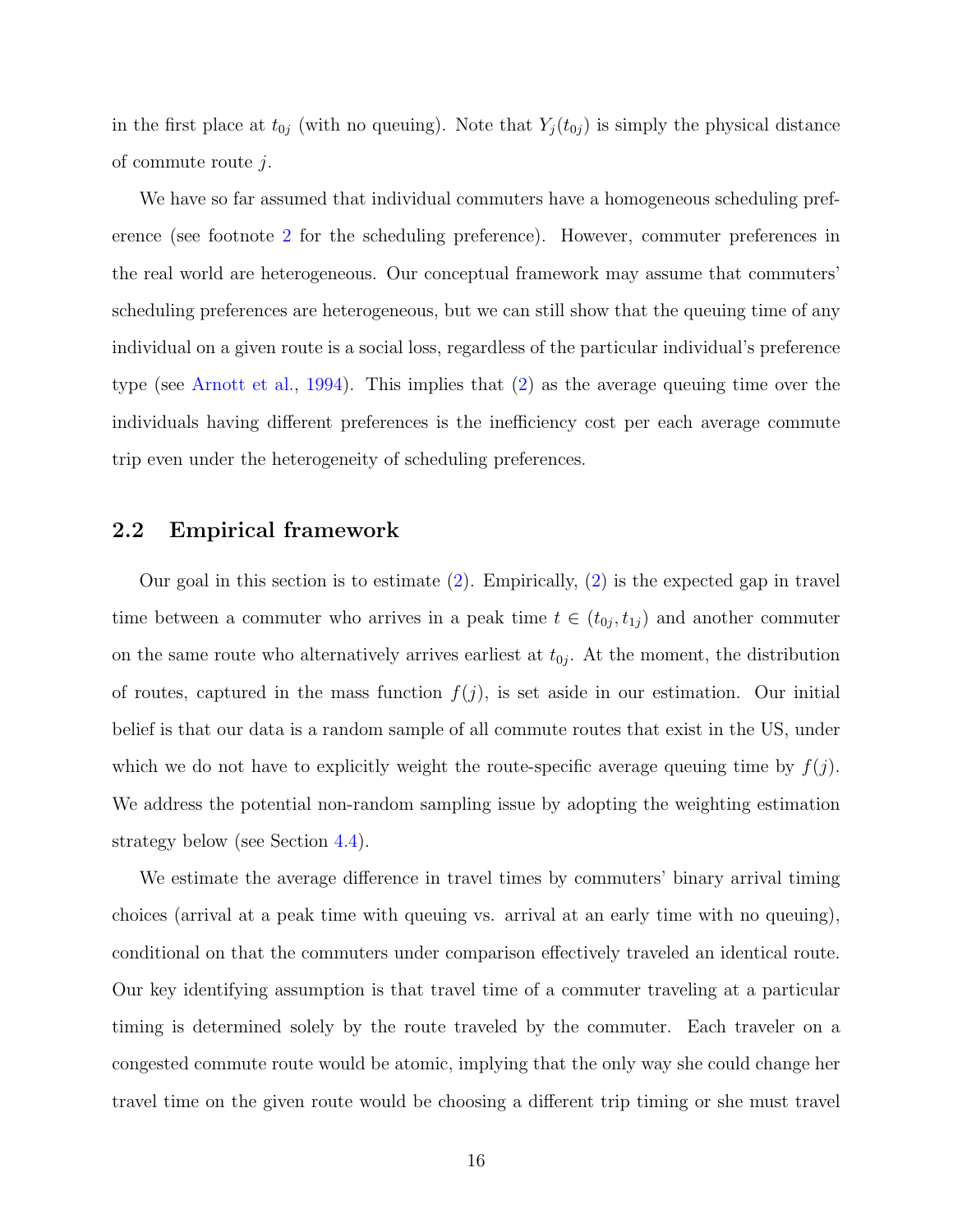a different route.<sup>[5](#page-16-0)</sup>

Given that our trip-level sample does not report the commuter's exact origin and destination and there is only a single commute trip for each route, we are not able to condition on the route traveled directly. Our basic strategy is therefore to include the direct route characteristic, the physical distance of the route traveled, as well as proxies for the route characteristics, such as population density around the commuter's residence, in our estimation. We then employ the instrumental variable estimation and the household-fixed effect model estimation strategies to address the potential omitted variable bias concern.

There may also be person characteristics capturing the commuter's scheduling preference, which therefore would help predicting her trip timing choice. The bottleneck model shows that commuters having a particular common preference tend to sort into a particular interval of arrival times.<sup>[6](#page-16-1)</sup> The sorting of arrival times by preference type *within* route, however, is not an immediate empirical problem, since the queuing time of an individual who arrives at  $t \in (t_{0j}, t_{1j})$  on route j is always measured by  $Y_j(t) - Y_j(t_{0j})$ , even when this commuter has a different scheduling preference from the other who arrives at  $t_{0j}$ , as long as their trips occur on the same route  $j$ . However, there is the possibility that commuter preferences correlated with trip timing choices may also be related to the choice of commute route that would actually determine the travel time. We therefore include person characteristics in order to control for their correlation with the choice of commute route.

We now specify our empirical framework. The outcome variable is travel time of commuter i who travels commute route j, which we denote by  $Y_{ij}$ . Note that although we do not observe commute route directly, it is useful to explicitly have the route subscript  $j$  in

<span id="page-16-0"></span><sup>&</sup>lt;sup>5</sup>Note that the estimated relationship between trip timing and travel time may have a "causal" interpretation once our estimation is conditioned on the route traveled. The causal effect is defined as the difference between the commuter's actual travel time and her counterfactual free-flow travel time that would have been spent if she had alternatively chosen to arrive at the earliest timing with no queuing staying on the same route (see [Angrist and Pischke,](#page-39-7) [2009\)](#page-39-7).

<span id="page-16-1"></span><sup>6</sup>For example, from the scheduling cost form given in footnote [2,](#page-13-0) consider a group of commuters with a higher ratio of the unit cost of travel time to the unit cost of schedule delay (i.e.,  $\alpha/\beta$  or  $\alpha/\gamma$ ) compared to the other commuters. [Arnott et al.](#page-39-6) [\(1994\)](#page-39-6) show that these travelers tend to want to avoid a long queue and arrive at a non-peak time .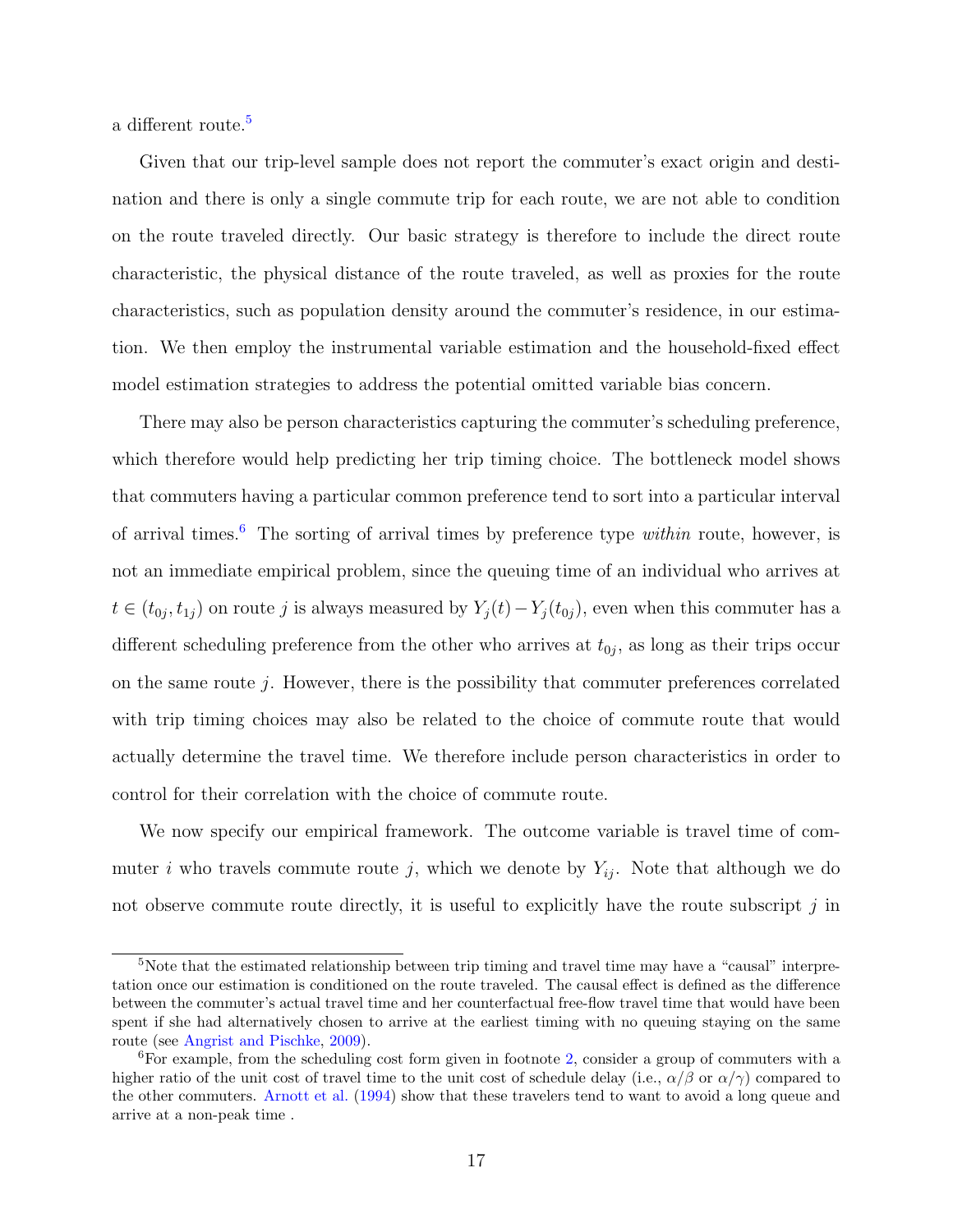our empirical model. Also note that since each commuter in our sample makes only one trip, the commuter id is equivalent to the trip id.

Next, the treatment variable is the commuter's binary trip timing choice, which we denote by  $T_{ij}$ . The value for  $T_{ij}$  is 0 if commuter i on route j arrived early enough to have zero queuing and 1 if she arrived in a peak time with queuing. In our conceptual framework, the time at which queuing initially arises differs by route (see  $t_{0j}$  in [\(2\)](#page-14-2)), but we are not able to allow the cut-off time for  $T_{ij}$  to vary by route. We instead seek a time, before which commuters on any route do not queue at all, and use it as the cut-off time for  $T_{ij}$ . The underlying assumption is that there exists at least one commuter on each route who travels before this early timing.<sup>[7](#page-17-0)</sup> We searched for the best cut-off time by each 30-minute interval, such that there is a statistically significant gap in travel time just before and after this arrival timing (see the specification in column (2) in Table [2\)](#page-45-0). The resulting the cut-off time is set at 6:15, implying that the treated group in our specification is the commuters who arrived at a time between 6:15 and 11:00 and the control group is those who arrived before 6:15 (but after 5:00). Note that we are excluding the trips completed either before 5:00 or after 11:00 since we suspect that these trips significantly differ from the regular commute trips considered in our estimation.[8](#page-17-1)

Our estimating equation is written as

<span id="page-17-2"></span>
$$
Y_{ij} = \alpha + \beta T_{ij} + \sum_{k} \gamma_k m_j^k + X_{ij}' \delta + u_j + w_{ij} + \epsilon_{ij}, \qquad (3)
$$

where  $m_j$  is one-way commute distance in 10 miles for route j. With the k superscripts

<span id="page-17-0"></span><sup>7</sup>This assumption would make sense if commuter preferences were quite heterogeneous, especially in terms of the most preferred arrival timing,  $t^*$ .

<span id="page-17-1"></span><sup>8</sup>About 79% out of the home-to-work morning commutes in our dataset have an arrival time between 5:00 and 11:00. Note that the departure time variable as a trip timing choice is not used to define the treatment status. The reason is that trip distances are heterogeneous, so departure time actually provides little information on whether the commuter actually queued or not. In the bottleneck model, each commuter's choice set  $Y(t)$  is a common knowledge, which means that the commuter choosing a departure time in effect is also choosing the corresponding arrival time. An unexpected congestion delay would result in an arrival that is later than the intended time. However, the resulting positive correlation between arrival time and travel time is also a social loss (regardless of it is intended or not), so we must not exclude these congestion delays in our estimation.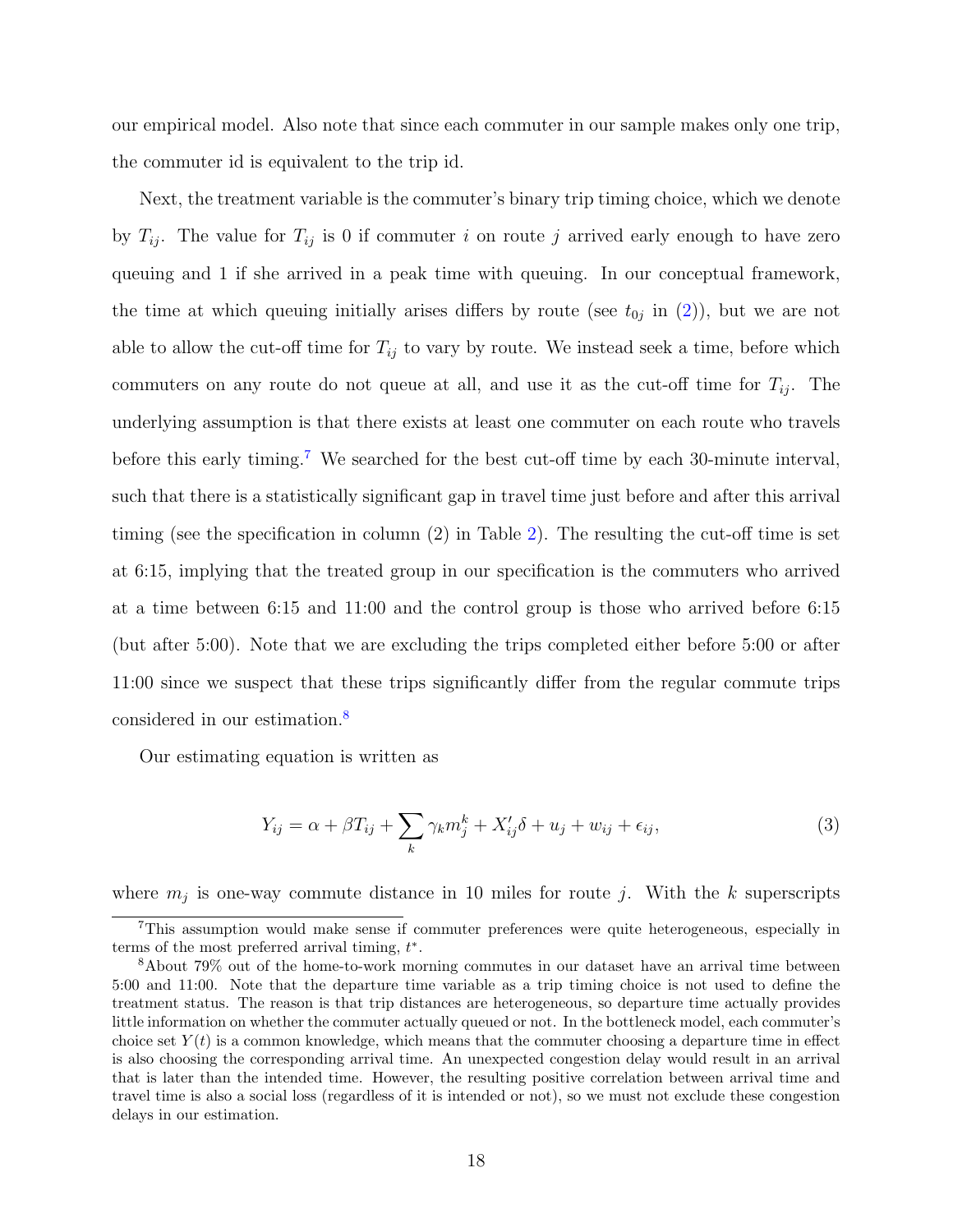denoting exponents,  $m_j^k$  are the polynomials of  $m_j$ , which are included to capture the nonlinearity of the relationship between trip distance and travel time ( $\gamma_k$  are the coefficients).

 $X_{ij}$  is the vector of the proxies capturing the route characteristics. Specifically, it includes population density around the resident's neighborhood, percentage of rental housing units (relative to owned units) in the neighborhood, urban-rural category measuring "contextual density" in the neighborhood, population size categories in the city where the commuter resides in (for smaller cities) as well as the city fixed effects (for larger cities). It also includes person characteristics, such as family income, to control for the preference related to residential and work location choices and thus to commute route choices. It also includes other person characteristics, such as age and gender, which would control for the driving habit affecting the travel speed.

Our empirical specification is also explicit about unobservable route and person characteristics. First,  $u_j$  captures unobservable route characteristics, such as the road capacity, the speed limit, the number of traffic signs on the route, and the proximity to highways. We can easily think of the possibility that  $u_j$  is correlated with both trip timing choices and congestion (travel time). For example, commuters traveling a highly congested route (for some unobservable reason) may tend to choose to travel at an off-peak time to avoid otherwise a long congestion delay. Second,  $w_{ij}$  is unobservable person characteristics, which may predict the commuter's trip timing choice and the choice of commute route. We further discuss the concerns related to these omitted variables below. Finally,  $\epsilon_{ij}$  is the error term satisfying the zero conditional mean.

# <span id="page-18-0"></span>3 Data

For estimation, we use the 2009 National Household Travel Survey (NHTS) dataset. We also use the Highway Performance Monitoring System (HPMS) dataset below, but we explain this dataset only in Section [5.](#page-29-0) The entire NHTS dataset is composed of household, person,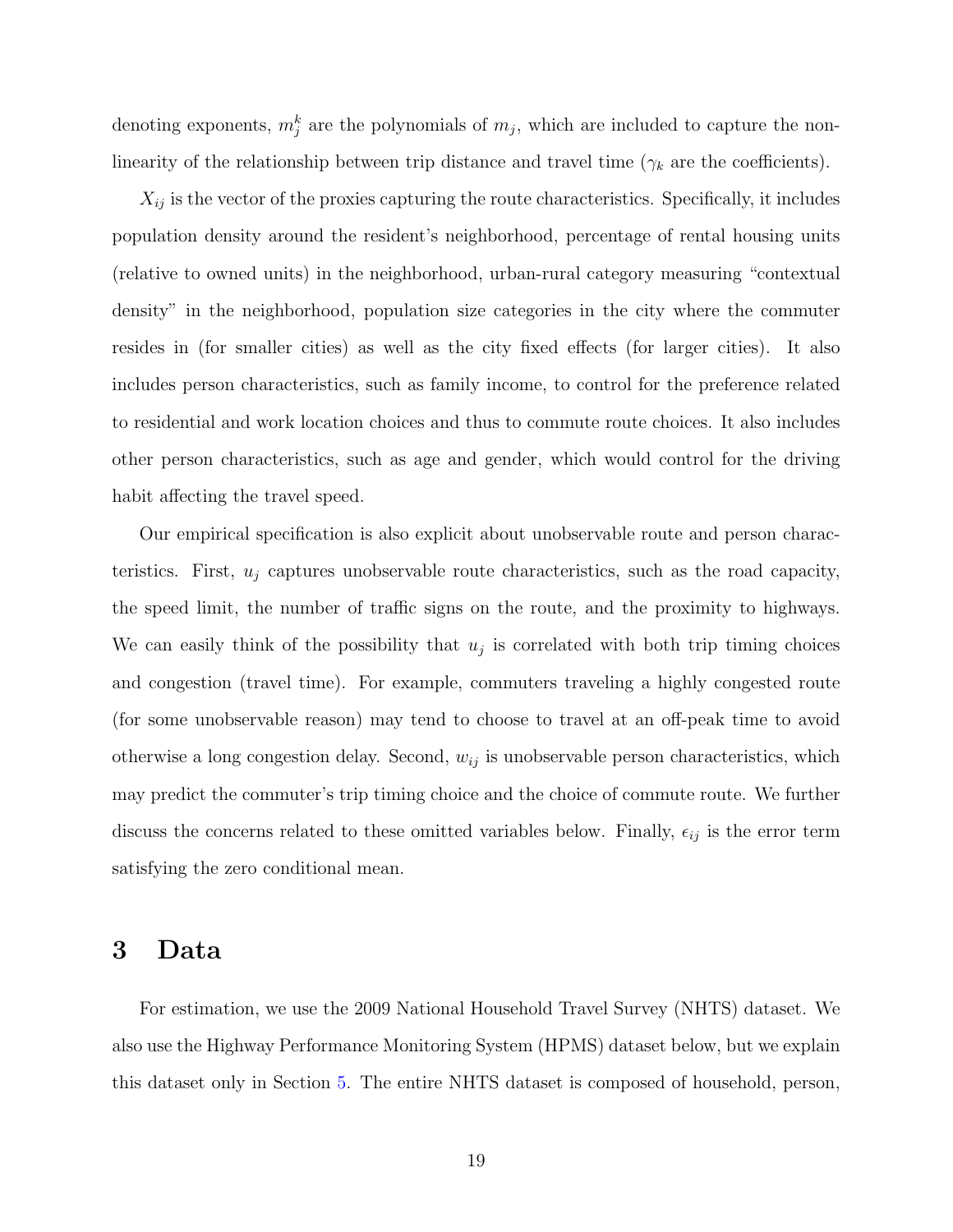vehicle, and trip level samples. We mainly use the trip level sample, but we merge the personand the household-level samples into the main trip-level sample to obtain each commuter's personal and household characteristics. Our dataset provides the key information at the trip level, such as the trip's departure and arrival timings, trip duration (travel time), and physical distance between the origin and the destination.

To construct our estimation sample, we select only commute trips made by car (of any vehicle type) driven by commuter herself. We exclude other commute modes (such as public transportation) and trips made for other purposes (such as shopping). For our estimation of morning congestion, we use morning commutes completed between 5:00 and 11:00. We also estimate evening congestion below using the sample of evening commute trips that took place between 15:00 and 23:00. We exclude commutes that took place on weekends.

For the survey, each household is assigned a specific travel day and instructed to record all the family members' trips that occurred on that day. It is therefore expected that each worker in the household reports one morning commute and one evening commute, respectively. There are nevertheless a few commuters (about 3% in the morning sample) who reported more than one commute trip in each of the morning and the evening intervals. We suspect that these observations are irregular, so we exclude these observations. Note however that each household may be composed of multiple workers and thus multiple commute trips in each time interval, and these trips are included in our estimation sample.

#### Table [1](#page-44-0) about here.

Table [1](#page-44-0) reports the summary statistics for the key variables computed from our morning commute sample. It shows that about 91% of morning commutes are completed at a time between 6:15 and 11:00 while the other 9% were completed between 5:00 and 6:15. The average arrival time at work is  $7:47.^9$  $7:47.^9$ . Using the mean trip duration (travel time) of  $22.88$ 

<span id="page-19-0"></span><sup>9</sup>The arrival time variable is originally in the military format in the NHTS dataset, e.g., 06:10, 19:10, etc. We convert this raw variable into the one that follows the decimal system with the minute unit and normalize the value for 8:00 at 0. We use this converted variable to construct the variables used in our estimation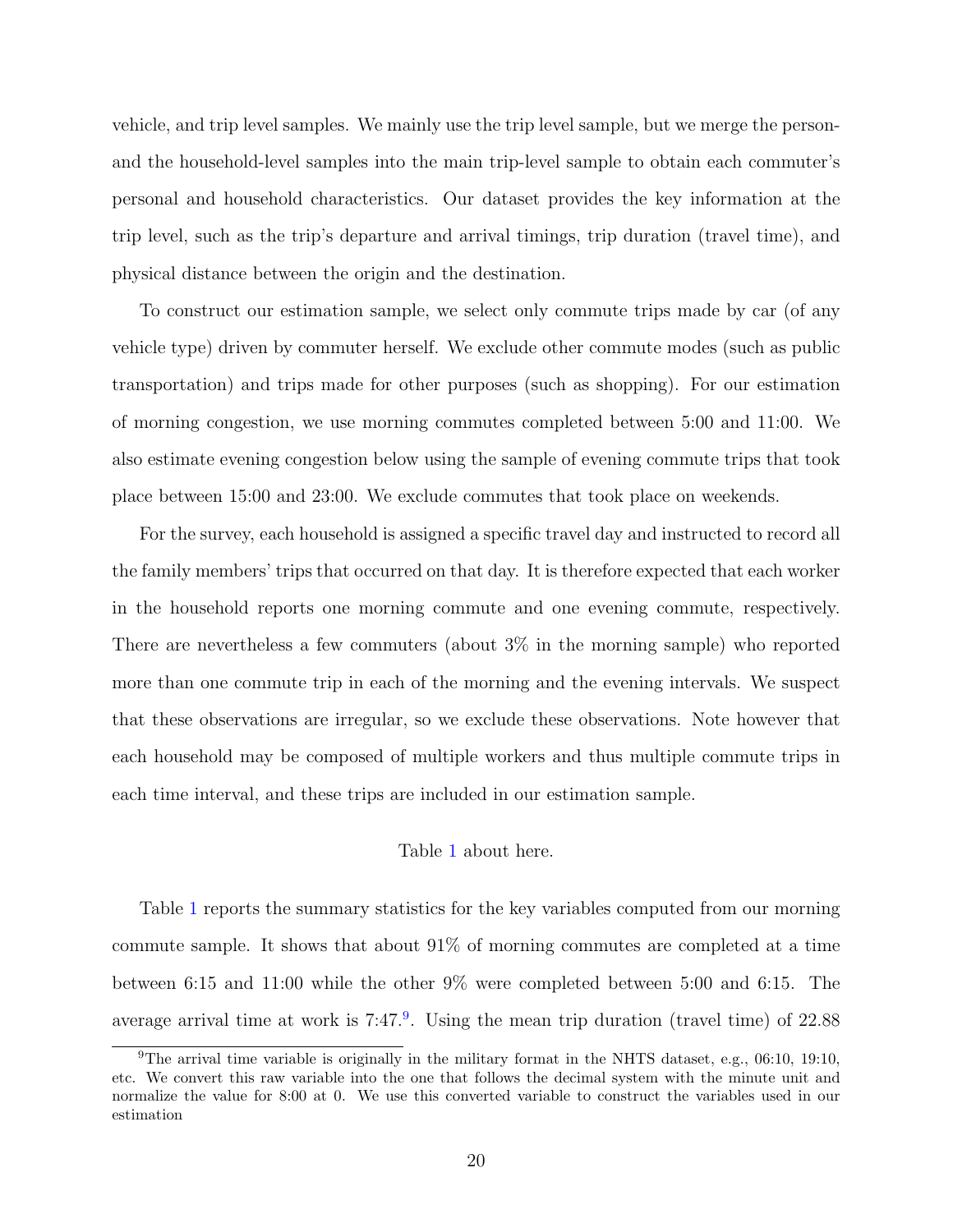minutes and the mean commute distance of 13 miles, we calculate the average travel speed that is 34.2 miles per hour. From our sample of evening commutes, we find that the average travel time is 24.6 minutes and the average travel speed is 31.4 miles per hour (see Section [4.5](#page-27-0) for the evening sample construction).

# <span id="page-20-0"></span>4 Estimation results

## <span id="page-20-1"></span>4.1 OLS estimation results

In our empirical specification [\(3\)](#page-17-2), the main parameter of interest is  $\beta$ . Table [2](#page-45-0) reports the OLS estimation results from the sample of morning commutes. Column (1) indicates that the estimate for  $\beta$  is 1.992, implying that if the average commuter had alternatively arrived before 6:15 while staying on the same route, she could then have reduced her travel time by 1.992 minutes (8.7% of the mean travel time in the sample).<sup>[10](#page-20-2)</sup> Using the sample mean for commute distance, which is about 13 miles, the average queuing time per mile traveled is about 0.15 minutes (9 seconds).

#### Table [2](#page-45-0) about here.

Column (2) in Table [2](#page-45-0) presents the other specification, in which multiple arrival time interval dummies (instead of the single dichotomous  $T_{ij}$  variable) are included. The coefficient on each dummy indicates the predicted gap in travel time between a commuter who arrived at a time indicated by the dummy and the other who arrived before 6:15. For example, all other things equal, the average commuter who arrived at a time between 8:45 and 9:15 is predicted to spend 3.117 minutes more in commuting than those who arrived before 6:15. As expected, the average queuing time tends to be longer as the commuter's arrival time is closer to the peak time, say 9:00, and get shorter afterward. Panel (a) in Figure [2](#page-43-0) plots

<span id="page-20-2"></span><sup>10</sup>We also used the log of travel time as the dependent variable and obtained 0.066 as the estimated coefficient on  $T_{ij}$ , which implies about a 6.6% average difference in travel times by binary arrival timing choices.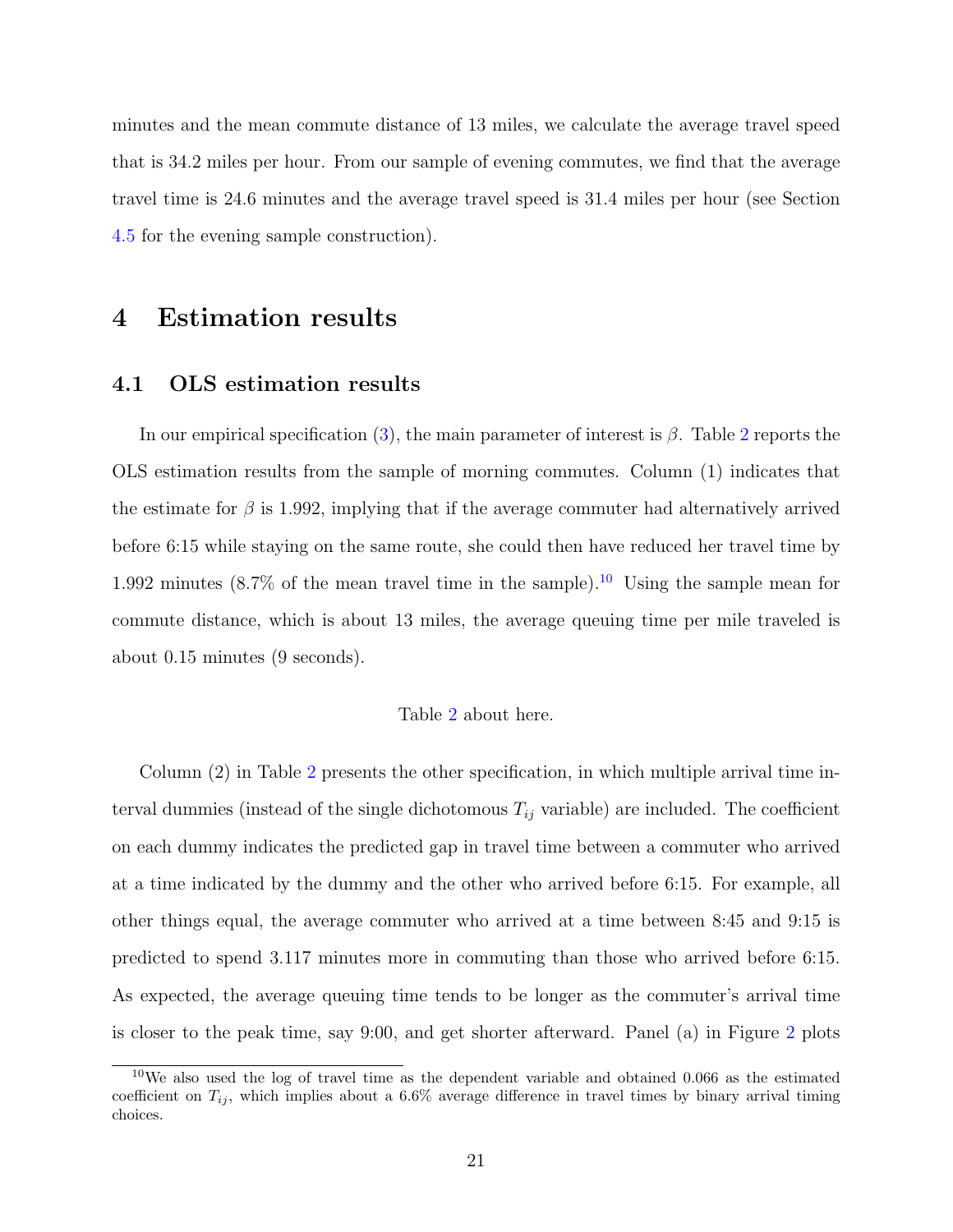the estimated coefficient for each arrival time dummy from column (2) along with its 95% confidence interval. The figure clearly illustrates the queue dynamics that is consistent with the bottleneck model's prediction (see Figure [1\)](#page-42-0). The figure also shows that the standard error of the coefficient estimator tends to increase as the arrival time gets closer to the noon. Note also that the average of the coefficients on the arrival time dummies from column (2) is 2.223, which is close in magnitude to the  $\beta$  estimate of 1.992 from column (1), which is an anticipated result.<sup>[11](#page-21-1)</sup>

#### Figure [2](#page-43-0) about here.

Table [2](#page-45-0) also contains the estimated coefficients on the control variables, which show the dependency of travel time on these variables. For example, the household income has a negative coefficient, which implies that commuters with a higher income tend to reside in an area with a lower level of traffic congestion (e.g., less congested suburban area). We also find that travel time is longer for the commuters residing in a higher density area than those in a lower density area. Another interesting observation is that older drivers' travel times are on average longer than younger drivers, which implies a significant difference in driving habit by age.

## <span id="page-21-0"></span>4.2 Instrumental variables estimation results

Our OLS estimator for  $\beta$  may be biased due to the omitted route and person characteristics (see  $(3)$ ). We now address this concern by employing the instrumental variable  $(IV)$ estimation strategy.

We seek an instrument for trip timing choice  $(T_{ij})$  that is uncorrelated with unobservable determinants of the travel time. Our key identifying assumption is that the travel time of a commuter traveling at a particular point in time is determined by the route traveled

<span id="page-21-1"></span> $11$ In the bottleneck model, the commuters arrive at work at a constant rate of the bottleneck capacity during the peak hours (between 6:15 and 11:00), which implies that these numbers are predicted to be the same from the model.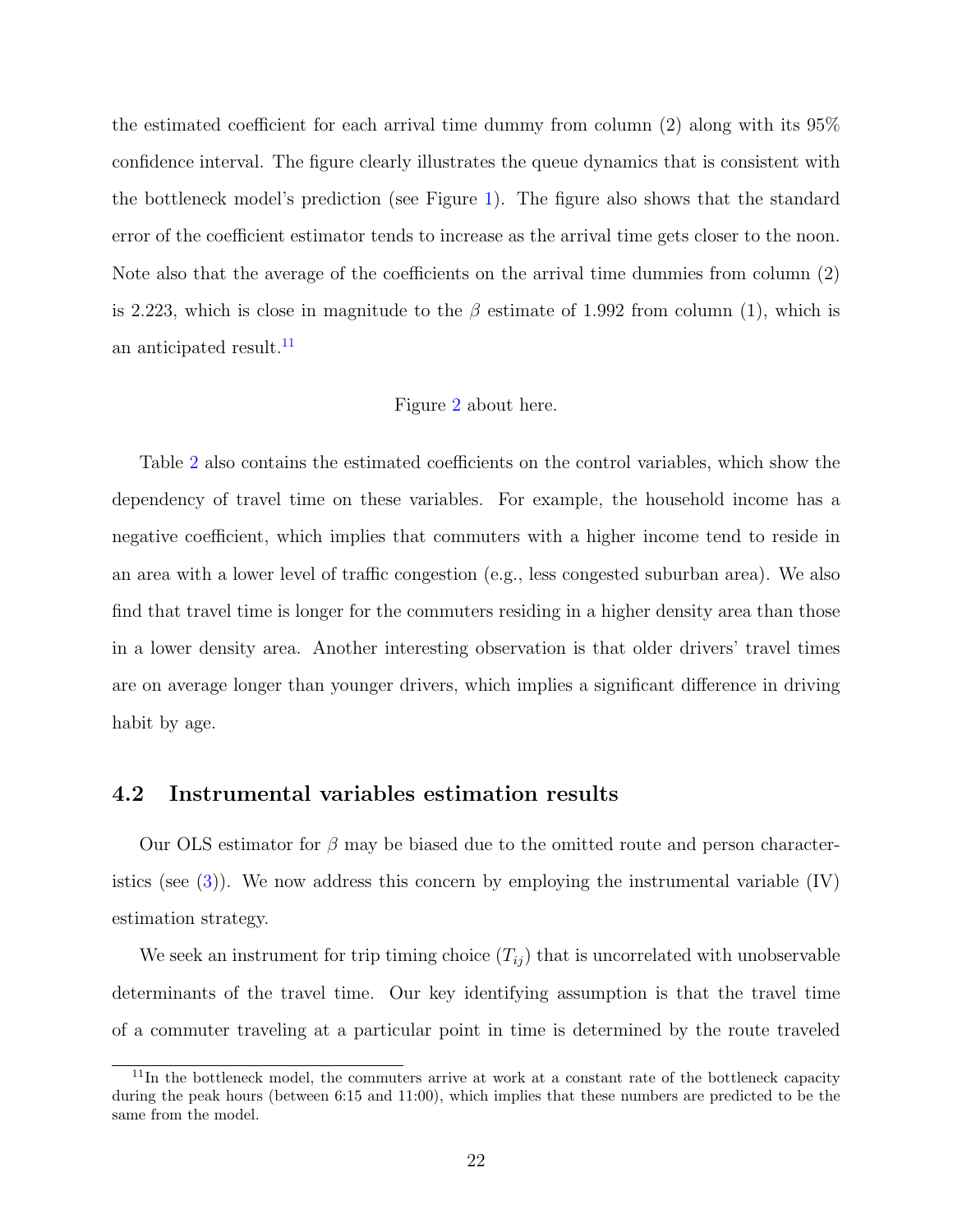rather than by the commuter herself. Therefore, our instrument predicting the commuter's trip timing position relative to the other travelers on the same route should be uncorrelated with unobserved route characteristics or unobservable person characteristics related to the choice of route. Furthermore, since the choice of route is almost equivalent to the choice of residential and work location, our instrument should be uncorrelated with this choice.

We use particular person characteristic, the commuter's job category, as the main instrument. In our dataset, each worker's job is categorized into manufacturing, service, clerical, and professional. We find from the data that the worker's job category is a strong predictor of her trip timing choice. For example, manufacturing workers tend to arrive especially earlier compared to the other workers.<sup>[12](#page-22-0)</sup>

Our belief is that observationally identical workers who are in different job categories would not choose commute route (residential and job location) differently from each other in order to have a different level of congestion, considering that the included income variable would control for the worker's subjective value of travel time. There may be particular routes dominated by workers with a common job, e.g., freeway near a big manufacturing facility. For our IV estimator to be biased in such case, however, the level of congestion for these routes must systematically be different from that for the other routes, which however seems implausible, since the included neighborhood and city characteristics would control for the cluster of particular workers.

#### Table [3](#page-46-0) about here.

Table [3](#page-46-0) presents our instrumental variable regression results. Our IV sets are not weak according to the conventional  $F$  tests, and the over-identification p-values are large enough, indicating that our IV sets are valid.

Column (1) presents the second-stage regression result from the model using the manufacturing and the professional worker dummies as the instruments. We find that it is useful

<span id="page-22-0"></span> $12$ From the scheduling cost in footnote [2,](#page-13-0) the preference of the manufacturing workers would be characterized by an earlier  $t^*$  or a greater  $\alpha/\beta$  than that of the other workers.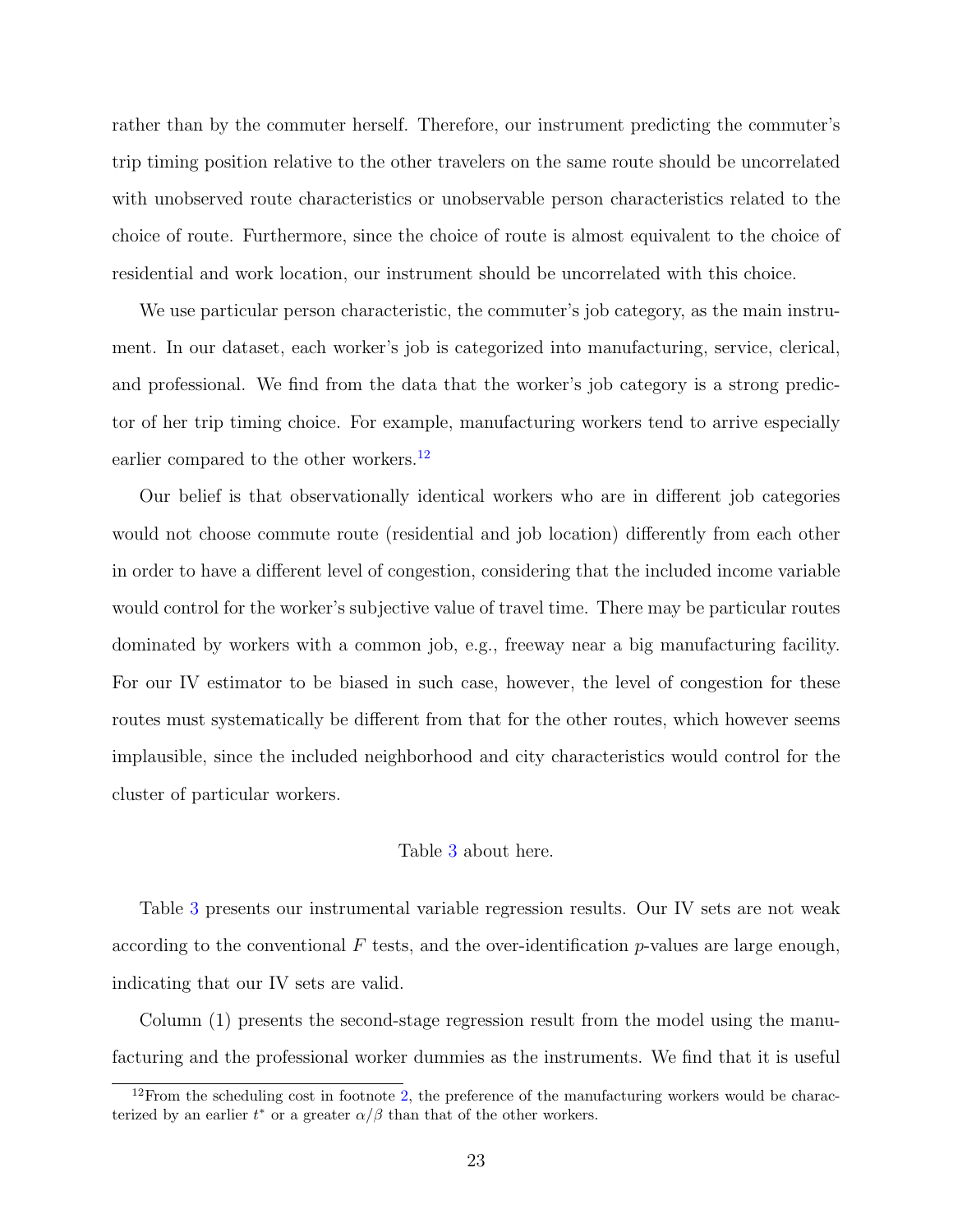to still include the service category in our regression, so we omit only the clerical category in our first-stage regression (see column (3)). From this specification, the IV estimate for  $\beta$ is 2.283, which is a bit larger than the OLS estimate of 1.992.

In column (2), we report the second-stage regression result from the model that also excludes the worker's education status that is therefore used as IV. This specification yields a bit higher over-identification  $p$ -value than the model presented in column  $(1)$ . In fact, the worker's education may help explaining the nature of the job and thus predicting the worker's trip timing more accurately. The estimate for  $\beta$  from this specification is 2.402, which is a bit larger than both the OLS estimate and the other IV estimate in column (1).

In columns (3), we present the first-stage regression result. We find that the proportion of manufacturing workers who arrived earlier than 6:15 is much higher than for the other workers, and the professional and the service workers also tend to arrive earlier than the clerical workers. We also find that workers with a fewer years of education more tend to arrive earlier than 6:15. Another notable result is that commuters traveling a longer distance more tend to arrive earlier than 6:15 compared to those traveling a shorter distance (see the negative coefficient on  $m$ ).<sup>[13](#page-23-0)</sup>

The next important issue is whether the arrival time dummy  $T_{ij}$  may be treated as an exogenous variable in our empirical specification. For each of the IV regressions, we find that both the Durbin and the Wu-Hausman  $p$  values are significantly larger than any usual significance levels, which means that we do not reject the null hypothesis that  $T_{ij}$  is exogenous. We also carried out a Hausman test for comparison between 2SLS and OLS, which also leads us to conclude that the OLS and the IV estimates are statistically indistinguishable.<sup>[14](#page-23-1)</sup> We conclude that the omitted variables in our specification are not causing a significant bias in our OLS estimator. Note that this result does not imply that trip timing choice is indeed exogenous, but it suggests the necessity of including a rich set of the route and the person

<span id="page-23-0"></span> $13$ See [Fosgerau and Kim](#page-40-6) [\(2017\)](#page-40-6), who offer a theoretical explanation on this empirical relationship between commute distance and trip timing.

<span id="page-23-1"></span><sup>&</sup>lt;sup>14</sup>The Hausman p value for each IV set presented in Table [3](#page-46-0) is effectively equal to 1, so we do not reject the null that OLS is a consistent estimator.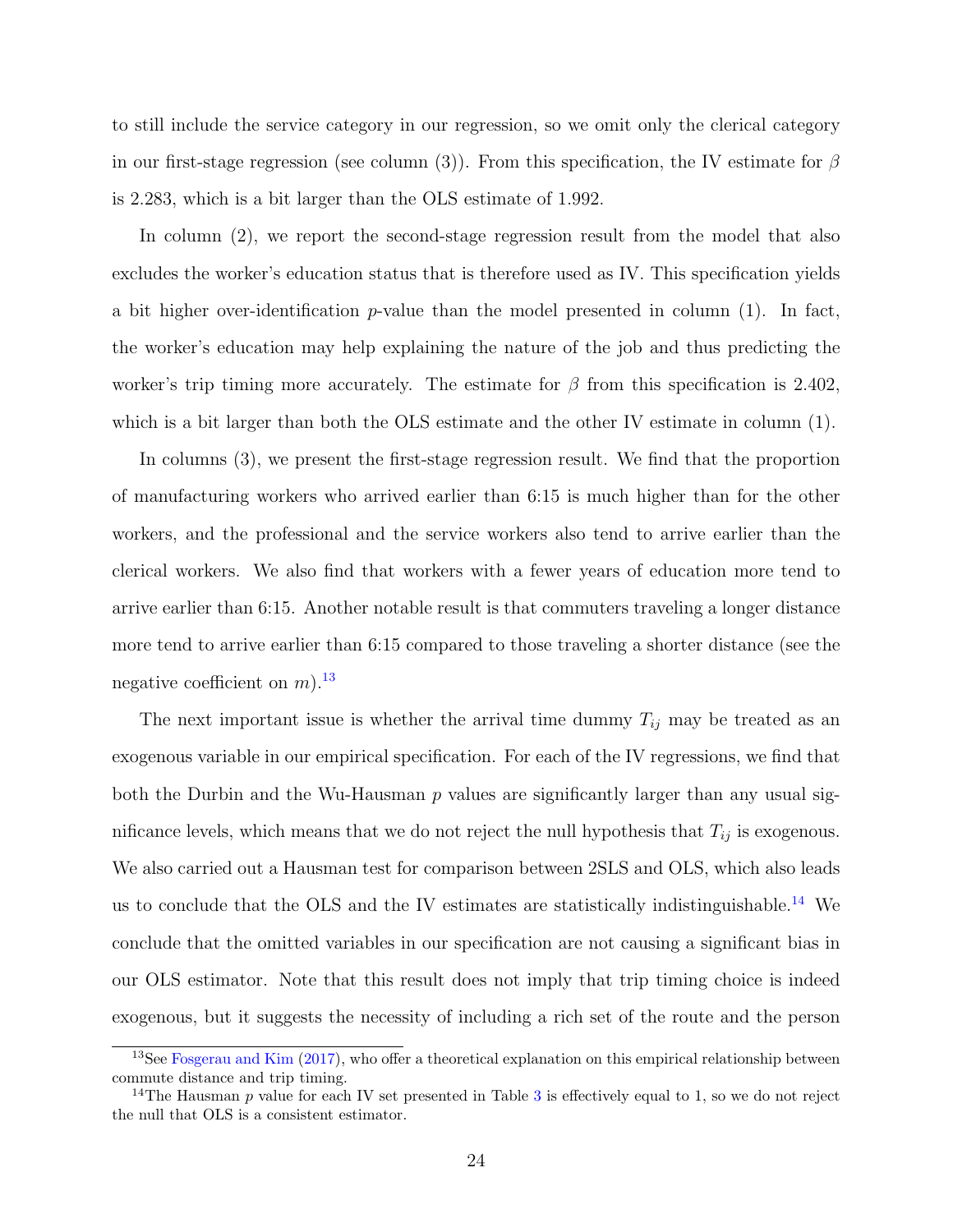characteristics in our estimation.

## <span id="page-24-0"></span>4.3 Household fixed effects model estimation

We further address the potential omitted variable bias concern by employing the household fixed effects model, which exploits multiple observations on commute trips within household. Each commuter in our sample makes only one commute trip, but there are households, each of which is composed of multiple workers and thus of multiple commute trips in the same morning. Our sample therefore has variations in the key variables within household.

We write the household fixed effects model as

$$
Y_{ij} = \alpha + \beta T_{ij} + \sum_{k} \gamma_k m_j^k + X_{ij}' \delta + u_h + \tilde{u}_j + \tilde{w}_{ij} + \epsilon_{ij}, \qquad (4)
$$

where  $u_h$  is unobservable household characteristics common to the workers in the household. This model allows us to eliminate the possibility that unobservable route characteristics around the worker's residence, which is captured in  $u<sub>h</sub>$ , may cause a biased outcome. The model, however, does not control for unobservable characteristics of the travel route near each household member's job location, which we denote by  $\tilde{u}_j$ . Also, since each worker within the household may have unobservable characteristics related to her own route choice, we still include  $\tilde{w_{ij}}$  in the model.

#### Table [4](#page-47-0) about here.

Table [4](#page-47-0) presents the deviation-from-means estimation result for our household fixed ef-fects model.<sup>[15](#page-24-1)</sup> Column  $(1)$  indicates that the average queuing time in each morning commute trip is about 1.798 minutes, which is a bit smaller than the OLS estimate of 1.992. Column (2) presents the model, in which multiple arrival time interval dummies are included. We

<span id="page-24-1"></span><sup>&</sup>lt;sup>15</sup>The household-fixed effects model does not include the family characteristics and the travel day in week dummies since these variables have no variation within household. So, we do not lose missing observations on these variables. Also, we do not exclude the commuters who make multiple commute trips in the same morning. As a result, the household fixed effects model has been estimated using a larger sample than that used for the OLS and the IV estimations.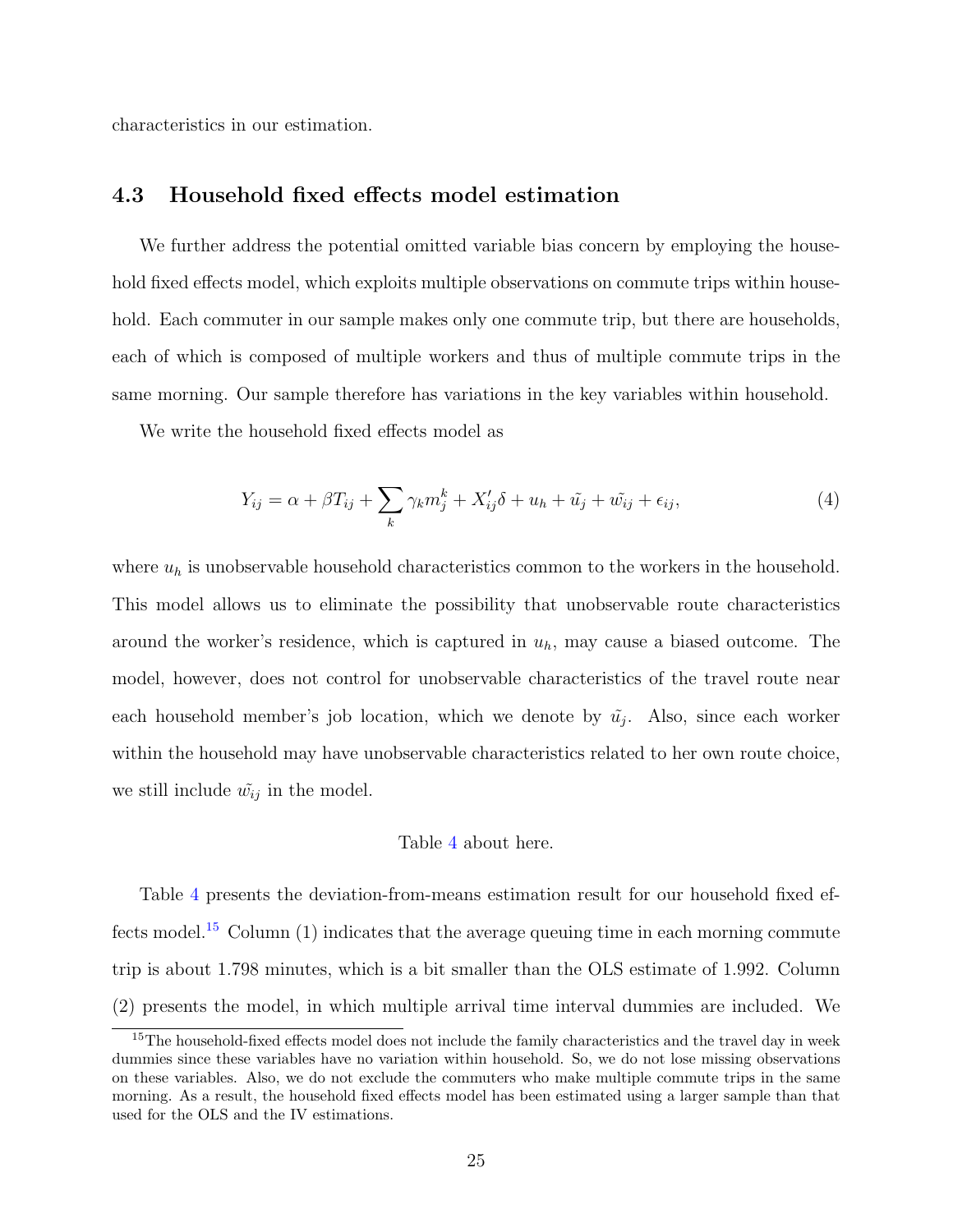find that the estimated coefficients from this model are also overall smaller than the OLS estimates from the same model (see column (2) in Table [2\)](#page-45-0).

The next question is whether the household fixed effects model estimation is preferred over the OLS estimation. Note that the OLS estimate of 1.992 is in between the IV estimates (2.283 or 2.402) and the household fixed effects model estimate (1.798). Since we did not find a significant bias in our OLS estimate from the comparison between the OLS and the IV estimates above, it is therefore more difficult to choose the fixed effects model estimate over the OLS estimate. In fact, the smaller  $\beta$  estimate in the household fixed effects model than the pooled OLS estimate is counter-intuitive, since it would then imply that commuters with a smaller  $u_h$  (corresponding to a lower level of congestion) more tend to arrive earlier than 6:15.[16](#page-25-1)

## <span id="page-25-0"></span>4.4 Weighting estimation

Under the assumption that our data is a random sample of commute routes in the US, we do not need to weight the route-specific average queuing time by the route mass function  $f(j)$  (see [\(2\)](#page-14-2)). However, the NHTS data contains several "add-on" areas (particular states or cities), where survey participants are oversampled. If the add-on areas are systematically more or less congested than the other areas, then our estimate for the average queuing time in the whole population may be biased.

We consider the weighting estimation methodology for this non-random sampling issue. A drawback of using the weighting estimation in our study is that since it is not equivalent to the maximum likelihood estimation, the standard likelihood ratio tests for over-identifying restrictions for our IV regression cannot be used. We could alternatively adopt the boot-

<span id="page-25-1"></span><sup>&</sup>lt;sup>16</sup>We also carried out a Hausman test to compare the fixed effects and the random effects models. In both models presented in columns (1) and (2), the Hausman p-value is approximately 0, allowing us to safely reject the null hypothesis that the random effects model is unbiased. However, it does not imply that the fixed effects model estimate is preferred over our OLS estimate, because the fixed effects model allows us to include only the control variables that vary within household whereas the OLS estimation allows us to include a more extensive set of the control variables. The other issue is that the household fixed effects model does not utilize the information from the single-worker households.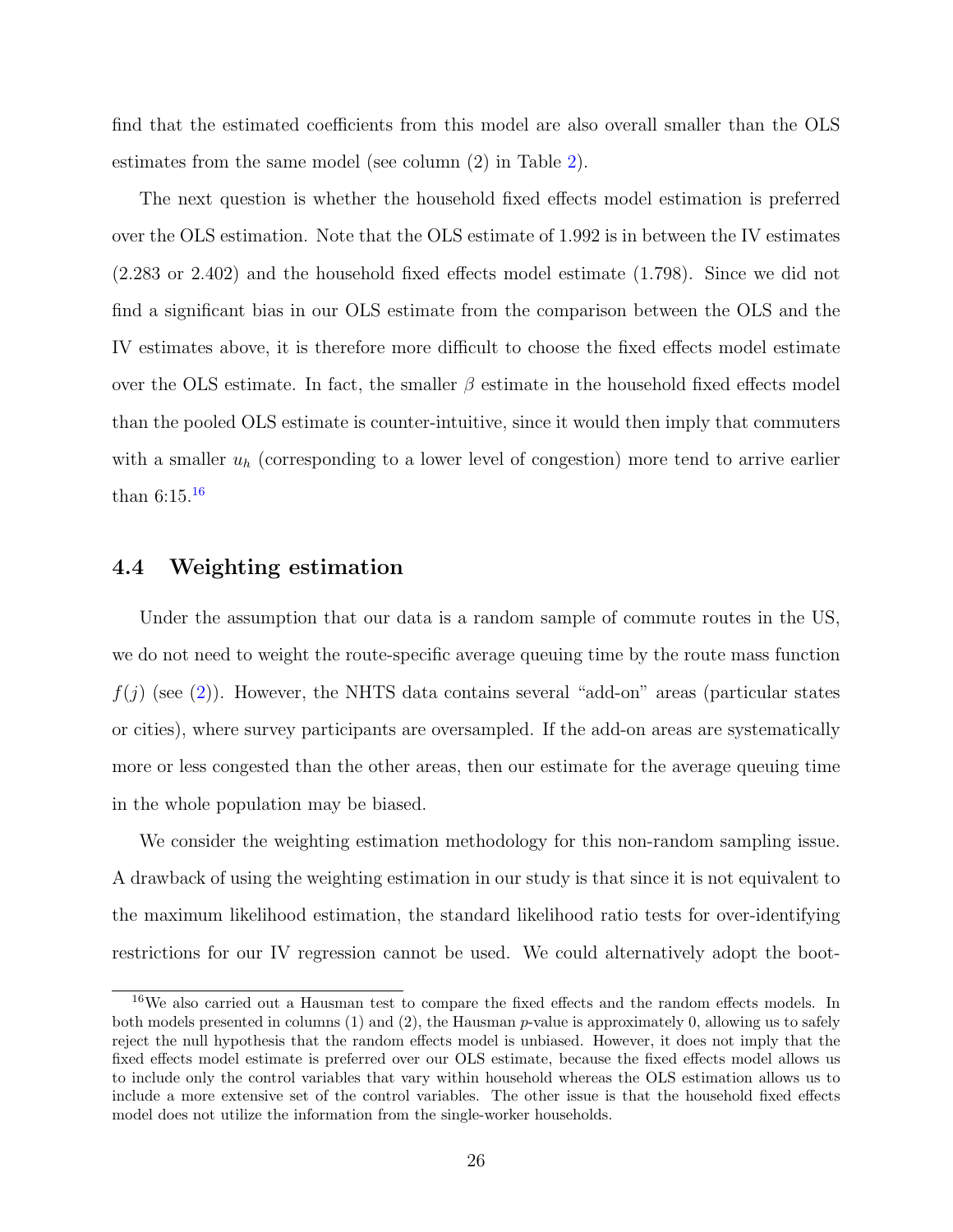strapping methodology used in [Brownstone and Golob](#page-39-8) [\(2009\)](#page-39-8) and [Kim and Brownstone](#page-40-7)  $(2013)^{17}$  $(2013)^{17}$  $(2013)^{17}$  $(2013)^{17}$ , but that would be useful only when we are certain to mainly use the weighting estimation, which however does not seem to be reasonable in our study. Furthermore, even when we are sure to use the weighting estimation, it is not yet clear as to which weight variable to use among various alternates. As suggested in [Solon et al.](#page-40-8) [\(2015\)](#page-40-8), we obtain alternate weighted estimates and compare them to our unweighted estimate, which allows us at least to judge to what extent, if any, and to which direction our unweighted estimate may be biased.

We use 3 different weight variables. The first is the one provided by the original 2009 NHTS. The NHTS weight variable is calculated to compensate for the different probabilities of being selected as a sample. For example, if residents in California were oversampled by a ratio of 2 to 1, then the weight of  $1/2$  is given to each Californian observation.<sup>[18](#page-26-1)</sup> However, since our estimation sample is not the same as the entire NHTS sample, we calculate our own weight variables based on the MSA and the state population sizes, respectively. Like the NHTS weight calculation, we compare the ratio of the number of residents in a particular region (MSA and state) in our sample to that in the US population to construct each of the MSA- and state-based weight variables.

The weighting estimation using the NHTS weight, the MSA weight, and the state weight variables yields the  $\beta$  estimate of 1.646, 2.332, and 1.976, respectively. So, our unweighted estimate of 1.992 does not seem to deviate unidirectionally from these weighted estimates. We also carried out the formal test of [DuMouchel and Duncan](#page-39-9) [\(1983\)](#page-39-9) to judge whether there is a statistically significant difference between the weighted and the unweighted estimates. The test begins by estimating the model that adds the interaction term of the weight variable with each of all the explanatory variables to the original model.<sup>[19](#page-26-2)</sup> The null hypothesis for our

<span id="page-26-0"></span><sup>&</sup>lt;sup>17</sup>They tested for over-identifying restrictions by bootstrapping the variance of the difference between the restricted and the unrestricted reduced forms.

<span id="page-26-1"></span><sup>&</sup>lt;sup>18</sup>The NHTS calculates their weight variable using a more detailed formula and the information on the phone numbers and their associated zip codes. The NHTS then applies the base weight computed in this way to a more complicated formula that accounts for non-responses in their household interview attempts.

<span id="page-26-2"></span><sup>&</sup>lt;sup>19</sup>The explanatory variables interacted include all the variables presented in Table [2](#page-45-0) and the constant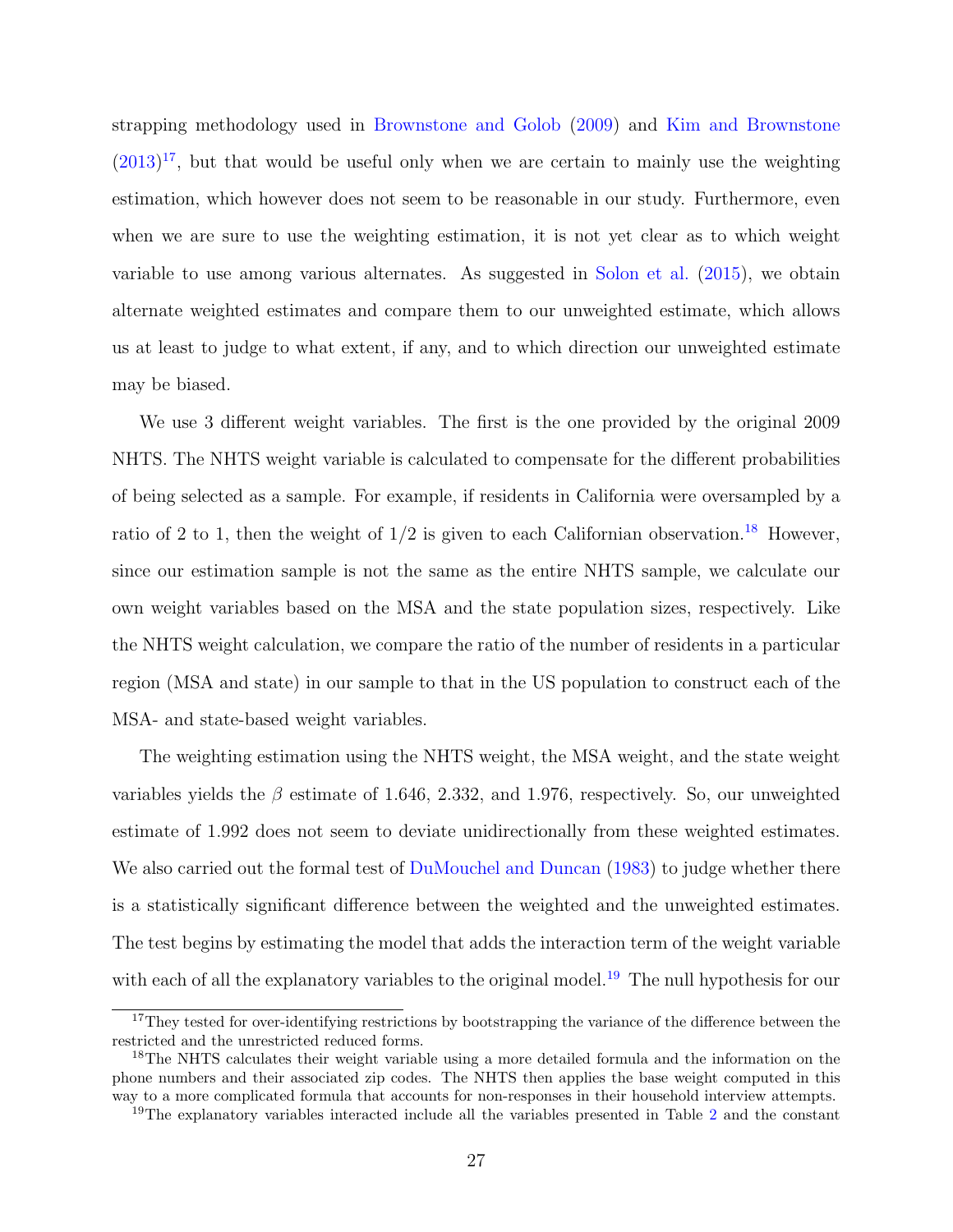$F$  test is that all the coefficients on the interaction terms are jointly zero. Our estimation result from the morning commutes indicates that when the NHTS weight and the state weight variables are used, the test does not reject the null hypothesis, which implies that there is no significant evidence that the unweighted estimate is biased due to the non-random sampling. We conducted the same analysis using the sample of evening commutes and found similar results. We therefore decided to mainly present the unweighted estimates and use them for our computation of the social cost of congestion.

# <span id="page-27-0"></span>4.5 Congestion delay in the evening

In this section, we estimate the expected queuing time for each evening commute trip. For estimation, we use the sample of commutes trips from work to home with an arrival time between 15:00 and 23:00. We assume that the commuters who arrived between 21:00 and 23:00 have zero queuing time while those who arrived between 15:00 and 21:00 may have a positive queuing time. The threshold time  $(t_{1j}$  in  $(2))$  $(2))$  is set at 21:00 for the same reason as in the morning congestion estimation. In our sample, 95.3% of evening commutes are completed between 15:00 and 21:00, so they are in the treatment group.

#### Table [5](#page-48-0) about here.

Table [5](#page-48-0) reports the results for evening congestion, estimated using the unweighted OLS.<sup>[20](#page-27-1)</sup> The estimated coefficient on the treatment variable is 1.818, which means that the commuters who arrived at a time between 15:00 and 21:00 on average spent 1.818 minutes (about 7.4% of the mean travel time in the evening sample) more in commuting than the other commuters on the same route who arrived after 21:00. Based on the mean commute distance of 12.87 miles, the average evening commuter queues for about 0.14 minutes (8.5 seconds) to travel

<span id="page-27-1"></span>term, except for the MSA dummies and the day of week dummies. There are 28 interaction terms included.  $^{20}$ We also used an IV estimation with the same instruments used in the morning congestion estimation. However, we find that our estimation may suffer from the weak IV problem, although the F statistics is still statistically non-zero. The IV regression adding the service worker dummy to our instrument set seems to be a bit better, but we nevertheless still prefer to present only the OLS estimates. The endogeneity test indicates that the OLS and the IV estimates do not differ significantly.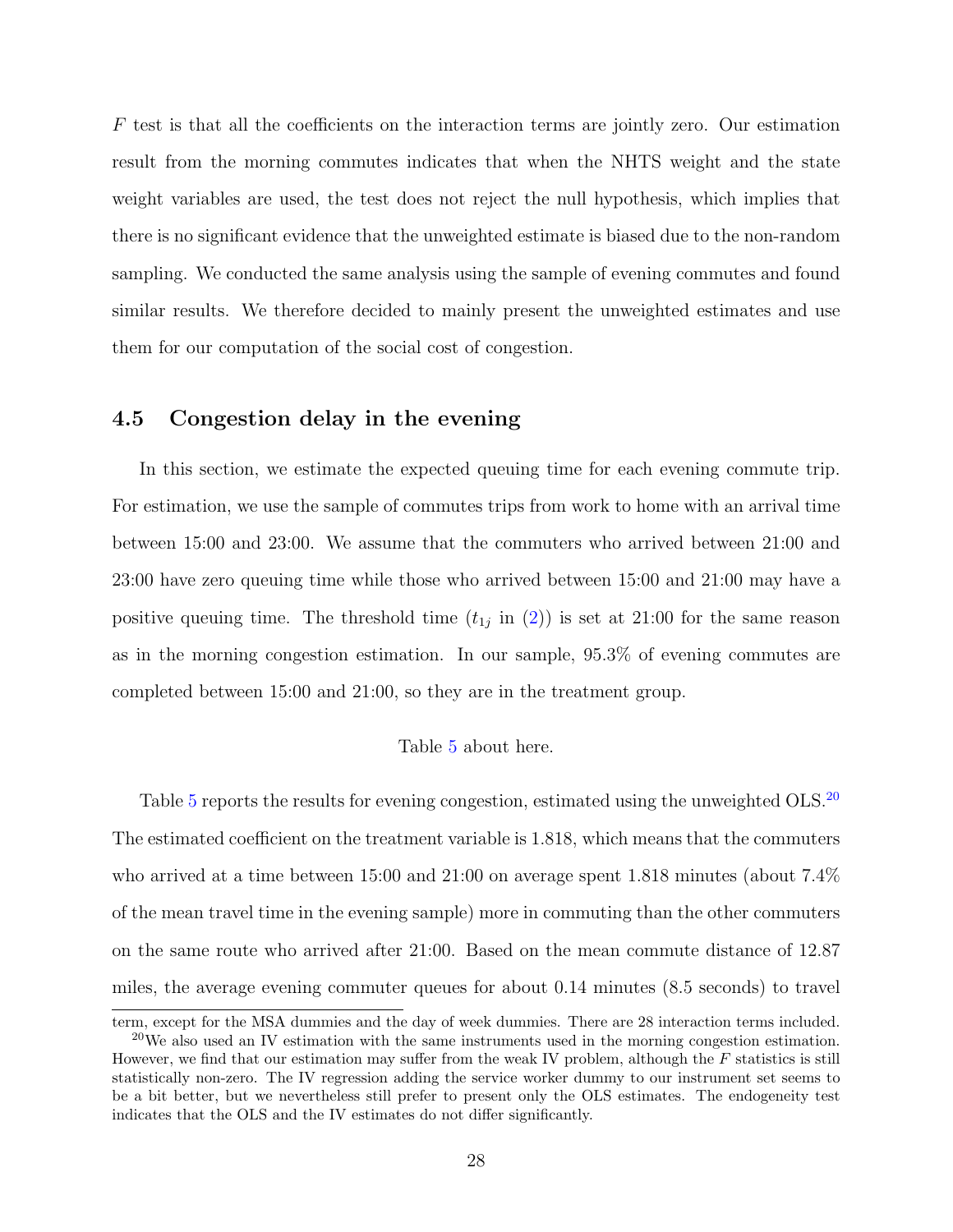each mile. In column (2), we present the model including multiple arrival time interval dummies. We find that evening congestion is in its peak for the commuters who arrive around 18:00-19:00. Panel (b) in Figure [2](#page-43-0) plots the point estimate for the coefficient on each arrival time dummy from column (2) along with its 95% confidence interval. The figure validates the inversed U-shaped queue dynamics predicted by the bottleneck model.

## <span id="page-28-0"></span>4.6 Computation of the social cost of congestion

By summing up our OLS estimate for the expected queuing time in the morning and that in the evening (1.992 and 1.818, respectively), we conclude that the average daily queuing time per worker is about 3.81 minutes (about 8% of the sample average of daily commute travel time). The opportunity cost of the queuing time expressed in the dollar unit is calculated by multiplying our estimate (3.81 minutes) by the unit cost of travel time (or simply the value of time). From the extensive literature review by [Small and Verhoef](#page-40-9) [\(2007\)](#page-40-9), we find that 50% of the wage rate is most appropriate as the value of time for typical workers. Since the Bureau of Labor Statistics reports that the average hourly wage for the US workers in 2010 is about \$24, we therefore use \$12 per hour as the value of time. We conclude that the inefficiency cost of congestion borne by each US worker in a workday is  $$0.762 (= (3.81/60) * 12).$ <sup>[21](#page-28-1)</sup>

Here, we briefly comment on the magnitude of congestion delays estimated. Certainly, the congestion delay of about 2 minutes per commute trip sounds small considering the trips that occur on highly congested freeways in big cities. Indeed, our estimation indicates that commuters in particular big cities (such as Los Angeles) traveling a long distance experience a much longer congestion delay than just 2 minutes (see Table [10\)](#page-51-1). This implies that this gap may be explained by the fact that we are using a random sample of all commute

<span id="page-28-1"></span><sup>&</sup>lt;sup>21</sup>Our monetary inefficiency cost estimate could be underestimated for the following reason. We find below that the queuing time tends to be longer for residents in a larger and richer city, which suggests that the worker's queuing time may be positively correlated to her value of time. However, estimation of this correlation is beyond the scope of this paper, so we leave incorporation of this relationship for future research.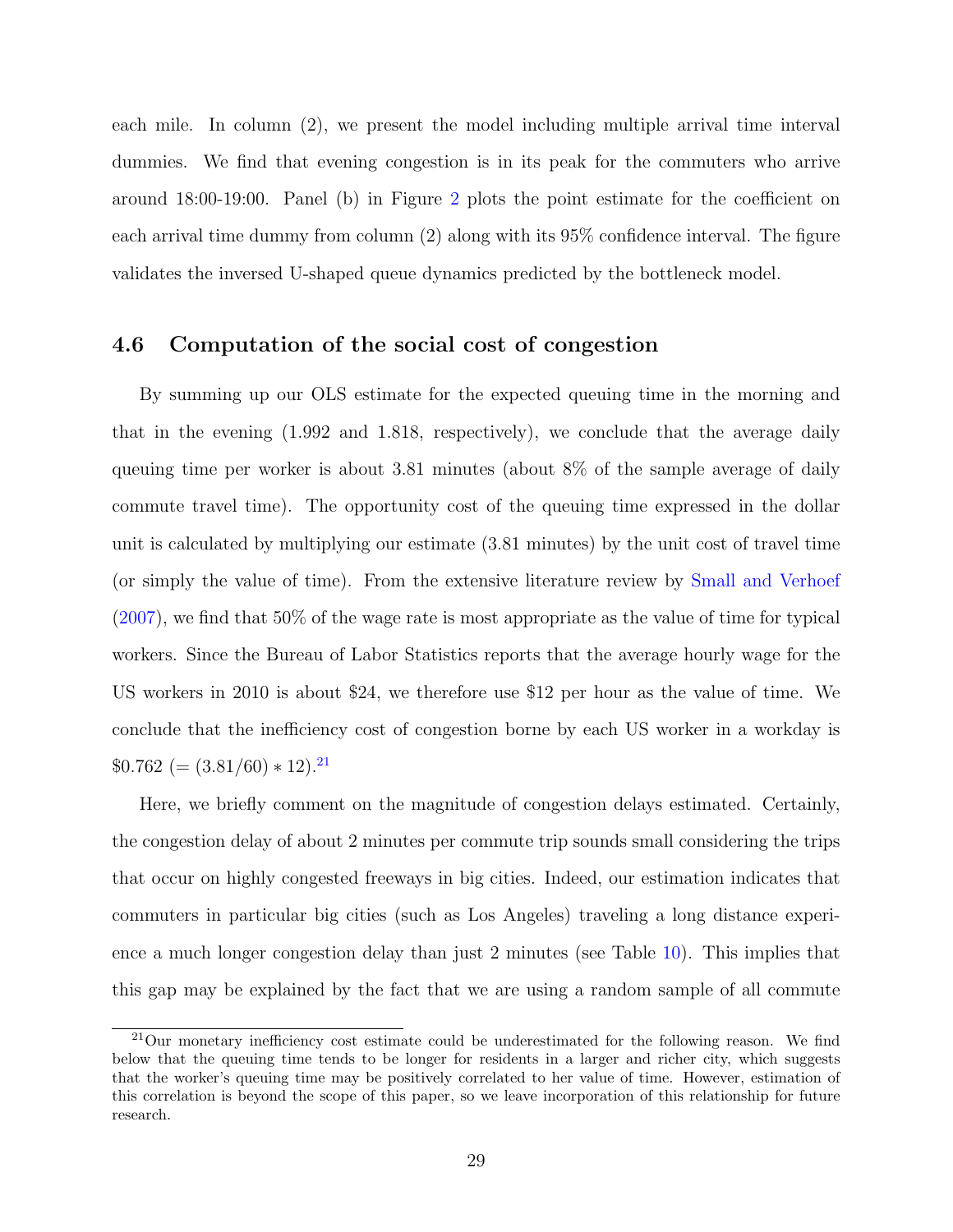routes including the ones that are never congested, since these routes would offset the huge congestion in the other areas. It may also be explained by the fact that workers in a highly congested area may sort into the locations nearer the job to have a shorter distance for their regular commutes, which would contribute to a small congestion estimated in the absolute scale. Indeed, we find below that per-distance queuing time is not quite small especially for short-distance travelers (see Section [5.3\)](#page-34-0).

We now calculate the inefficiency cost of congestion borne by all US commuters throughout the year. The Bureau of Labor Statistics reports that the total employment in the US in 2009 is about 142 million. The percentage of workers who commuted by a private vehicle (either driving alone or carpooling) in the US in 2009 is  $86.1\%^{22}$  $86.1\%^{22}$  $86.1\%^{22}$ , implying that about 122 million workers used cars for their regular commutes in that year. We also assume that there are 260 workdays in a year. We therefore multiply our estimate for daily inefficiency cost per worker (\$0.762) by 122 million (workers) and 260 (days) to conclude that the social cost of congestion borne by all US commuters in a year is about 24 billion dollars. Our estimate is very similar in magnitude to that of [Couture et al.](#page-39-4) [\(2018\)](#page-39-4), but ours includes only the costs from commute trips while [Couture et al.](#page-39-4) [\(2018\)](#page-39-4) use the trips of all purposes for their estimation of the Pigouvian deadweight loss. So, we can say that our social cost estimate is a bit larger than that of [Couture et al.](#page-39-4) [\(2018\)](#page-39-4).

# <span id="page-29-0"></span>5 Where are more congested and why?

In this section, we investigate the variation of congestion by city and residential location within city.

<span id="page-29-1"></span><sup>22</sup>Source: U.S. Census Bureau, American Community Survey, 2009.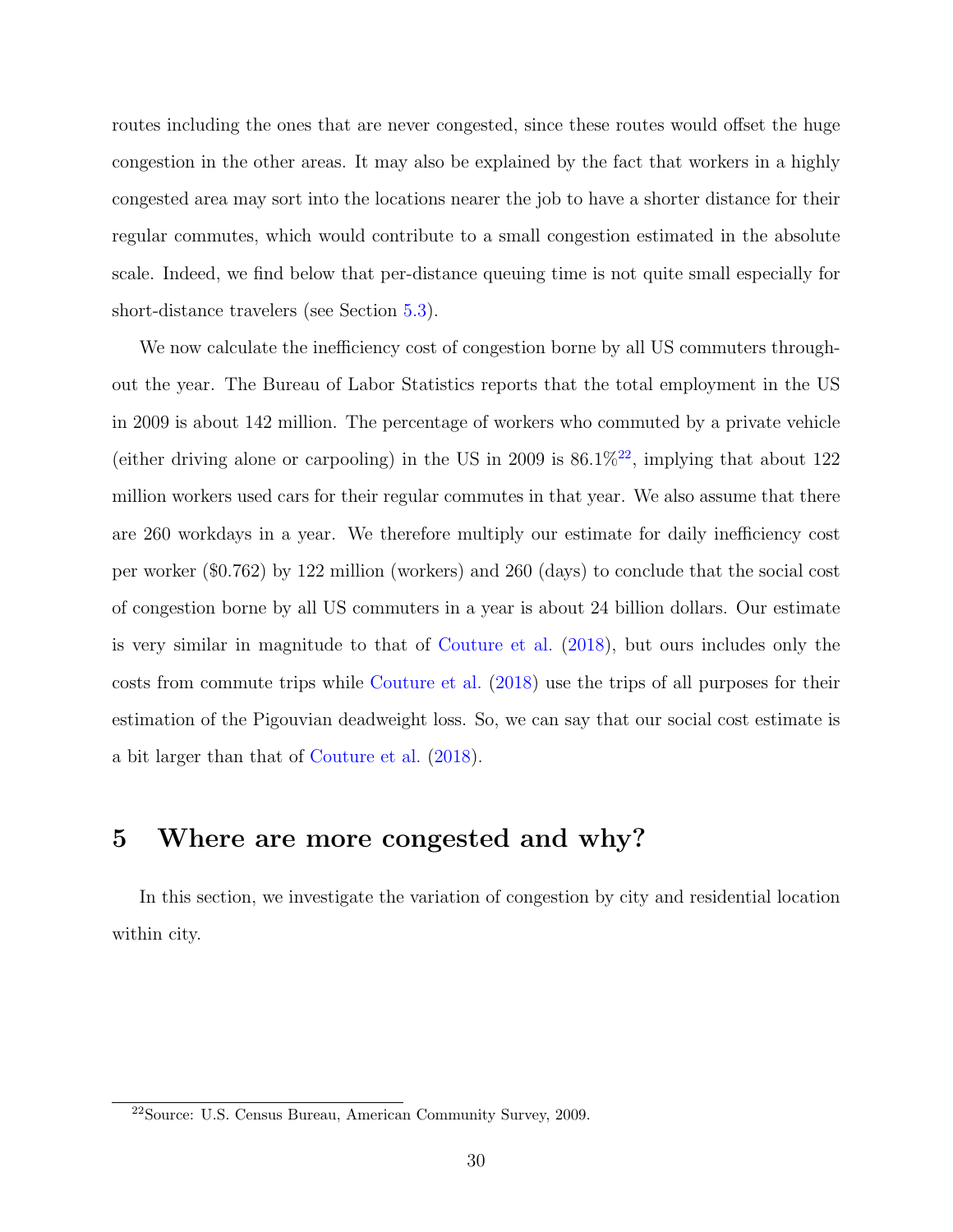## <span id="page-30-0"></span>5.1 Congestion ranking of cities

We first construct our congestion ranking of the cities. In our morning commute sample, 18,992 commuters (49%) live in one of the major 49 MSAs, each of which has a population size that is larger than 1 million, and the rest (51%) live in the other area (either an MSA whose population size is smaller than 1 million or in an area that is not an MSA). Using the sample of morning commuters living in each of the 49 MSAs, we estimate the city-specific  $\beta$ , i.e., the expected queuing time for each morning commuter in the city, to construct our congestion ranking of the cities.

#### Table [6](#page-49-0) about here.

Table [6](#page-49-0) presents the OLS estimate for  $\beta$  and its 95% confidence interval estimated using the sample of each MSA. Among the 49 MSAs included in the dataset, we present only 17 MSAs, each of which has a sample size of at least 300, since a smaller sample size exhibits a too high standard error and thus an unreliable estimate. Among the 17 cities, we find that Miami and Los Angeles are notably congested, and Washington, San Francisco, and Jacksonville are also highly congested. The proportion of the queuing time out of the travel time for an average commuter in Miami is about 23% while that for Tampa is only 3%. We also find that typical commuters in an MSA whose population size is larger than 1 million have about 3.457 minutes of queuing time while those in the other area have the average queuing time of only 0.679 minutes (see the bottom two rows in the table). Our congestion ranking is comparable to the speed index developed by [Couture et al.](#page-39-4) [\(2018\)](#page-39-4) and the countylevel congestion index of the Texas Transportation Institute (see [Schrank and Lomax,](#page-40-10) [2009\)](#page-40-10). We find that our ranking is overall consistent with these earlier congestion indices.

### <span id="page-30-1"></span>5.2 Determinants of congestion

We now address the question of why particular cities are more (or less) congested than the other cities. To allow congestion to depend on the city characteristics, we estimate the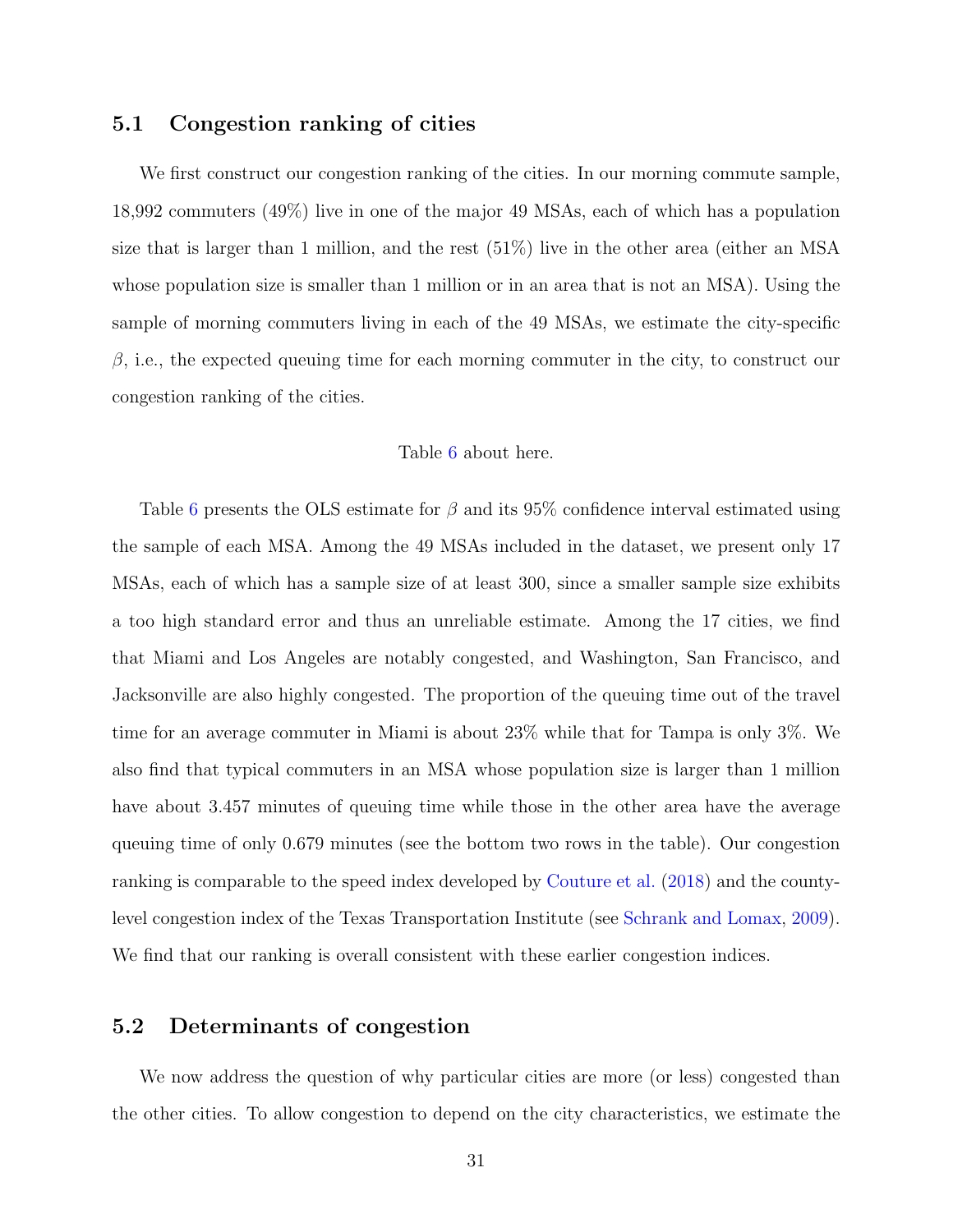following model:

<span id="page-31-2"></span>
$$
Y_{ij} = \alpha + \beta_0 T_{ij} + \beta_1 T_{ij} R_c + \sum_k \gamma_k m_j^k + X_{ij}' \delta + u_j + w_{ij} + \epsilon_{ij},\tag{5}
$$

where  $R_c$  indicates the characteristic of city c in which commuter i resides in. The expected queuing time, measured by the gap in travel times involved with peak and pre-6:15 arrivals, now depends on the city characteristic and is  $\beta_0 + \beta_1 R_c$ <sup>[23](#page-31-0)</sup>

Following [Couture et al.](#page-39-4) [\(2018\)](#page-39-4), we consider two key city characteristics that potentially determine its congestion level. The first is the road provision in the city in which the commuter resides in as a supply-side congestion determinant. The second is the aggregate daily vehicle mileage traveled (VMT) by the residents in the city as a demand-side determinant. We also investigate within-city determinants of congestion below.

To obtain the information on road stocks in the cities, we use the Highway Performance Monitoring System (HPMS) dataset, which reports the total length of roadways in miles at the county level. The HPMS classifies city roads into 6 categories: (i) interstate highways, (ii) other freeways and expressways, (iii) principal arterial, (iv) minor arterial, (v) collector, and (vi) local roads. We combine (i) and (ii) to define total freeways, which we denote by FWY. We combine (iii)-(v) to make the category of major urban roads, which we denote by MRU. Following [Duranton and Turner](#page-40-11) [\(2011\)](#page-40-11), we exclude local roads in our computation of the city's road stock, since they are not systematically reported.

#### Tables [7](#page-49-1) about here.

We match each county in the HPMS dataset to each of the 48 MSAs classified in our NHTS estimation sample.<sup>[24](#page-31-1)</sup> Table [7](#page-49-1) reports the summary statistics of the road stock variables

<span id="page-31-0"></span> $^{23}$ The bottleneck model suggests that the average (expected) queuing time for commuters traveling route j is longer as the ratio of the number of route users to the bottleneck capacity (i.e.,  $N_j/\psi_j$ ) is greater (see [\(1\)](#page-14-1)). Effectively, we are testing this hypothesis using the city's road stock per capita as  $\psi_j$  and the city's aggregate daily VMT as  $N_j$ , regarding each city as a commute route j.

<span id="page-31-1"></span> $^{24}$ The HPMS data does not report the road stock information for West Palm Beach, so these observations are dropped from our estimation sample.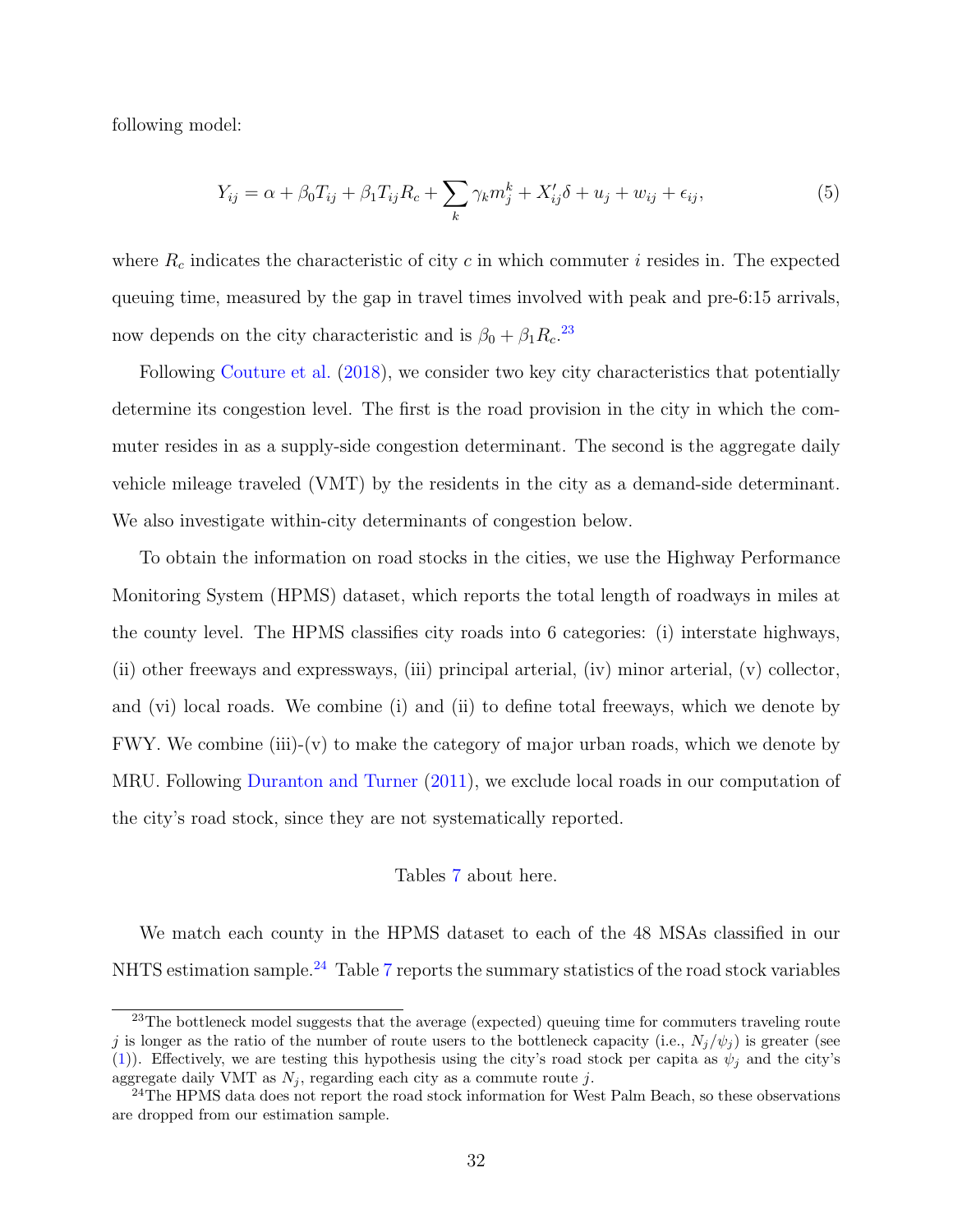constructed at the MSA level. The mean of the total MSA road length is 10,357 miles, with New York endowed with the longest 43,696 miles of roads. The mean of the total MSA FWY length is 294 miles, which is only 3% of the mean of the total MSA road length. However, the share of MSA vehicle mileage traveled (VMT) on FWY out of the total MSA VMT is much larger and is on average about 39% (see the third row from the bottom). The HPMS also offers the total MSA "lane" miles of FWY, whose mean is 1,709, which implies that the average number of lanes of FWY is about  $5.8 = 1,709/294$ . The mean of the total MSA miles of major urban roads (MRU) is 2,602, and the share of VMT on MRU out of the total MSA VMT is on average 47%.

#### Table [8](#page-50-0) about here.

In columns (1)-(3) in Table [8,](#page-50-0) we report the estimation results for the specification [\(5\)](#page-31-2), with each MSA road stock variable used for  $R_c$ . In these columns (as well as column (4)), we omit the MSA fixed effects and the MSA size category dummies since  $R_c$  varies only at the MSA level. We instead control for the population size of the MSA in which the commuter resides in. In column (1), the interacted city characteristic  $(R_c)$  is the total FWY length per 1,000 capita of the MSA in which the commuter resides. The estimated coefficient on the interaction term is -14.694, which is significantly negative. We use this estimate to compare the expected queuing time of a commuter in the MSA whose FWY stock is the largest among all the included MSAs to that of a commuter in the MSA whose FWY stock is the smallest. Given that Kansas City has the largest stock of about 0.26 FWY miles per 1,000 capita and Los Angeles has the smallest FWY stock of about 0.06 miles per 1,000 capita, the expected gap in queuing time between the two cities is about 2.94 minutes (=  $14.694 * (0.26 - 0.06)$ ).

In column  $(2)$ , we use the "lane" miles of FWY per 1,000 capita as the city characteristic  $R_c$  and find that the coefficient on the interaction term is -2.179. Based on this estimate, the expected gap in queuing time between a commuter in the city with the largest FWY lane miles per capita (Kansas City) and the other in the city with the smallest stock per capita (Chicago) is about 2.01 minutes. Finally, in column (3), we use the total MSA MRU length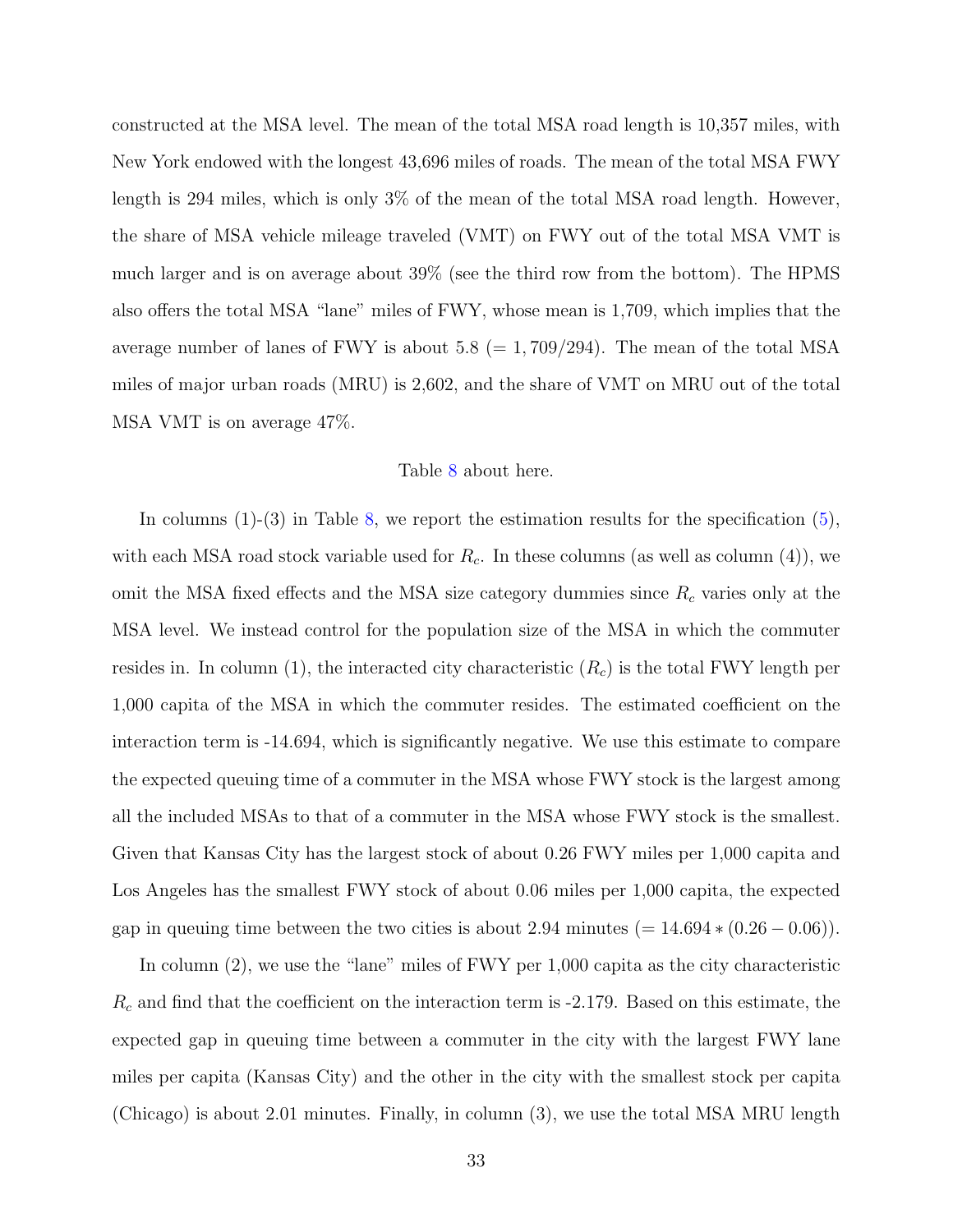per 1,000 capita as  $R_c$  and find that the coefficient on the interaction term is -2.194. The expected gap in queuing time between a commuter in the city with the largest MRU stock per capita (Grand Rapids) and the other in the city with the smallest MRU stock per capita (Miami) is about 2.11 minutes.

These results suggest that the variation of congestion by city is largely explained by the city's road stock per capita. This conclusion is comparable to that of [Duranton and Turner](#page-40-11) [\(2011\)](#page-40-11) who, unlike us, suggested that construction of new roads would not relieve traffic congestion in the city significantly since it would then induce a proportionate increase in the city's total VMT. A difference is that while we are investigating the level of congestion for the residents in the city, the dependent variable in [Duranton and Turner](#page-40-11) [\(2011\)](#page-40-11) is the city's total VMT. Another difference is that [Duranton and Turner](#page-40-11) [\(2011\)](#page-40-11) adopts the instrumental variable strategy to endogeneize their road stock variable while we do not have much causal interpretation here. Most of all, we are estimating using a cross-sectional variation across cities to show that congestion is lower in city with a higher level of road stock. In the meantime, [Duranton and Turner](#page-40-11) [\(2011\)](#page-40-11) focus on overtime adjustment to highway supply expansion *for given city*. These are quite different identification strategy for estimation of the relationship between road and congestion.

We next consider the demand-side determinant of congestion. The HPMS offers the estimate for aggregate daily VMT for residents in each city. We divide the total MSA VMT by the total MSA road miles (including both FWY and MRU) to construct the total VMT per road mile, which we use as the city characteristic  $R_c$  in [\(5\)](#page-31-2). According the estimation result reported in column  $(4)$ , the estimated coefficient on the interaction term is significantly positive and is 0.17. Based on this estimate, the expected gap in queuing time between a commuters in the city with the highest overall vehicle travel demand (Miami) and the other in the city with the lowest demand (Milwaukee) is about  $3.4$  minutes.<sup>[25](#page-33-0)</sup> Thus, our demandside variable seems to explain a bit larger portion of congestion variation than any of the

<span id="page-33-0"></span> $^{25}$ In Miami, the aggregate daily VMT per road mile is 32.29, and that in Milwaukee is 12.27, so 3.4 minutes is computed by  $0.17 * (32.29 - 12.27)$ .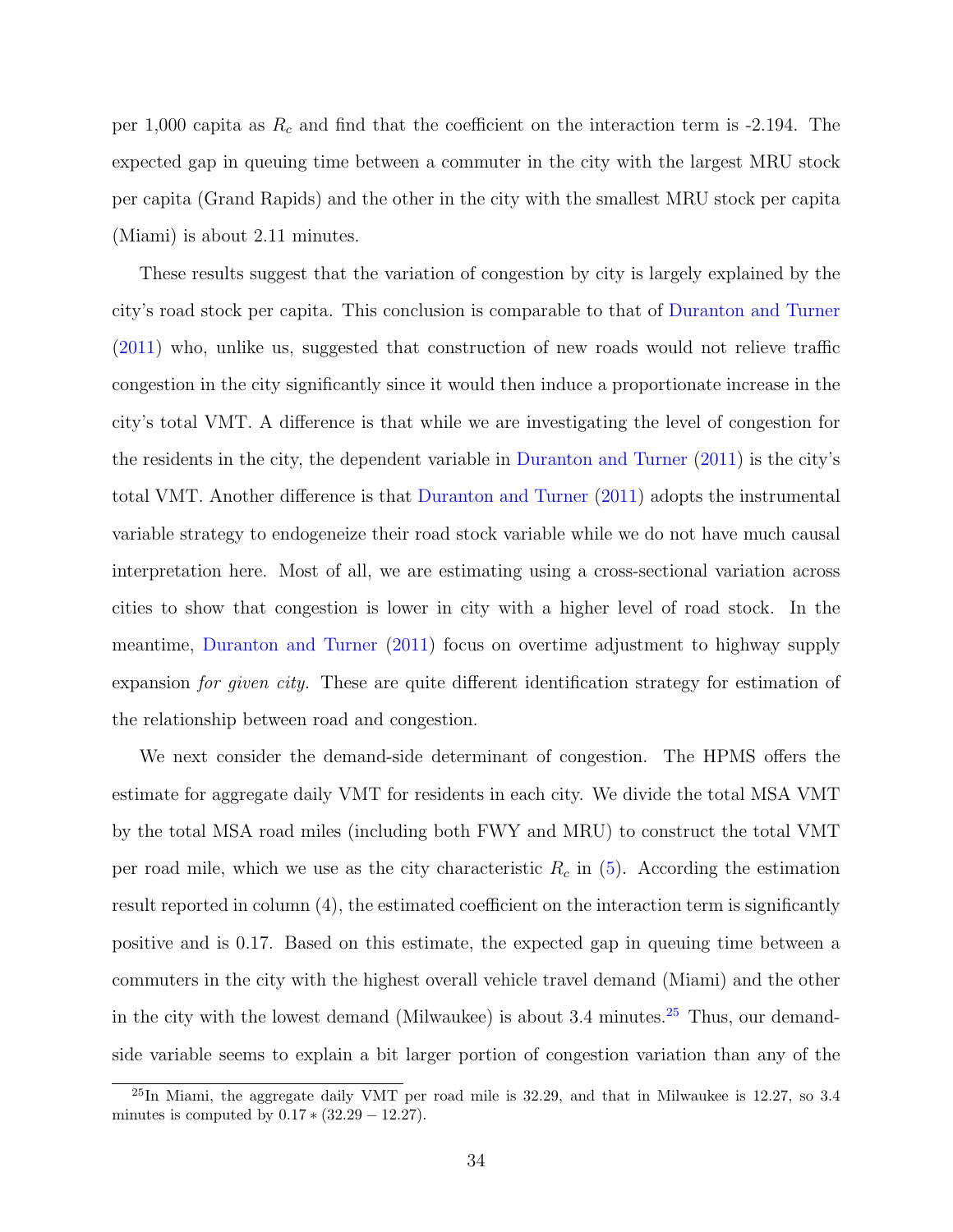road stock variables.

Finally, we explore within-city determinants of congestion by adding each within-city characteristic interacted with  $T_{ij}$  to our main empirical model. In column (5) in Table [8,](#page-50-0) we consider population density around the neighborhood in which the commuter resides in, measured by population per  $1/10$  square mile (tract level), as the interacted variable. As expected, the estimated coefficient on the interaction term is positive, implying that commuters residing in a higher density neighborhood tend to have a longer queuing time than those in a lower density neighborhood. In column (6), urban-rural dummies interacted with  $T_{ij}$  are included.<sup>[26](#page-34-1)</sup> As expected, the coefficients on the interaction terms are all positive, implying that commuters residing in urban, suburban, and second-city categories have on average a longer queuing time than those residing in the countryside (the left-out category). Finally, in column (7), we include the family income interacted with  $T_{ij}$  in our model. We find that queuing times are overall longer for higher-income workers, but the coefficient on the family income itself is negative. Our interpretation is that higher income earners (with a higher value of time) tend to live in a more congested area while trying to reduce her travel time, e.g., by taking an express lane.

## <span id="page-34-0"></span>5.3 Route distance and queuing time

Our estimation of the expected queuing time is conditioned on the trip distance. However, we expect that commuters traveling a longer distance queue for a longer time than those traveling a shorter distance. We further suspect that the relationship between queuing time and trip distance is concave, which means that the relationship between travel speed and trip distance is positive. This relationship may be due to a fixed time cost of travel, such as the time spent for parking, which would not depend on the trip distance. Also, commuters traveling a longer distance are more likely to be suburban residents who would pass less

<span id="page-34-1"></span><sup>&</sup>lt;sup>26</sup>The urban-rural dummies measure the resident's neighborhood density in a larger geographic scope. [Kim and Brownstone](#page-40-7) [\(2013\)](#page-40-7) find that this variable is very helpful in explaining the resident's vehicle travel demand.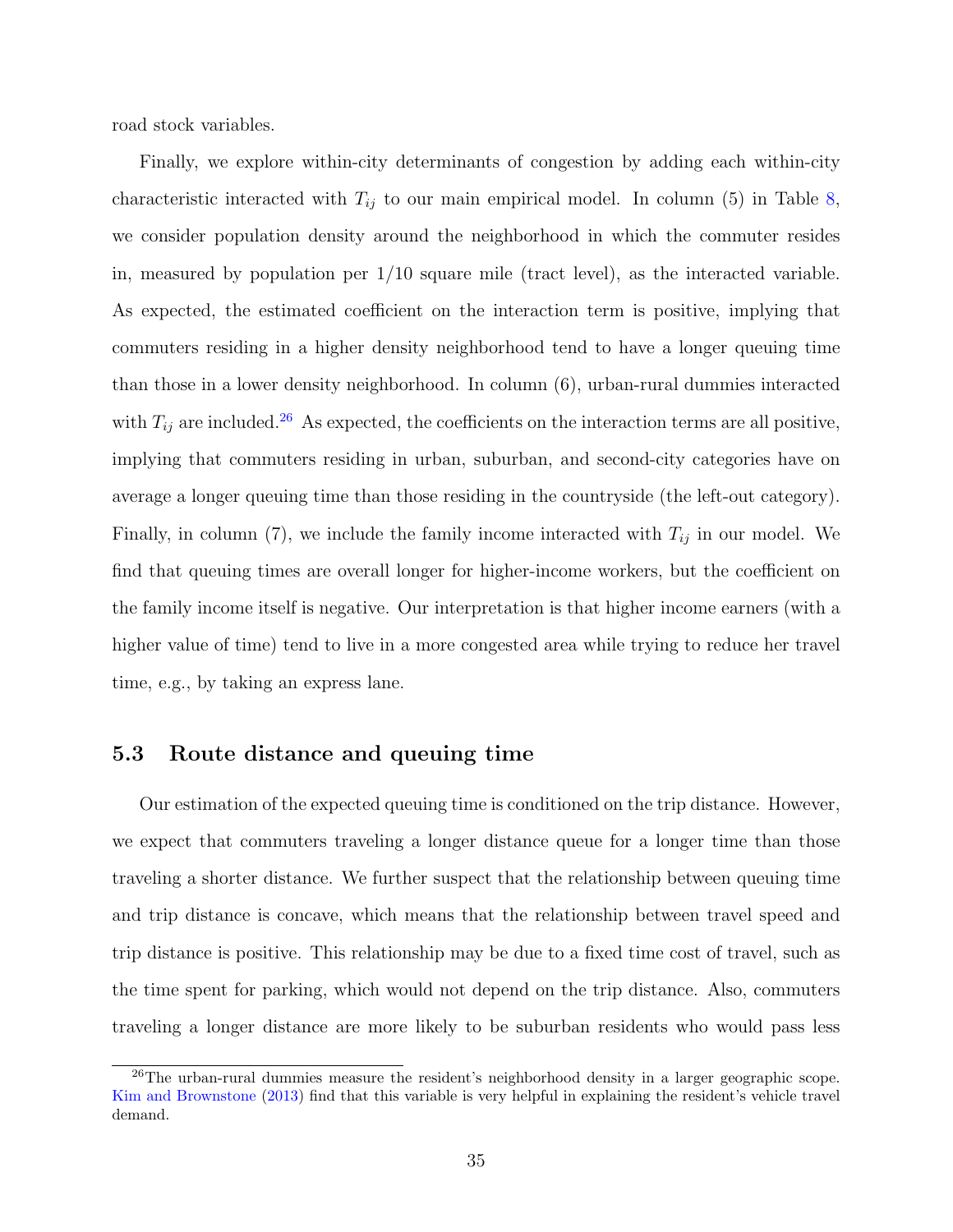congested suburban locations. It may also be due to the fact that commuters in a highly congested area may choose to live nearer the job to have a shorter trip.

To investigate the relationship between queuing time and commute distance, we estimate our main model using each subsample of morning commutes sorted by commute distance. We consider 5 distance groups including  $m_j \leq 0.5, 0.5 < m_j \leq 1, 1 < m_j \leq 2, 2 < m_j \leq 4$ , and  $m_j > 4$ , where  $m_j$  is trip distance in 10 miles for route j. The estimation result for each subsample is reported in Table [9.](#page-51-0) We find that the expected queuing time is longer as the commuter travels a longer distance. In particular, the expected queuing time of a commuter whose trip distance is shorter than 5 miles  $(m_j$  is in 10 miles) is only 0.328 minutes while that for a commuter whose distance is longer than 40 miles is 5.432 minutes.

#### Table [9](#page-51-0) about here.

To see whether the relationship between queuing time and trip distance is concave, we divide the point estimate for  $\beta$  (expected queuing time) by the mean trip distance in mile from each subsample. The calculation results are presented in the next row. We find that from the second group (with the trip distance between 5 and 10 miles) to the last group (with the distance above 40 miles), per-mile queuing time tends to decrease. This confirms that the relationship between travel time and trip distance is overall concave, or equivalently, that travel speed is an increasing function of the trip distance. $27$ 

# <span id="page-35-0"></span>6 Congestion toll

In this section, we try to empirically quantify the optimal congestion toll. It is shown in the bottleneck model that the optimal toll imposed based on the commuter's arrival time potentially fully recovers the inefficiency cost from congestion. The toll achieves this goal by

<span id="page-35-1"></span><sup>&</sup>lt;sup>27</sup>This result also suggests that our expected queuing time estimate conditioned on the trip distance may be sensitive to non-random sampling of commute routes, especially in terms of distance. Our estimation relies on the belief that the distribution of trip distances in the NHTS sample does not deviate much from its distribution in the population. Our weighting estimation in Section [4.4](#page-25-0) supports the hypothesis that non-random sampling does not cause a significant bias.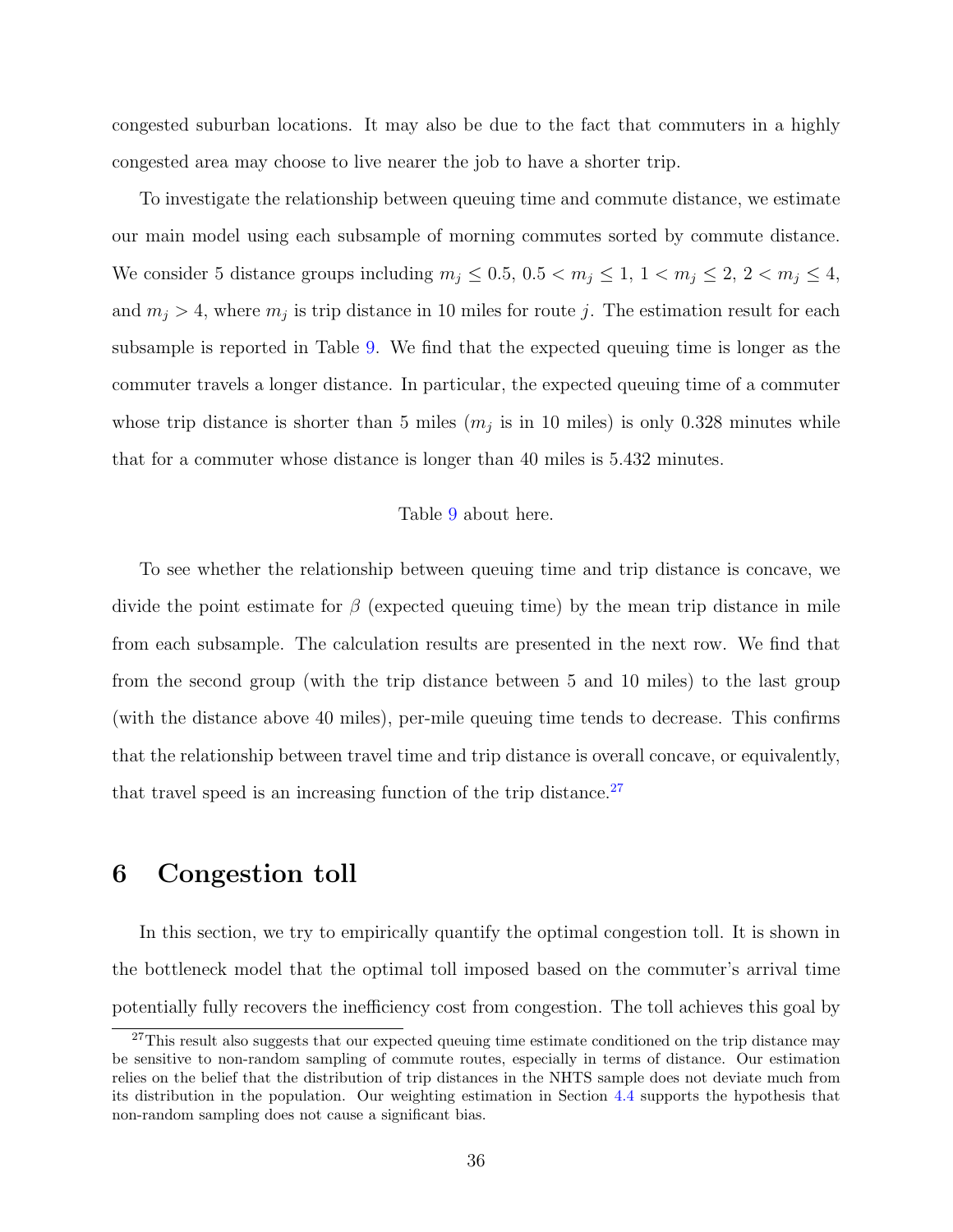rescheduling commutes, so that the commuters now depart only at the rate of the bottleneck capacity and thus do not form any queue with no delay in their arrival times relative to under laissez-faire. Under the optimal toll, each commuter attains the same commuting cost as under laissez-faire, which implies that the toll revenue is exactly the same as the inefficiency cost under laissez-faire. It is also shown that the optimal toll amount is exactly same as the laissez-faire queuing time cost as a function of arrival time, i.e.,  $\alpha(Y(t) - Y(t_0))$ for  $t \in [t_0, t_1]$ , where  $\alpha$  is the monetary unit cost of travel time (value of time).

This paper has provided the framework to estimate the queuing time  $Y(t) - Y(t_0)$  as a function of arrival time  $(t)$  conditional on the commute route, which would therefore quantify the optimal toll for the commuters traveling the given route (with an appropriate use of  $\alpha$ ). However, since we do not observe commute routes directly, we are unable to perfectly identify  $Y(t) - Y(t_0)$  for each separate route. In this paper, we sort the commuters by city and commute distance, viewing the commuters sorted in each group traveling an identical route. We then estimate the queuing time as a function of t, i.e.,  $Y(t) - Y(t_0)$ , for the commuters in each group.

#### Table [10](#page-51-1) about here.

Table [10](#page-51-1) shows the estimation results from two representative MSAs, one that is highly congested Los Angeles and the other that is less congested Greensboro. Each model in the table includes multiple arrival time interval dummies and is estimated separately for the 4 commute-distance groups using the sample of morning commuters residing in each city. For example, according to the table, a commuter in Los Angeles whose trip distance is 10- 20 miles has the expected queuing time of 10.122 minutes if she would arrive around 8:00. When \$12 per hour is used as the value of time, this commuter would be charged a toll of about \$2.02. As expected, the expected queuing time as a function of arrival time and thus the optimal toll has an inversed U shape. Also, the commuters traveling a longer distance queue for a longer time and thus are charged a higher toll. We also find that the estimated coefficients on the arrival time dummies are much smaller for the Greensboro residents than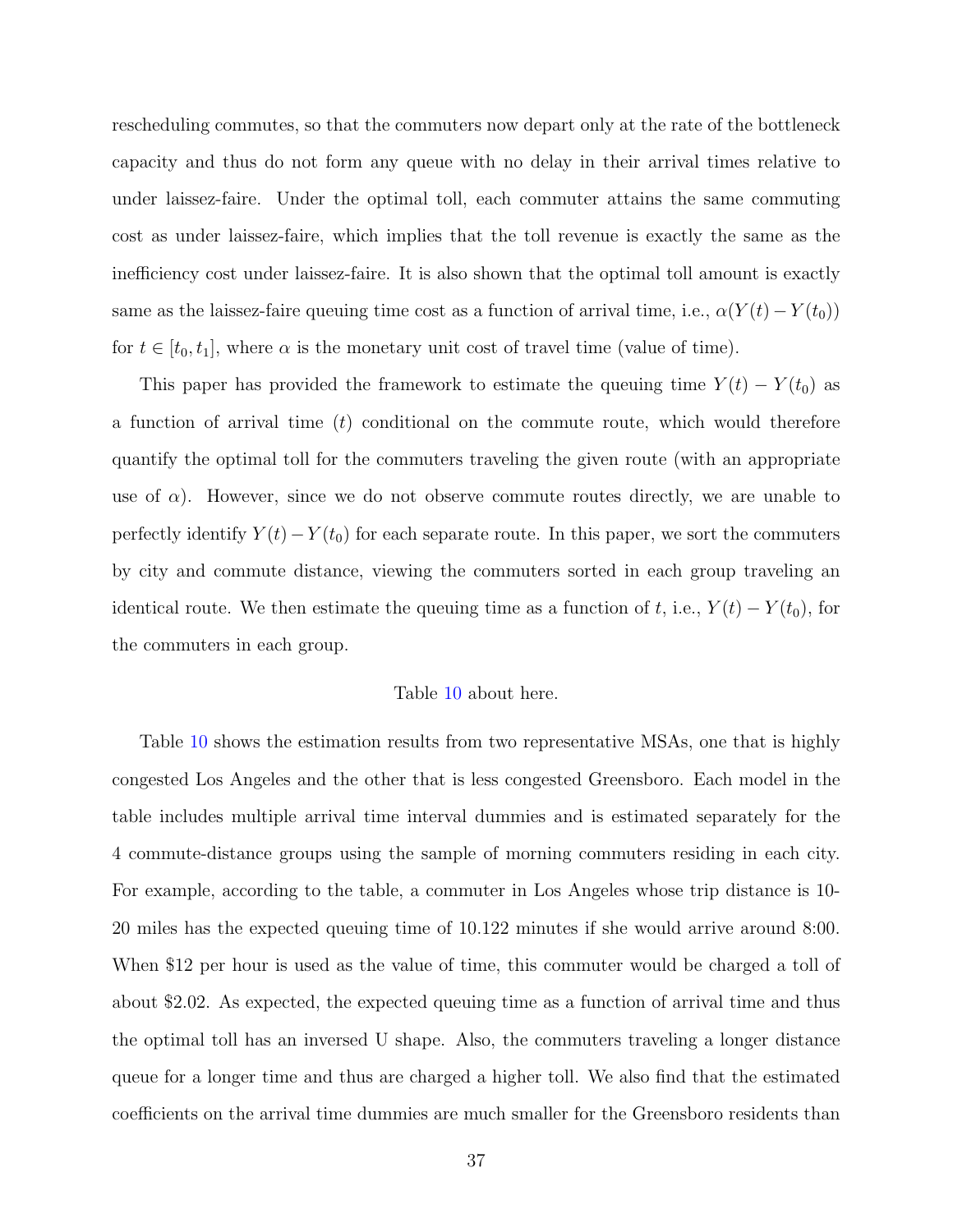for the Los Angeles residents, which implies that the residents in Greensboro are charged a much smaller (or zero) congestion toll compared to the Los Angeles residents.

A city government may adopt our framework to quantify a practically implementable toll that would be a function of arrival time and trip distance. A more detailed information on work-home locations (commute routes) of a larger sample of commuters would improve the estimates from ours. If the employer's interest were to be consistent with the city government's, then the employer would identify each employee's hypothetical travel times as a function of arrival time using real-time traffic information (e.g., Google Maps) and the employee's home address, which would then give the employee-specific time-varying toll charge.

# <span id="page-37-0"></span>7 Conclusion

This paper is the first study that formally used the bottleneck model framework to empirically measure the social cost of congestion. We find that the inefficiency time cost for each average daily US commuter is about 3.8 minutes (about 8% of the sample mean of travel time). Although this individual cost sounds small, our calculation shows that the annual social cost of congestion from commute trips wasted in the US is about 24 billion dollars.

We have also investigated the variation in congestion over time in a day and by residential location (especially by city). An important finding is that a higher level of congestion in a city may be attributed to an insufficient road stock in the city. This finding, however, does not imply that an increase in road stock would have a welfare benefit that is comparable to imposition of the optimal congestion toll. This paper has provided a meaningful starting point toward empirical quantification of the optimal congestion toll.

The most interesting extension from our estimation would use "big data", such as traffic data from Google Maps, as well as the information on actual commute routes (home and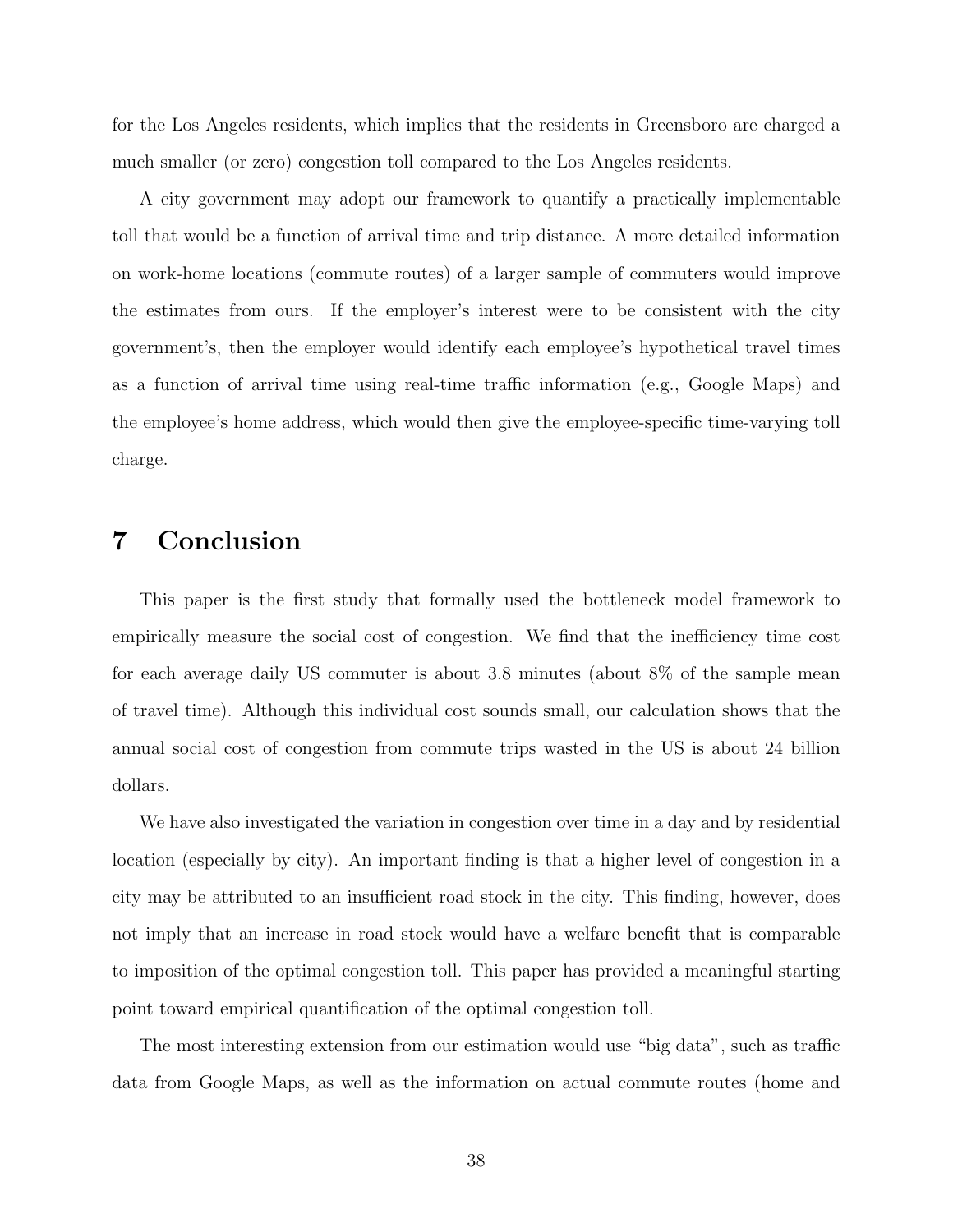work addresses) to estimate the queuing times and the congestion tolls in a greater detail. Another future work may incorporate trips of all purposes (not just commutes) to estimate the social cost of congestion from all trips. One could also add some causal interpretations to our estimated relationship between road stock (or vehicle travel demand) and the level of congestion.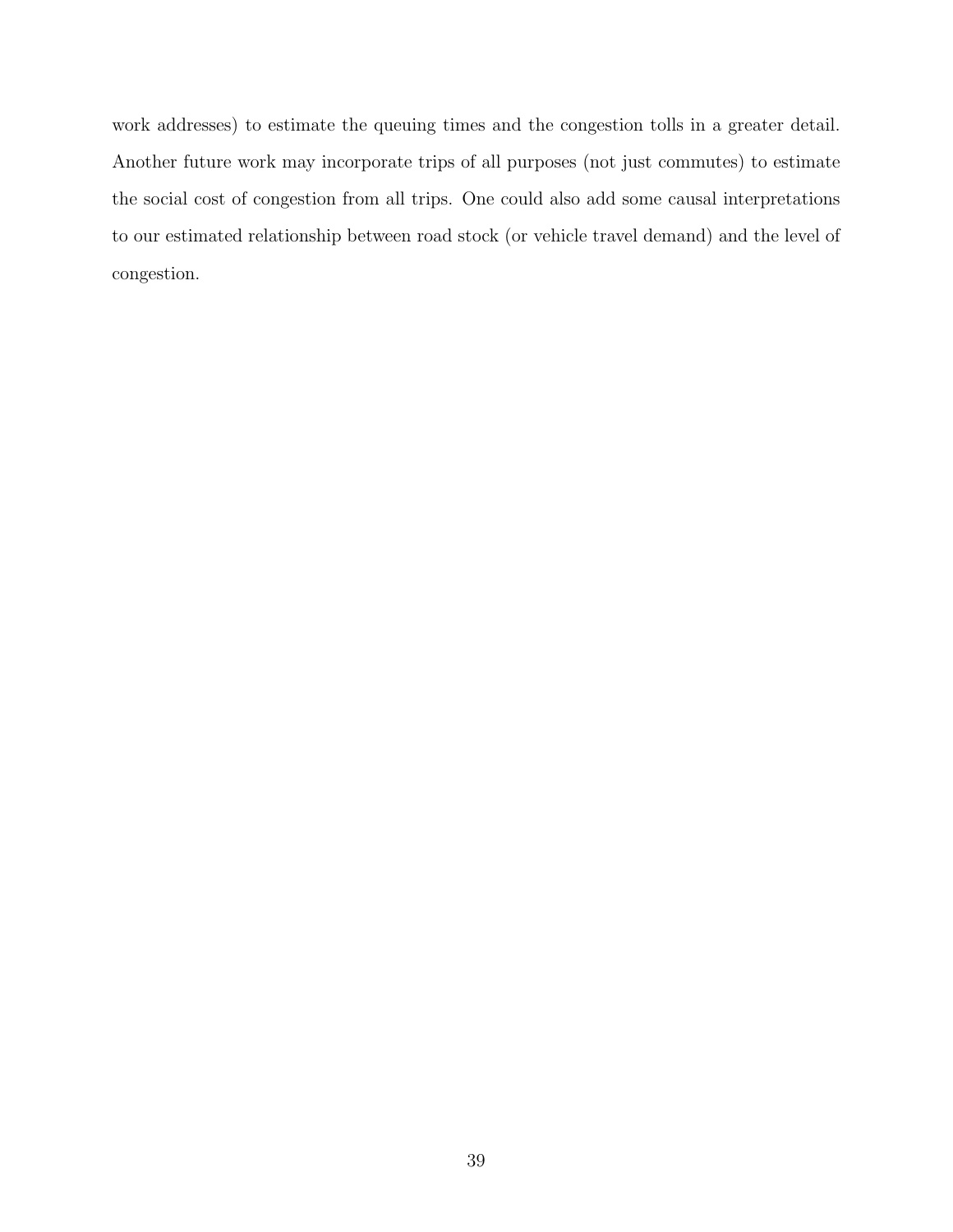# References

- <span id="page-39-5"></span>Akbar, P. A. and Duranton, G. (2017). Measuring congestion in a highly congested city: Bogota. Unpublished paper.
- <span id="page-39-7"></span>Angrist, J. D. and Pischke, J.-S. (2009). *Mostly harmless econometrics: An empiricist's* companion. Princeton University Press.
- <span id="page-39-0"></span>Arnott, R., de Palma, A., and Lindsey, R. (1990). Economics of a bottleneck. Journal of Urban Economics, 27(1):111–130.
- <span id="page-39-1"></span>Arnott, R., de Palma, A., and Lindsey, R. (1993). A structural model of peak-period congestion: A traffic bottleneck with elastic demand. The American Economic Review, 83(1):161–179.
- <span id="page-39-6"></span>Arnott, R., de Palma, A., and Lindsey, R. (1994). The welfare effects of congestion tolls with heterogeneous commuters. Journal of Transport Economics and Policy, 28(2):139–161.
- <span id="page-39-8"></span>Brownstone, D. and Golob, T. F. (2009). The impact of residential density on vehicle usage and energy consumption. Journal of Urban Economics, 65(1):91–98.
- <span id="page-39-2"></span>Brueckner, J. K. (2011). Lectures on urban economics. MIT Press, Cambridge.
- <span id="page-39-4"></span>Couture, V., Duranton, G., and Turner, M. (2018). Speed. Review of Economics and Statistics, Forthcoming.
- <span id="page-39-3"></span>Dewees, D. N. (1979). Estimating the time costs of highway congestion. *Econometrica*, 47(6):1499–1512.
- <span id="page-39-9"></span>DuMouchel, W. H. and Duncan, G. J. (1983). Using sample survey weights in multiple regression analyses of stratified samples. Journal of the American Statistical Association, 78(383):535–543.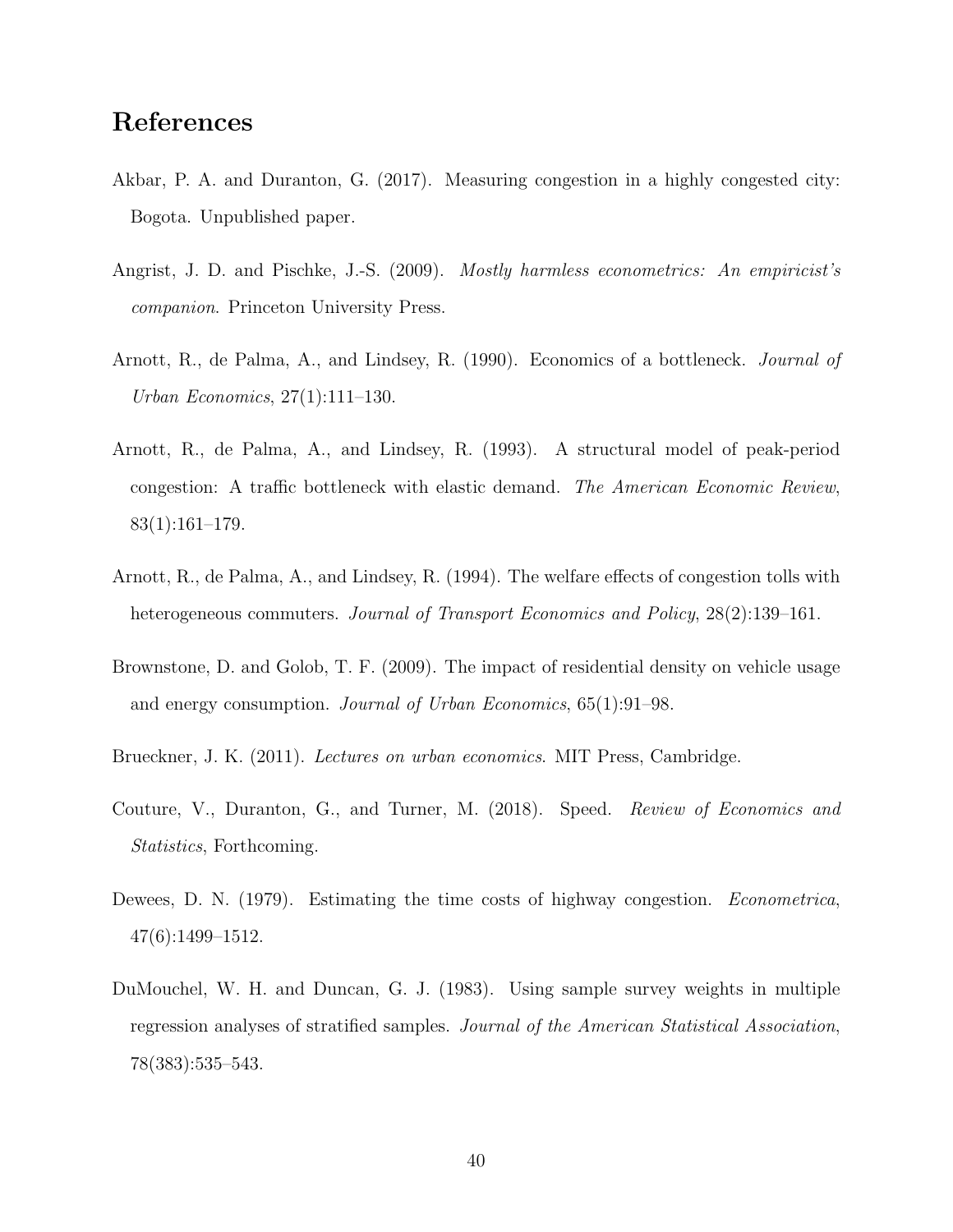- <span id="page-40-11"></span>Duranton, G. and Turner, M. (2011). The fundamental law of road congestion: Evidence from us cities. The American Economic Review, 101(6):2616–2652.
- <span id="page-40-6"></span>Fosgerau, M. and Kim, J. (2017). Commuting in a city with bottlenecks: Theory and evidence. Unpublished paper.
- <span id="page-40-2"></span>Fosgerau, M. and Small, K. A. (2012). Marginal congestion cost on a dynamic expressway network. Journal of Transport Economics and Policy, 46(3):431–450.
- <span id="page-40-5"></span>Hall, J. D. (2018). Can tolling help everyone? Estimating the aggregate and distributional consequence of congestion pricing. Unpublished paper.
- <span id="page-40-7"></span>Kim, J. and Brownstone, D. (2013). The impact of residential density on vehicle usage and fuel consumption: Evidence from national samples. Energy Economics, 40:196–206.
- <span id="page-40-3"></span>Li, S., Purevjav, A., and Yang, J. (2018). The marginal cost of traffic congestion and road pricing: Evidence from a natural experiment in beijing. Unpublished paper.
- <span id="page-40-1"></span>Pigou, A. (1920). The Economics of Welfare. London: Macmillan and Co.
- <span id="page-40-10"></span>Schrank, D. and Lomax, T. (2009). Urban mobility report. Technical report, Texas Transportation Institute.
- <span id="page-40-4"></span>Small, K. A. (1982). The scheduling of consumer activities: Work trips. The American Economic Review, 72(3):467–479.
- <span id="page-40-9"></span>Small, K. A. and Verhoef, E. T. (2007). The Economics of Urban Transportation. Routledge, London.
- <span id="page-40-8"></span>Solon, G., Haider, S. J., and Wooldridge, J. M. (2015). What are we weighting for?. *Journal* of Human Resources, 50(2):301–316.
- <span id="page-40-0"></span>Vickrey, W. S. (1969). Congestion theory and transport investment. The American Economic Review, 59(2):251–260.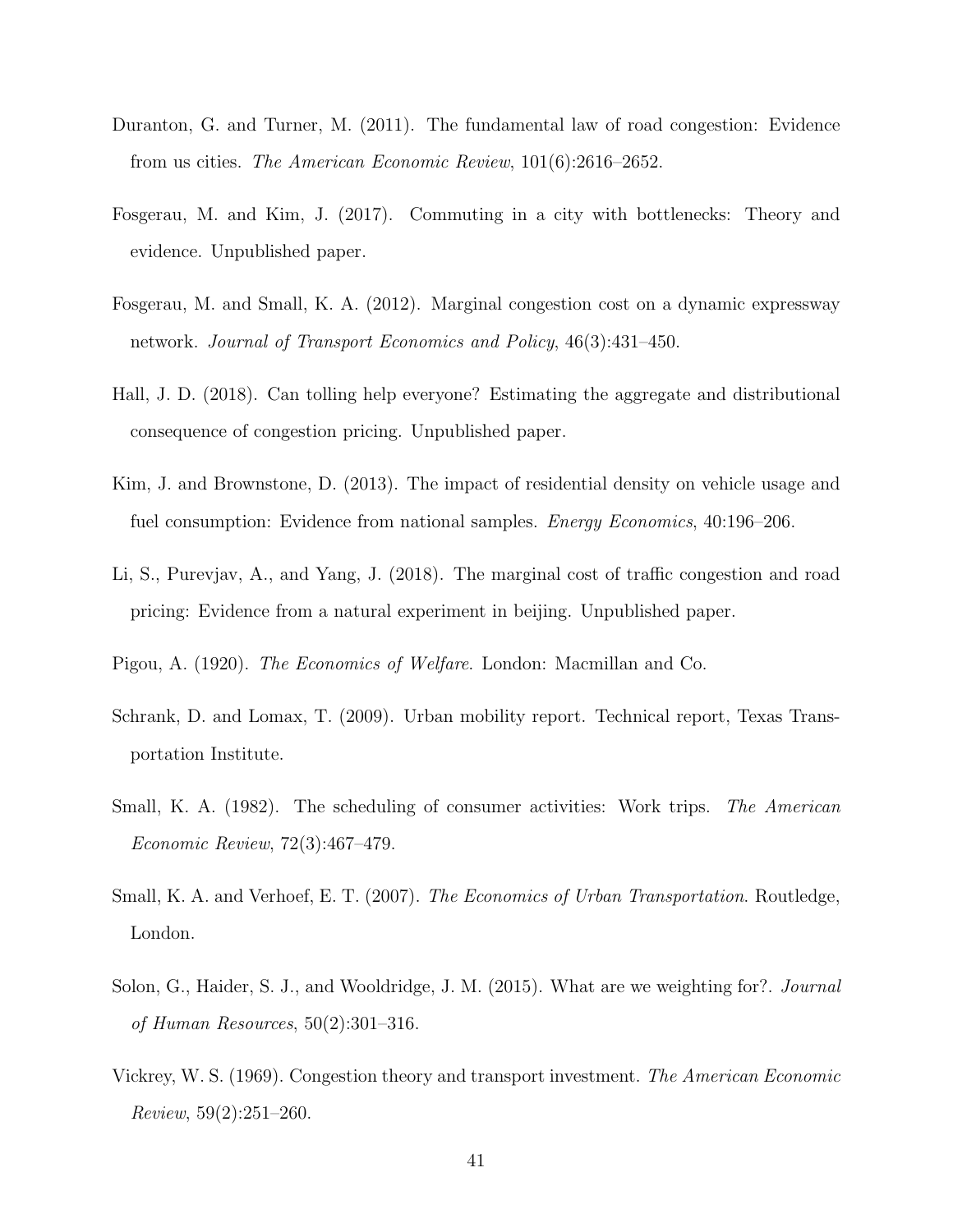<span id="page-41-0"></span>Walters, A. A. (1961). The theory and measurement of private and social cost of highway congestion. Econometrica, 29(4):676–699.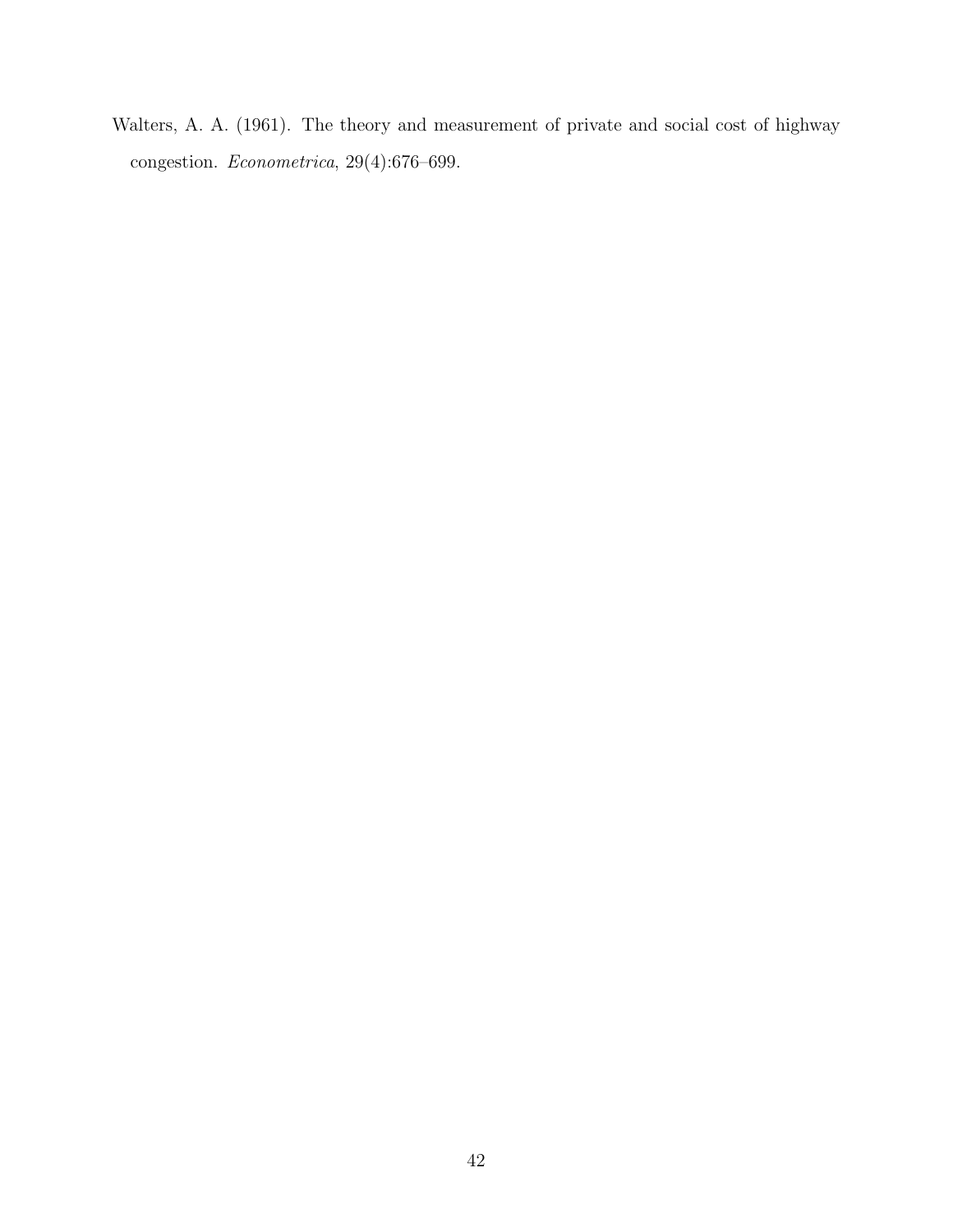<span id="page-42-0"></span>

Figure 1: Travel time as a function of arrival time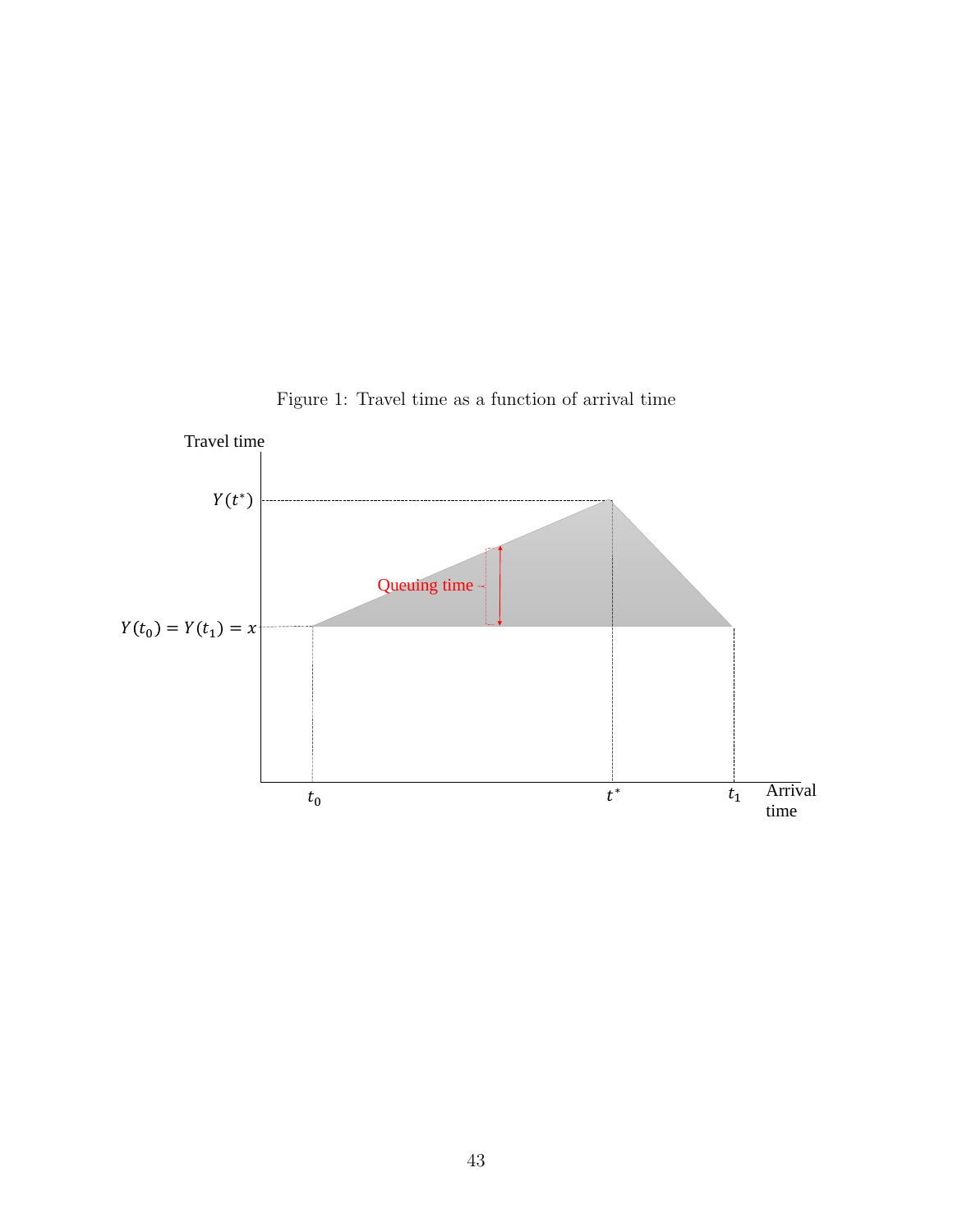<span id="page-43-0"></span>

Figure 2: Queuing time estimate by arrival time

(b) Evening



Notes: In panel (a), each dot represents the estimated coefficient on each arrival time interval dummy from the specification presented in column (2) in Table [2.](#page-45-0) Vertical spikes around each point estimate represent the 95% confidence interval constructed using robust standard errors. Panel (b) plots the estimated coefficients from the sample of evening commutes, which is presented in column (2) in Table [5,](#page-48-0) as well as their confidence intervals.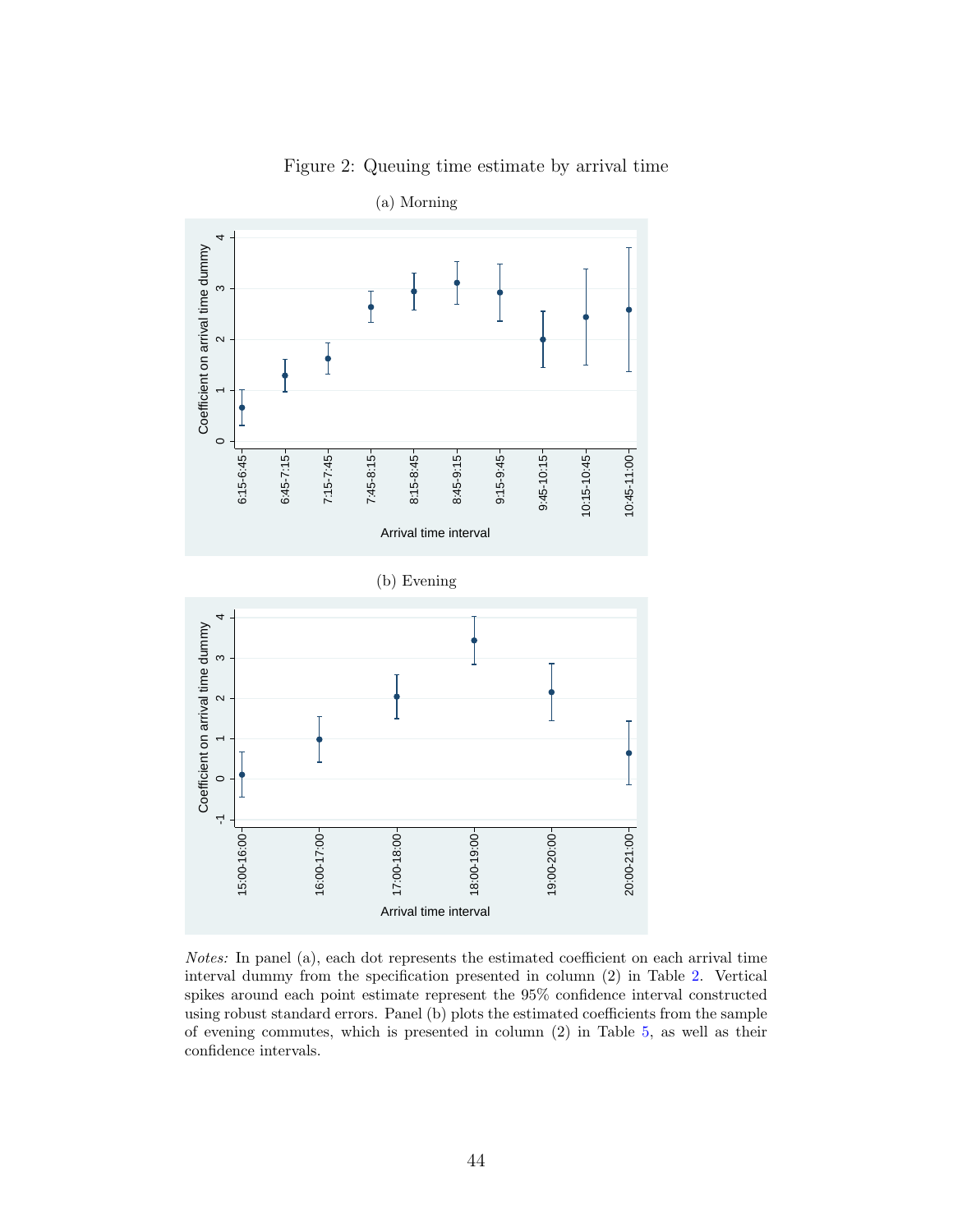<span id="page-44-0"></span>

|                                                             | Mean      | Std Dev |
|-------------------------------------------------------------|-----------|---------|
| Key variables                                               |           |         |
| Travel time $(Y)$                                           | 22.88     | (17.35) |
| Arrived between 6:15 and 11:00 $(T)$                        | 0.91      |         |
| Arrival time at work (in minute)                            | $7:47$ am | (69.02) |
| Commute distance in 10 miles $(m)$                          | 1.30      | (1.37)  |
| Control variables $\alpha$                                  |           |         |
| Population per $1/10$ sq mile (population density) $\delta$ | 27.63     | (39.24) |
| $\%$ of rental units relative to owned units $\delta$       | 25.11     | (18.21) |
| Neighborhood category is urban $c$                          | 0.08      |         |
| Neighborhood category is second city                        | 0.17      |         |
| Neighborhood category is suburban                           | 0.25      |         |
| Neighborhood category is town                               | 0.50      |         |
| Family income in 1,000 dollars                              | 78.29     | (34.61) |
| Family size                                                 | 2.88      | (1.26)  |
| Number of workers                                           | 1.78      | (0.71)  |
| Race is white                                               | 0.87      |         |
| Female                                                      | 0.49      |         |
| Age                                                         | 48.45     | (11.90) |
| Bachelor degree                                             | 0.55      |         |
| Graduate degree                                             | 0.20      |         |
| Job category is service                                     | 0.21      |         |
| Job category is manufacturing                               | 0.15      |         |
| Job category is professional                                | 0.50      |         |
| Job category is clerical                                    | 0.15      |         |

|  | Table 1: Summary statistics |  |
|--|-----------------------------|--|
|--|-----------------------------|--|

Notes: The summary statistics are calculated from the estimation sample of morning commutes. The sample size is 38,868. <sup>a</sup>The list of the control variables presented in this table is not exhaustive.  $\rm^b$ These variables are measured at the tract level. <sup>c</sup>The urban-rural category variable measures "contextual density", the density of a larger and more relevant geographic scope (see [Kim and Brownstone](#page-40-7) [\(2013\)](#page-40-7) for a more detailed explanation on this variable).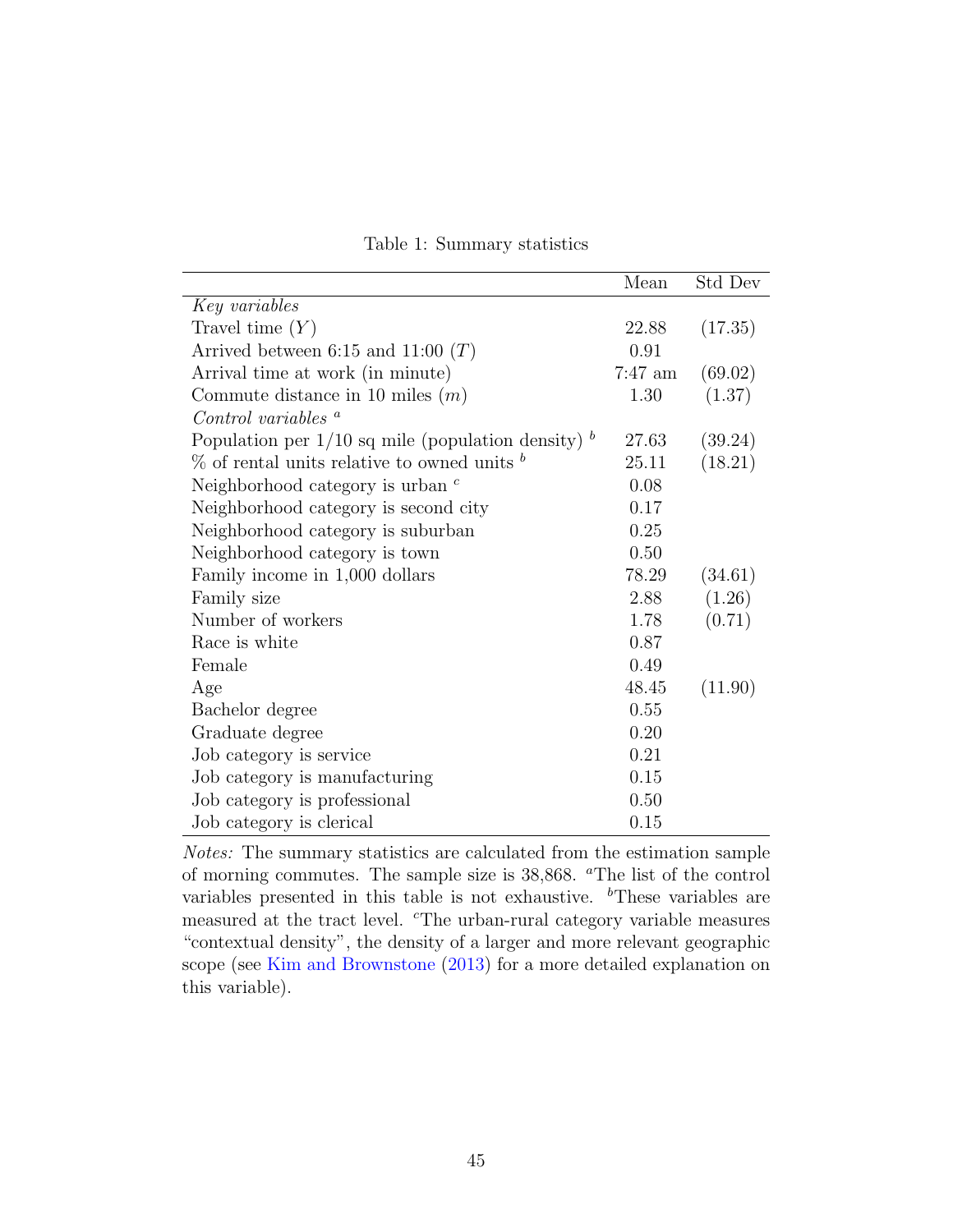<span id="page-45-0"></span>

| Dependent variable: Travel time $(Y)$     |                   |          |                   |          |  |
|-------------------------------------------|-------------------|----------|-------------------|----------|--|
|                                           | $\left( 1\right)$ |          | $\left( 2\right)$ |          |  |
| Trip timing choice variables              |                   |          |                   |          |  |
| Arrived between 6:15 and 11:00 $(T)$      | $1.992***$        | (0.139)  |                   |          |  |
| Arrived between 6:15 and 6:45             |                   |          | $0.661***$        | (0.179)  |  |
| Arrived between 6:45 and 7:15             |                   |          | $1.292***$        | (0.163)  |  |
| Arrived between 7:15 and 7:45             |                   |          | $1.625***$        | (0.158)  |  |
| Arrived between 7:45 and 8:15             |                   |          | $2.640***$        | (0.157)  |  |
| Arrived between 8:15 and 8:45             |                   |          | 2.947***          | (0.185)  |  |
| Arrived between 8:45 and 9:15             |                   |          | $3.117***$        | (0.215)  |  |
| Arrived between 9:15 and 9:45             |                   |          | 2.926***          | (0.288)  |  |
| Arrived between 9:45 and 10:15            |                   |          | $2.000***$        | (0.284)  |  |
| Arrived between 10:15 and 10:45           |                   |          | $2.443***$        | (0.482)  |  |
| Arrived between 10:45 and 11:00           |                   |          | 2.586***          | (0.624)  |  |
| Distance and its polynomials              |                   |          |                   |          |  |
| $\,m$                                     | 14.042***         | (0.206)  | $14.137***$       | (0.206)  |  |
| $\boldsymbol{m}^2$                        | $-0.674***$       | (0.066)  | $-0.689***$       | (0.066)  |  |
| $\boldsymbol{m}^3$                        | $0.033***$        | (0.005)  | $0.033***$        | (0.005)  |  |
| $\boldsymbol{m}^4$                        | $-0.0005***$      | (0.0001) | $-0.0005***$      | (0.0001) |  |
| Other control variables                   |                   |          |                   |          |  |
| Population density                        | $0.019***$        | (0.002)  | $0.019***$        | (0.002)  |  |
| % of rental units relative to owned units | $-0.020***$       | (0.003)  | $-0.021***$       | (0.003)  |  |
| Neighborhood category is urban $\alpha$   | $1.138***$        | (0.262)  | $1.088***$        | (0.260)  |  |
| Neighborhood category is second city      | $0.476***$        | (0.141)  | $0.459***$        | (0.141)  |  |
| Neighborhood category is suburban         | $0.931***$        | (0.126)  | $0.884***$        | (0.125)  |  |
| MSA pop size is $250k-500k^b$             | 0.092             | (0.160)  | 0.104             | (0.160)  |  |
| MSA pop size is 500k-1,000k               | $0.439***$        | (0.151)  | $0.414***$        | (0.151)  |  |
| Family income in 1,000 dollars            | $-0.0044***$      | (0.0015) | $-0.0054***$      | (0.0015) |  |
| Family size                               | 0.040             | (0.058)  | 0.035             | (0.057)  |  |
| Number of workers                         | $-0.173**$        | (0.072)  | $-0.170**$        | (0.071)  |  |
| Number of vehicles owned                  | $-0.082*$         | (0.042)  | $-0.061$          | (0.042)  |  |
| Carpool                                   | 0.094             | (0.196)  | 0.159             | (0.195)  |  |
| Owner-occupier                            | $-0.007$          | (0.163)  | $-0.032$          | (0.162)  |  |
| Has kids                                  | $-0.344**$        | (0.137)  | $-0.404***$       | (0.137)  |  |
| Race is white $c$                         | $-0.565***$       | (0.196)  | $-0.524***$       | (0.196)  |  |
| Race is black                             | 0.482             | (0.332)  | $0.568*$          | (0.331)  |  |
| Race is hispanic                          | $0.463*$          | (0.239)  | $0.510**$         | (0.238)  |  |
| Female                                    | $-0.091$          | (0.083)  | $-0.280***$       | (0.084)  |  |
| Age                                       | $0.036***$        | (0.004)  | $0.037***$        | (0.004)  |  |
| Bachelor degree $d$                       | $-0.045$          | (0.103)  | $-0.175*$         | (0.103)  |  |
| Graduate degree                           | 0.103             | (0.132)  | $-0.146$          | (0.132)  |  |
| Job category is service                   | $-0.283***$       | (0.104)  | $-0.443***$       | (0.105)  |  |
| $\, n$                                    | 38,868            |          | 38,868            |          |  |
| $\mathbb{R}^2$                            | 0.788             |          | 0.789             |          |  |

Table 2: OLS estimation results

Notes: Robust standard errors are in parentheses. All models include a constant, MSA fixed effects, and day in week dummies. In each model, the left-out group is the commuters who arrived before or at 6:15. <sup>a</sup>The left-out group is those living in town or country. <sup>b</sup>The left-out group is those living in an MSA with a population size less than 250k. Residents in an MSA with a population size over 1,000k are controlled by the MSA fixed effects. <sup>c</sup>The left-out group is Asians and other minorities. <sup>d</sup>The left-out group is those with a high school diploma or a lower education level. \*  $p < 0.10$ , \*\*  $p < 0.05$ , \*\*\*  $p < 0.01$ .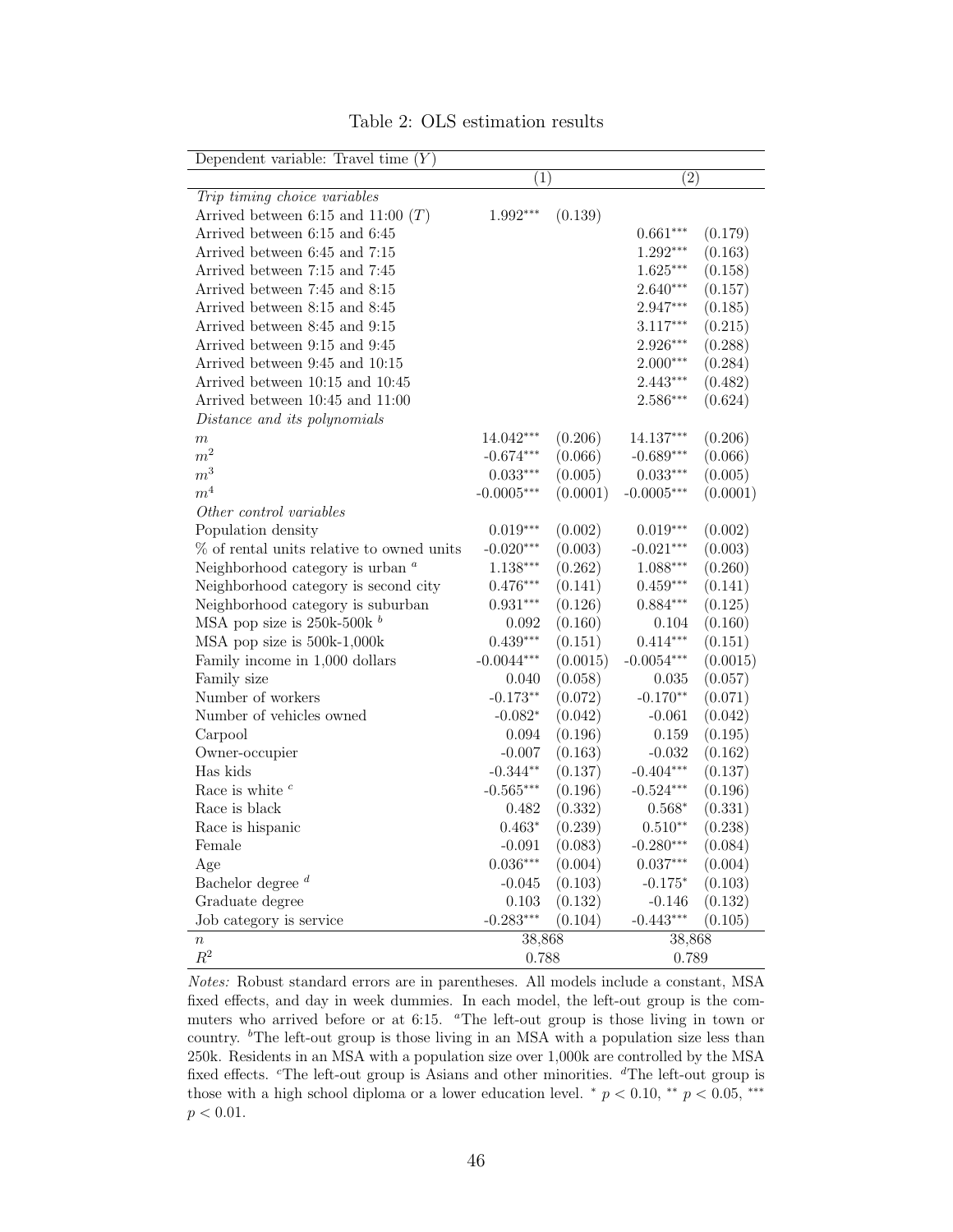<span id="page-46-0"></span>

| Dependent variable:                          | Travel time $(Y)$ |          | Travel time $(Y)$ |          | $\overline{T}$   |             |  |
|----------------------------------------------|-------------------|----------|-------------------|----------|------------------|-------------|--|
|                                              | (1)               |          | $\overline{(2)}$  |          | $\overline{(3)}$ |             |  |
| Trip timing choice variable                  |                   |          |                   |          |                  |             |  |
| Arrived between 6:15 and 11:00 $(T)$         | $2.283**$         | (1.029)  | $2.402***$        | (0.783)  |                  |             |  |
| Distance and its polynomials                 |                   |          |                   |          |                  |             |  |
| $\,m$                                        | 14.049***         | (0.210)  | $14.049***$       | (0.208)  | $-0.0236***$     | (0.0032)    |  |
| m <sup>2</sup>                               | $-0.675***$       | (0.066)  | $-0.674***$       | (0.066)  | $0.0032***$      | (0.0008)    |  |
| m <sup>3</sup>                               | $0.033***$        | (0.005)  | $0.033***$        | (0.005)  | $-0.00011**$     | (0.00004)   |  |
| m <sup>4</sup>                               | $-0.0005***$      | (0.0001) | $-0.0005***$      | (0.0001) | $0.0000011*$     | (0.0000006) |  |
| Other control variables                      |                   |          |                   |          |                  |             |  |
| Population density                           | $0.019***$        | (0.002)  | $0.019***$        | (0.002)  | 0.00005          | (0.0006)    |  |
| $\%$ of rental units relative to owned units | $-0.020***$       | (0.003)  | $-0.020***$       | (0.003)  | $-0.00009$       | (0.00009)   |  |
| Neighborhood category is urban               | $1.140***$        | (0.261)  | $1.142***$        | (0.261)  | $-0.0096$        | (0.0082)    |  |
| Neighborhood category is second city         | $0.477***$        | (0.141)  | $0.476***$        | (0.141)  | $-0.0042$        | (0.0050)    |  |
| Neighborhood category is suburban            | $0.930***$        | (0.126)  | $0.931***$        | (0.126)  | 0.0019           | (0.0041)    |  |
| MSA pop size is 250k-500k                    | 0.093             | (0.160)  | 0.094             | (0.160)  | $-0.0039$        | (0.0065)    |  |
| MSA pop size is 500k-1,000k                  | $0.435***$        | (0.152)  | $0.434***$        | (0.151)  | $0.0145**$       | (0.0059)    |  |
| Family income in 1,000 dollars               | $-0.0045***$      | (0.0015) | $-0.0044***$      | (0.0015) | $0.0002***$      | (0.0001)    |  |
| Family size                                  | 0.040             | (0.058)  | 0.041             | (0.058)  | $-0.0001$        | (0.0019)    |  |
| Number of workers                            | $-0.174**$        | (0.072)  | $-0.178**$        | (0.072)  | $0.0042*$        | (0.0025)    |  |
| Number of vehicles owned                     | $-0.081*$         | (0.042)  | $-0.082*$         | (0.042)  | $-0.0005$        | (0.0015)    |  |
| Carpool                                      | 0.089             | (0.195)  | 0.091             | (0.196)  | $0.0099*$        | (0.0060)    |  |
| Owner-occupier                               | $-0.008$          | (0.163)  | $-0.011$          | (0.163)  | 0.0031           | (0.0063)    |  |
| Has kids                                     | $-0.347**$        | (0.137)  | $-0.348**$        | (0.137)  | $0.0108**$       | (0.0045)    |  |
| Race is white                                | $-0.569***$       | (0.196)  | $-0.579***$       | (0.196)  | $0.0119**$       | (0.0060)    |  |
| Race is black                                | 0.486             | (0.332)  | 0.480             | (0.332)  | $-0.0130$        | (0.0094)    |  |
| Race is hispanic                             | $0.468**$         | (0.239)  | $0.472**$         | (0.239)  | $-0.0114*$       | (0.0069)    |  |
| Female                                       | $-0.113$          | (0.112)  | $-0.125$          | (0.100)  | $0.0416***$      | (0.0031)    |  |
| Age                                          | $0.036***$        | (0.004)  | $0.037***$        | (0.004)  | $-0.0005***$     | (0.0001)    |  |
| Bachelor degree                              | $-0.065$          | (0.121)  |                   |          | $0.0449***$      | (0.0043)    |  |
| Graduate degree                              | 0.069             | (0.172)  |                   |          | $0.0839***$      | (0.0048)    |  |
| Job category is service                      | $-0.290***$       | (0.105)  | $-0.302***$       | (0.103)  | $-0.0322***$     | (0.0043)    |  |
| Job category is manufacturing                |                   |          |                   |          | $-0.1596***$     | (0.0069)    |  |
| Job category is professional                 |                   |          |                   |          | $-0.0304***$     | (0.0037)    |  |
| $\boldsymbol{n}$                             | 38,868            |          | 38,868            |          |                  | 38,868      |  |
| $R^2$                                        | 0.788             |          | 0.788             |          |                  | 0.074       |  |
| First-stage $F$ statistic                    | 267.1             |          | 247.2             |          |                  |             |  |
| Overidentification test $p$ -value           | 0.260             |          | 0.398             |          |                  |             |  |
| Endogeneity test $p$ -value                  | 0.775             |          | 0.610             |          |                  |             |  |

Table 3: IV estimation results

Notes: Robust standard errors are in parentheses. All models include a constant, MSA fixed effects, and day in week dummies. \* $p<0.10,$ \*\* $p<0.05,$ \*\*\* $p<0.01.$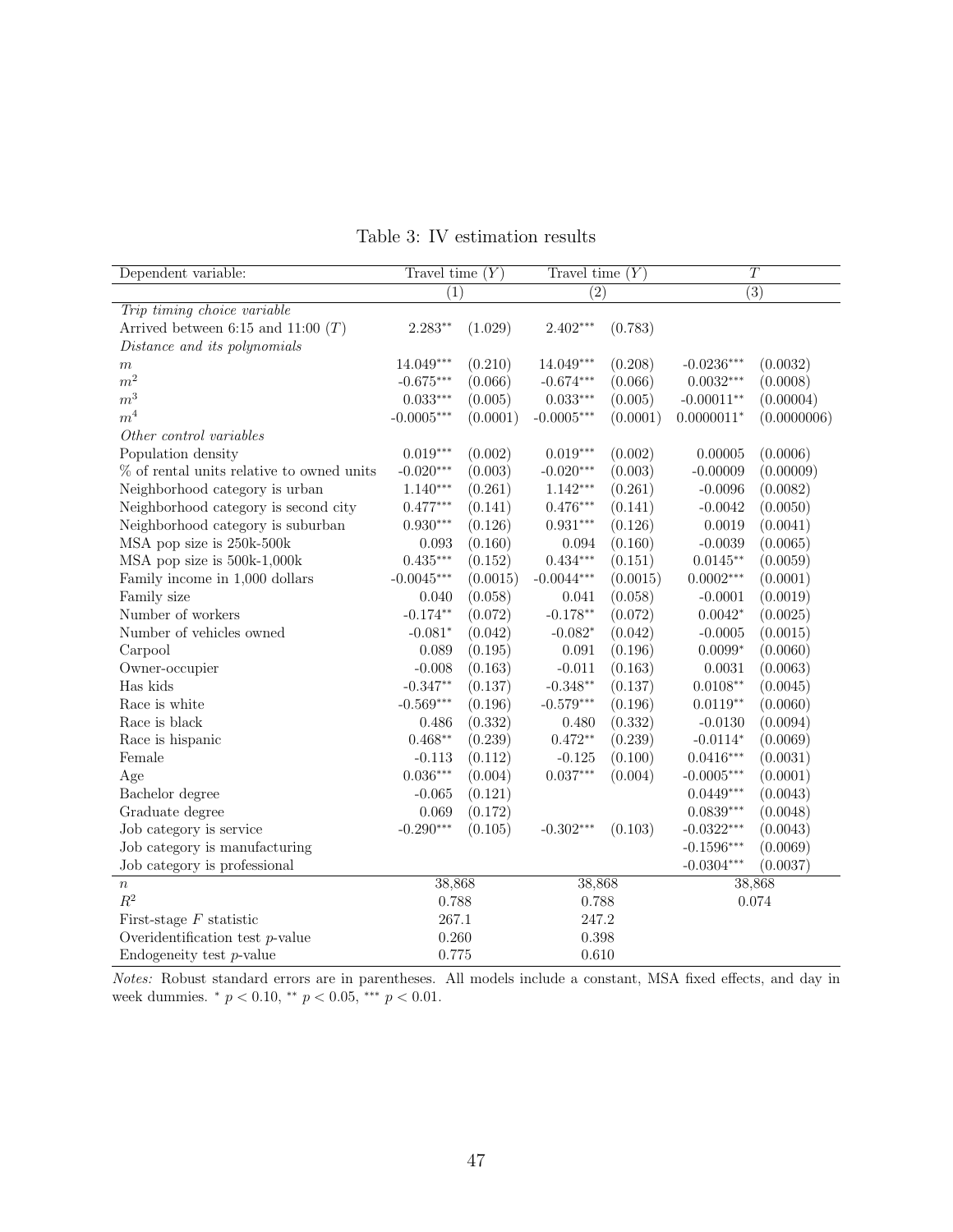| Dependent variable: Travel time $(Y)$  |                       |                       |
|----------------------------------------|-----------------------|-----------------------|
|                                        | (1)                   | (2)                   |
| Arrived between $6:15$ and $11:00$ (T) | $1.\overline{798***}$ |                       |
|                                        | (0.311)               |                       |
| Arrived between 6:15 and 6:45          |                       | $0.704*$              |
|                                        |                       | (0.378)               |
| Arrived between 6:45 and 7:15          |                       | $1.231***$            |
|                                        |                       | (0.359)               |
| Arrived between 7:15 and 7:45          |                       | 1.596***              |
|                                        |                       | (0.366)               |
| Arrived between 7:45 and 8:15          |                       | $2.542***$            |
|                                        |                       | (0.362)               |
| Arrived between 8:15 and 8:45          |                       | $2.730***$            |
|                                        |                       | (0.408)               |
| Arrived between 8:45 and 9:15          |                       | $2.588***$            |
|                                        |                       | (0.459)               |
| Arrived between 9:15 and 9:45          |                       | $2.513***$            |
|                                        |                       | (0.517)<br>$2.161***$ |
| Arrived between 9:45 and 10:15         |                       | (0.542)               |
| Arrived between 10:15 and 10:45        |                       | $1.805***$            |
|                                        |                       | (0.614)               |
| Arrived between 10:45 and 11:00        |                       | $2.748***$            |
|                                        |                       | (0.945)               |
| $\,m$                                  | 14.985***             | $15.065***$           |
|                                        | (0.446)               | (0.442)               |
| $\boldsymbol{m}^2$                     | $-1.043***$           | $-1.060***$           |
|                                        | (0.167)               | (0.165)               |
| $\,m^3$                                | $0.073***$            | $0.074***$            |
|                                        | (0.016)               | (0.016)               |
| m <sup>4</sup>                         | $-0.0015***$          | $-0.0016***$          |
|                                        | (0.0004)              | (0.0004)              |
| Carpool                                | 0.433                 | 0.462                 |
|                                        | (0.419)               | (0.414)               |
| Female                                 | $-0.267**$            | $-0.465***$           |
|                                        | (0.128)               | (0.132)               |
| Age                                    | $0.018*$              | $0.022**$             |
|                                        | (0.009)               | (0.009)               |
| Bachelor degree                        | $-0.002$              | $-0.056$              |
|                                        | (0.246)               | (0.247)               |
| Graduate degree                        | $-0.578*$             | $-0.615*$             |
|                                        | (0.327)               | (0.327)               |
| Job category is service                | $-0.498**$            | $-0.638***$           |
|                                        | (0.222)               | (0.224)               |
| $\it{n}$                               | 41,724                | 41,724                |
| Number of groups                       | 33,960                | 33,960                |
| $R^2$                                  | 0.795                 | 0.796                 |

<span id="page-47-0"></span>Table 4: Household fixed-effects model estimation results

Notes: Robust standard errors are in parentheses. All models include a constant and MSA fixed effects. Only the variables that have variation within household are included in each model. \*  $p < 0.10$ , \*\*  $p < 0.05$ , \*\*\*  $p < 0.01$ .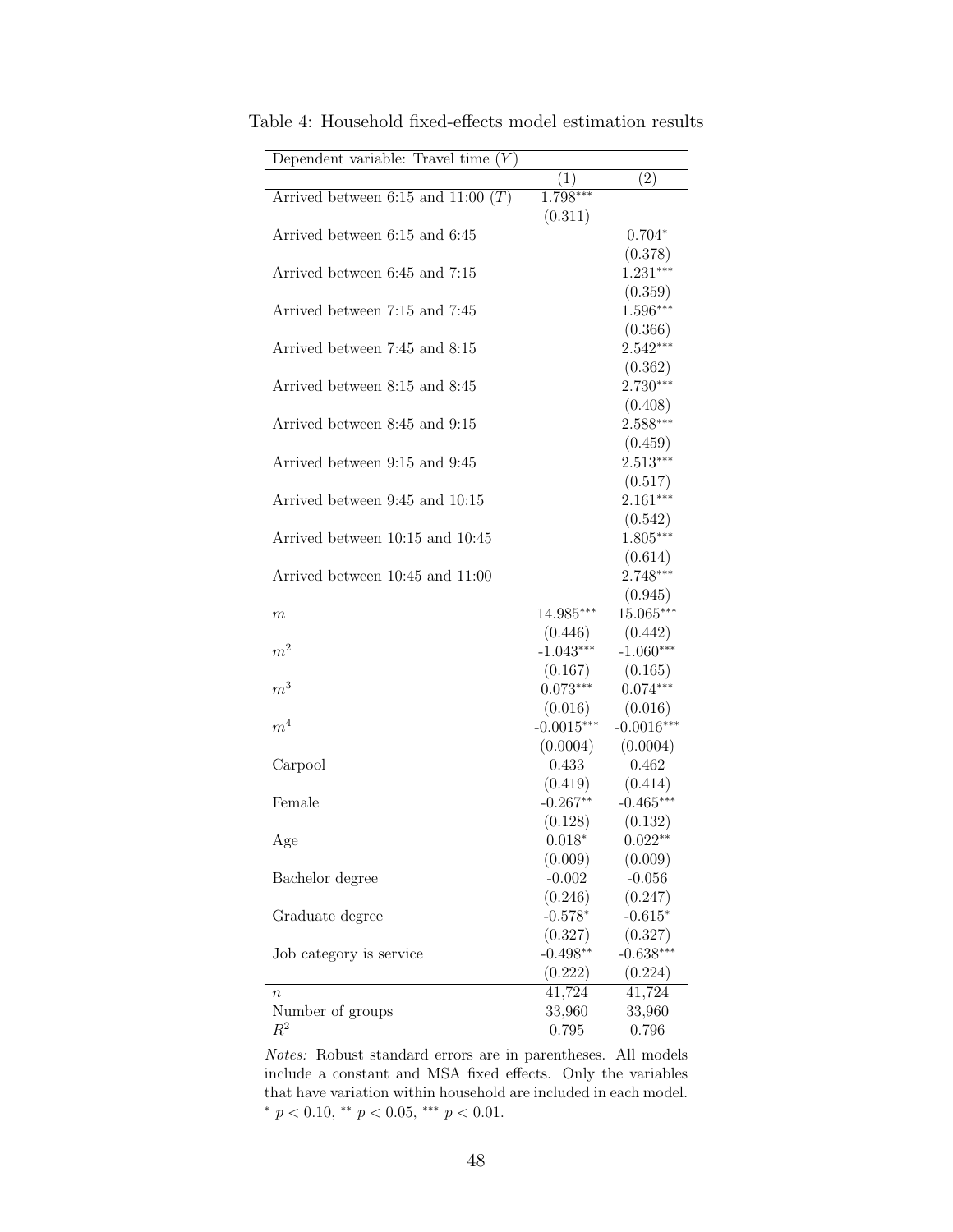| Dependent variable: Travel time $(Y)$ |          |            |  |  |  |  |  |  |
|---------------------------------------|----------|------------|--|--|--|--|--|--|
|                                       | (1)      | (2)        |  |  |  |  |  |  |
| Arrived between 15:00 and 21:00       | 1.818*** |            |  |  |  |  |  |  |
|                                       | (0.271)  |            |  |  |  |  |  |  |
| Arrived between 15:00 and 16:00       |          | 0.114      |  |  |  |  |  |  |
|                                       |          | (0.285)    |  |  |  |  |  |  |
| Arrived between 16:00 and 17:00       |          | $0.987***$ |  |  |  |  |  |  |
|                                       |          | (0.286)    |  |  |  |  |  |  |
| Arrived between 17:00 and 18:00       |          | $2.045***$ |  |  |  |  |  |  |
|                                       |          | (0.279)    |  |  |  |  |  |  |
| Arrived between 18:00 and 19:00       |          | $3.435***$ |  |  |  |  |  |  |
|                                       |          | (0.302)    |  |  |  |  |  |  |
| Arrived between 19:00 and 20:00       |          | $2.156***$ |  |  |  |  |  |  |
|                                       |          | (0.361)    |  |  |  |  |  |  |
| Arrived between 20:00 and 21:00       |          | 0.648      |  |  |  |  |  |  |
|                                       |          | (0.403)    |  |  |  |  |  |  |
| $\boldsymbol{n}$                      | 33,994   | 33,994     |  |  |  |  |  |  |
| $R^2$                                 | 0.734    | 0.737      |  |  |  |  |  |  |

<span id="page-48-0"></span>Table 5: OLS estimation results from the sample of evening commutes

Notes: Robust standard errors are in parentheses. All models include the same control variables as in Table [2,](#page-45-0) as well as a constant, MSA fixed effects, and day in week dummies. In each model, the left-out group is the commuters who arrived after 21:00.  $*$   $p < 0.10$ ,  $**$   $p < 0.05$ ,  $***$   $p < 0.01$ .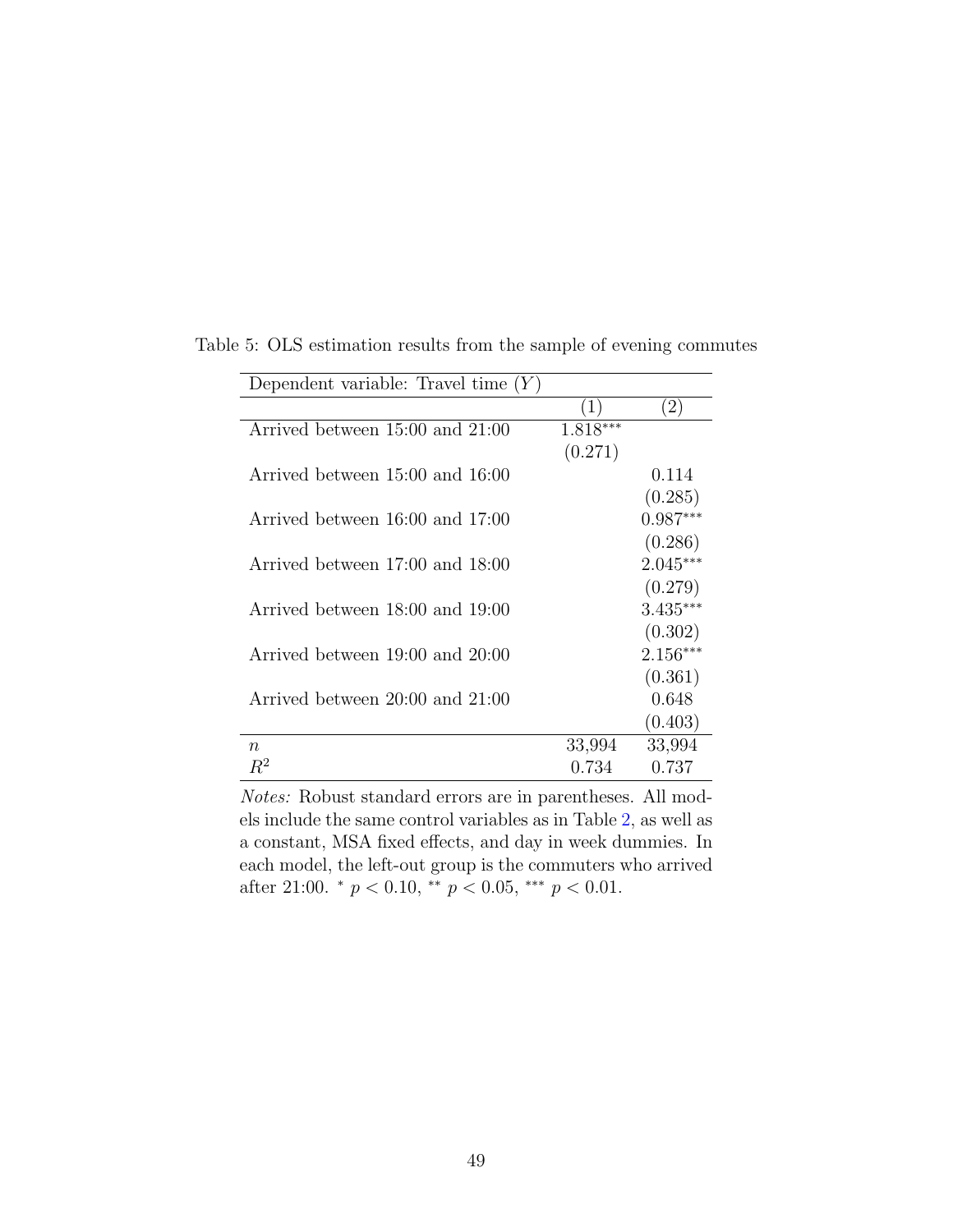<span id="page-49-0"></span>

| Sample category                                              | $\beta$ estimate | $95\%$ confidence    | $\beta$ per        | $\boldsymbol{n}$ |
|--------------------------------------------------------------|------------------|----------------------|--------------------|------------------|
|                                                              |                  | interval for $\beta$ | mile $\frac{b}{b}$ |                  |
| Miami-Fort Lauderdale, FL                                    | 6.227            | [3.390, 9.064]       | 0.506              | 742              |
| Los Angeles-Riverside-Orange County, CA                      | 5.743            | [4.331, 7.156]       | 0.395              | 1,819            |
| Washington-Baltimore, DC-MD-VA-WV                            | 4.749            | [2.448, 7.049]       | 0.249              | 759              |
| San Francisco-Oakland-San Jose, CA                           | 4.651            | [2.729, 6.573]       | 0.336              | 1,005            |
| Jacksonville, FL                                             | 4.508            | [2.073, 6.943]       | 0.300              | 315              |
| Houston-Galveston-Brazoria, TX                               | 4.116            | [2.635, 5.597]       | 0.265              | 1,190            |
| Dallas-Fort Worth, TX                                        | 4.020            | [2.424, 5.616]       | 0.273              | 1,840            |
| Atlanta, GA                                                  | 3.551            | $-0.629, 7.731]$     | 0.220              | 309              |
| New York-Northern New Jersey-Long Island, NY-NJ-CT-PA        | 3.190            | [1.597, 4.783]       | 0.207              | 1,560            |
| San Antonio, TX                                              | 3.123            | [1.248, 5.000]       | 0.233              | 571              |
| San Diego, CA                                                | 2.543            | [1.385, 3.701]       | 0.187              | 1,618            |
| Sacramento-Yolo, CA                                          | 2.410            | [0.349, 4.472]       | 0.186              | 322              |
| Austin-San Marcos, TX                                        | 2.244            | $[-1.667, 6.156]$    | 0.171              | 493              |
| Orlando, FL                                                  | 2.011            | $[-1.604, 5.627]$    | 0.155              | 303              |
| Greensboro-Winston-Salem-High Point, NC                      | 1.594            | [0.019, 3.169]       | 0.129              | 1,590            |
| Norfolk-Virginia Beach-Newport News, VA-NC                   | 1.586            | $[-0.380, 3.552]$    | 0.130              | 995              |
| Tampa-St. Petersburg-Clearwater, FL                          | 0.715            | $-5.272, 6.702$      | 0.060              | 475              |
| MSAs whose population is larger than 1 million $\alpha$      | 3.457            | [3.024, 3.890]       | 0.248              | 18,992           |
| MSAs whose population is smaller than 1 million and non-MSAs | 0.679            | [0.346, 1.013]       | 0.056              | 19,876           |

### Table 6: Queuing time estimate by city

Notes: The listed MSAs have a population size that is larger than 1 million and a sample size that is greater than 300. The estimated model is the same as the basic model presented in the first column in Table [2,](#page-45-0) except that we do not include the MSA fixed effects and the MSA population categories. <sup>a</sup>For estimation using this sample, we do include the MSA fixed effects. <sup>b</sup>For each MSA, the  $\beta$  estimate is divided by the MSA's mean trip distance in mile.

Table 7: Summary statistics of the MSA-level road provision variables

<span id="page-49-1"></span>

|                                            | Mean   | Std Dev | Min   | Max    | Obs |
|--------------------------------------------|--------|---------|-------|--------|-----|
| Miles of all roadways                      | 10,357 | 8,196   | 3,203 | 43,696 | 48  |
| Miles of freeways (FWY) $^a$               | 294    | 217     | 67    | 1,214  | 48  |
| Miles of FWY per 1,000 MSA population      | 0.12   | 0.05    | 0.06  | 0.26   | 48  |
| Lane miles of FWY                          | 1,709  | 1,423   | 375   | 7,225  | 48  |
| Lane miles of FWY per 1,000 MSA population | 0.68   | 0.21    | 0.33  | 1.25   | 48  |
| Miles of major urban roads (MRU) $^b$      | 2,602  | 2,298   | 695   | 11,327 | 48  |
| Miles of MRU per 1,000 MSA population      | 0.99   | 0.25    | 0.55  | 1.51   | 48  |
| Share of vehicle mileage traveled on FWY   | 0.39   | 0.08    | 0.22  | 0.55   | 48  |
| Share of vehicle mileage traveled on MRU   | 0.47   | 0.07    | 0.32  | 0.63   | 48  |
| MSA population in 1 million                | 2.98   | 3.41    | 0.71  | 18.70  | 48  |

Notes: The data source is the 2008 edition of the Highway Performance and Monitoring System (HPMS), which has the information on road provision for all large MSAs (over 1 million) in our NHTS sample, except for the West Palm Beach MSA. "FWY includes the HPMS categories of "interstate highways" and "other freeways and expressways".  $\rm ^{b}MRU$ includes the HPMS categories of "principle arterial", "minor arterial", and "collector". We exclude the HPMS category of "local roads".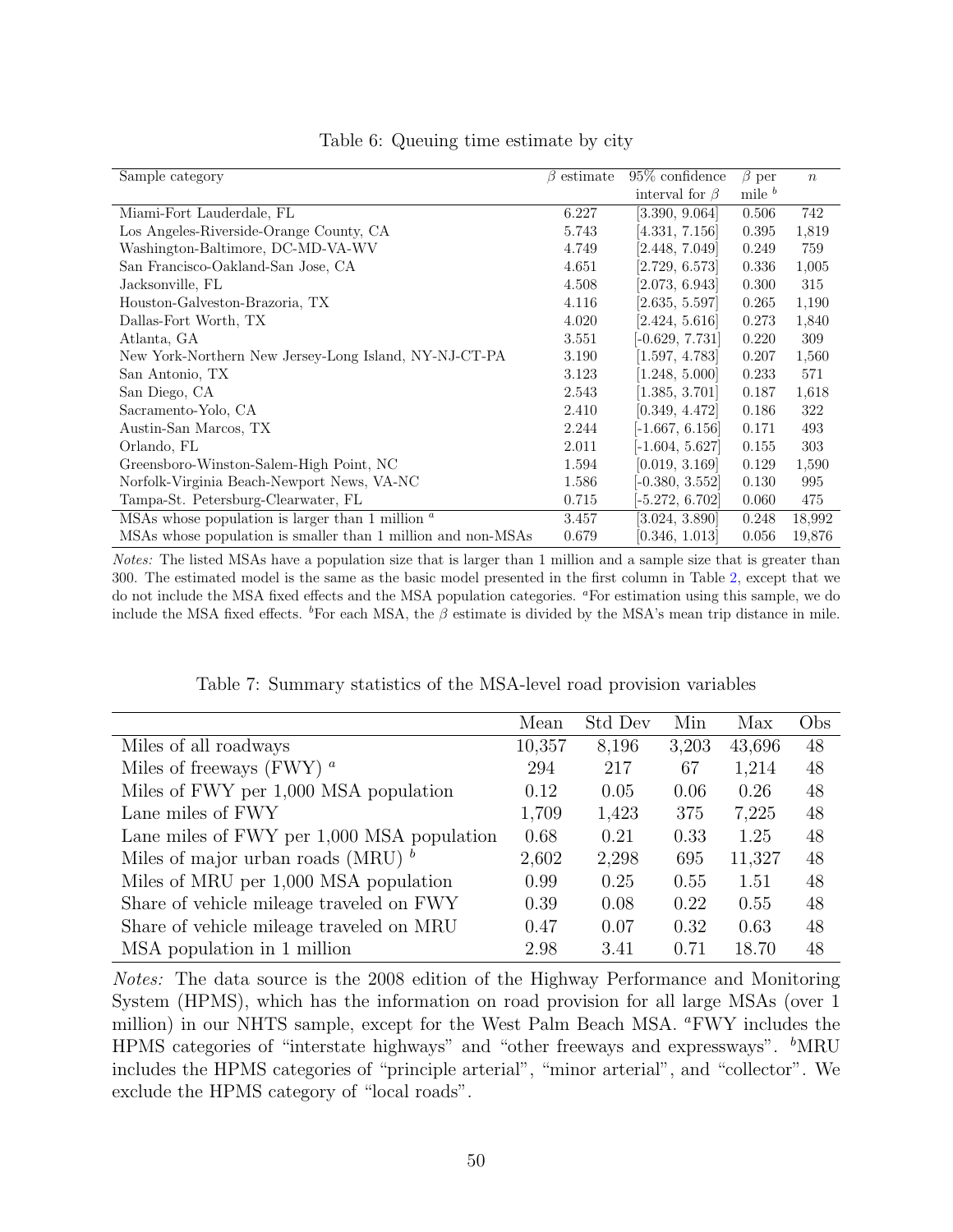<span id="page-50-0"></span>

| Dependent variable: Travel time $(Y)$                                       |                         |                         |                         |                         |                         |                         |                         |
|-----------------------------------------------------------------------------|-------------------------|-------------------------|-------------------------|-------------------------|-------------------------|-------------------------|-------------------------|
|                                                                             | (1)                     | $\overline{(2)}$        | $\overline{(3)}$        | $\overline{(4)}$        | $\overline{(5)}$        | $\overline{(6)}$        | $\overline{(7)}$        |
| Interaction term                                                            |                         |                         |                         |                         |                         |                         |                         |
| $T \times$ Miles of FWY per 1,000 capita                                    | $-14.694***$<br>(4.107) |                         |                         |                         |                         |                         |                         |
| $T \times$ Lane miles of FWY per 1,000 capital                              |                         | $-2.179**$<br>(0.912)   |                         |                         |                         |                         |                         |
| $T \times$ Miles of MRU per 1,000 capita                                    |                         |                         | $-2.194***$<br>(0.813)  |                         |                         |                         |                         |
| $T \times$ Total VMT (in 1000) per road mile                                |                         |                         |                         | $0.170***$<br>(0.039)   |                         |                         |                         |
| $T \times$ Population density                                               |                         |                         |                         |                         | $0.0195***$<br>(0.0042) |                         |                         |
| $T \times$ Urban                                                            |                         |                         |                         |                         |                         | $2.518***$<br>(0.525)   |                         |
| $T \times$ Second city                                                      |                         |                         |                         |                         |                         | $0.712*$<br>(0.383)     |                         |
| $T \times$ Suburban                                                         |                         |                         |                         |                         |                         | $1.829***$<br>(0.343)   |                         |
| $T \times$ Family income in 1,000 dollars                                   |                         |                         |                         |                         |                         |                         | $0.0270***$<br>(0.0041) |
| Other variables (list of the reported variables is not exhaustive) $\alpha$ |                         |                         |                         |                         |                         |                         |                         |
| Arrived between 6:15 and 11:00 $(T)$                                        | $5.177***$              | 4.946***                | $5.393***$              | $-0.428$                | $1.462***$              | $1.270***$              | 0.111                   |
|                                                                             | (0.539)                 | (0.672)                 | (0.767)                 | (0.907)                 | (0.167)                 | (0.179)                 | (0.322)                 |
| Miles of FWY per 1,000 capita                                               | 1.350<br>(4.124)        |                         |                         |                         |                         |                         |                         |
| Lane miles of FWY per 1,000 capital                                         |                         | $-0.852$<br>(0.909)     |                         |                         |                         |                         |                         |
| Miles of MRU per 1,000 capita                                               |                         |                         | $1.540*$<br>(0.788)     |                         |                         |                         |                         |
| Total VMT (in 1000) per road mile                                           |                         |                         |                         | $-0.101***$<br>(0.038)  |                         |                         |                         |
| MSA population in 1 million $\frac{b}{b}$                                   | 0.019<br>(0.016)        | 0.015<br>(0.015)        | $0.075***$<br>(0.015)   | $0.079***$<br>(0.013)   |                         |                         |                         |
| Population density                                                          | $0.0183***$<br>(0.0022) | $0.0186***$<br>(0.0022) | $0.0187***$<br>(0.0022) | $0.0184***$<br>(0.0023) | 0.0014<br>(0.0043)      | $0.0188***$<br>(0.0022) | $0.0188***$<br>(0.0022) |
| Urban                                                                       | $1.491***$<br>(0.283)   | $1.500***$<br>(0.282)   | 1.897***<br>(0.279)     | $1.731***$<br>(0.282)   | $1.133***$<br>(0.261)   | $-1.145**$<br>(0.532)   | $1.131***$<br>(0.262)   |
| Second city                                                                 | $0.636***$              | $0.671***$              | $0.838***$              | $0.745***$              | $0.466***$              | $-0.175$                | $0.482***$              |
|                                                                             | (0.219)                 | (0.219)                 | (0.218)                 | (0.219)                 | (0.141)                 | (0.373)                 | (0.141)                 |
| Suburban                                                                    | $1.202***$              | $1.224***$              | $1.452***$              | 1.347***                | $0.923***$              | $-0.746**$              | $0.932***$              |
|                                                                             | (0.184)                 | (0.183)                 | (0.181)                 | (0.184)                 | (0.126)                 | (0.336)                 | (0.126)                 |
| Family income in 1,000 dollars                                              | $-0.0027$               | $-0.0024$               | $-0.0019$               | $-0.0023$               | $-0.0043***$            | $-0.0044***$            | $-0.0289***$            |
|                                                                             | (0.0023)                | (0.0023)                | (0.0023)                | (0.0023)                | (0.0015)                | (0.0015)                | (0.0039)                |
| MSA fixed effects $c$                                                       | No                      | N <sub>o</sub>          | No                      | No                      | Yes                     | Yes                     | Yes                     |
| $\boldsymbol{n}$                                                            | 18.788                  | 18,788                  | 18,788                  | 18,788                  | 38,868                  | 38,868                  | 38,868                  |
| $\mathbb{R}^2$                                                              | 0.743                   | 0.743                   | 0.742                   | 0.742                   | 0.788                   | 0.788                   | 0.788                   |

#### Table 8: Estimation results from the models including interaction term

Notes: Robust standard errors are in parentheses. "Other than the control variables reported in this table, all models include the same control variables presented in Table [2](#page-45-0) as well as a constant and day in week dummies.  $\rm{^b}For$  the MSA population information, we use the 2008 edition of the HPMS, which we are using to acquire the MSA road provision information. <sup>c</sup>The models in columns (1)-(4) do not include the MSA effects, because they include the road provision and the total VMT variables, which are at the MSA level. In these columns, we use the sample of commuters who live in the 48 large MSAs.  $* p < 0.10$ , \*\*  $p < 0.05$ , \*\*\*  $p < 0.01$ .